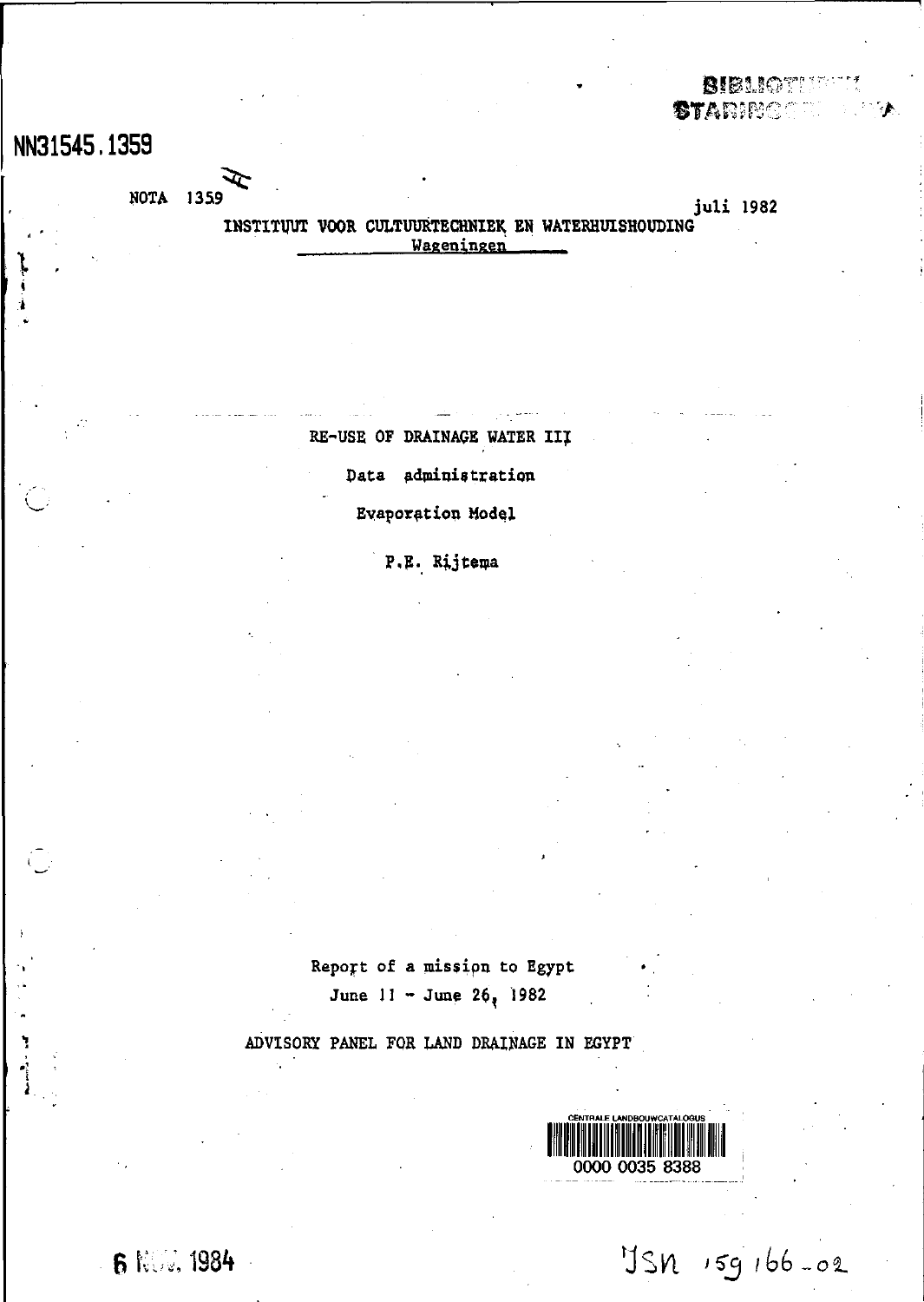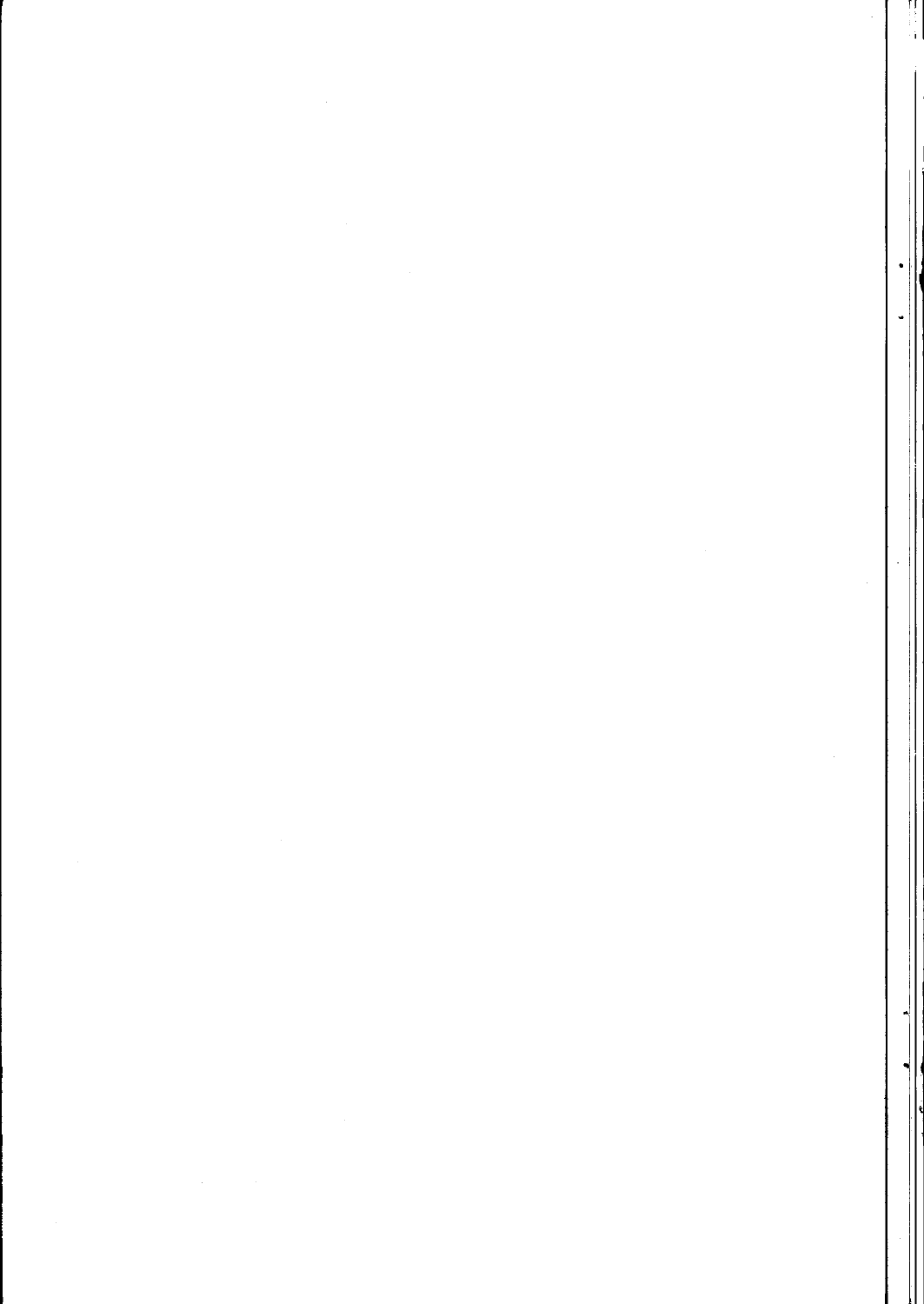#### **1. INTRODUCTION**

**The present assignment was carried out in the framework of the activities of the Advisory Panel for Land Drainage in Egypt, a tech-: nical cooperation project between the Dutch and the Egyptian Governments .** 

**In this connection, and in relation to previous missions the author was requested to carry out a short mission to give:** 

- **some lectures on "modelling re-use of drainage water" in a course on "Groundwater Hydrology for Arid Regions";**
- **lectures and demonstrations on computer data administration and the use of simplified models for training as well as for testing of data to the staff members of Open Drain Division of the Drainage Research Institute.**

The mission was carried out in the period June 11 to June 26, 1982. **The itenary is given in Annex 1.** 

**The author had to rely on the assistance of the staff of DRI and the Dutch team in this Institute. He wishes to express his gratitude to Dr. Mohammed Hassam Amer, director of the Drainage Research Insti**tute, to Dr. Samia El Guindi and Dr. Dia El Din El Quesi, senior **staff members of DRI for their hospitality and pleasant cooperation. The personal contacts with the engineers of the Re-use Division have been very pleasant.** 

**The author had regularly contact with Ir. H. van der Zei, leader of the Dutch team.** 

**Eng. Mohammed Abdel Khalik of the Open Drain Division was assisting in the preparation of the computer programme of the evaporation model on the HP 85 microprocessor.** 

**The lecture on "Modelling Re-use of Drainage Water" for the course on "Groundwater Hydrology for Arid Regions" were mainly based on the report: Re-use of Drainage Water - Model Analysis - Advisory Panel for Land Drainage in Egypt. Report nr. 81 - VIII.06.**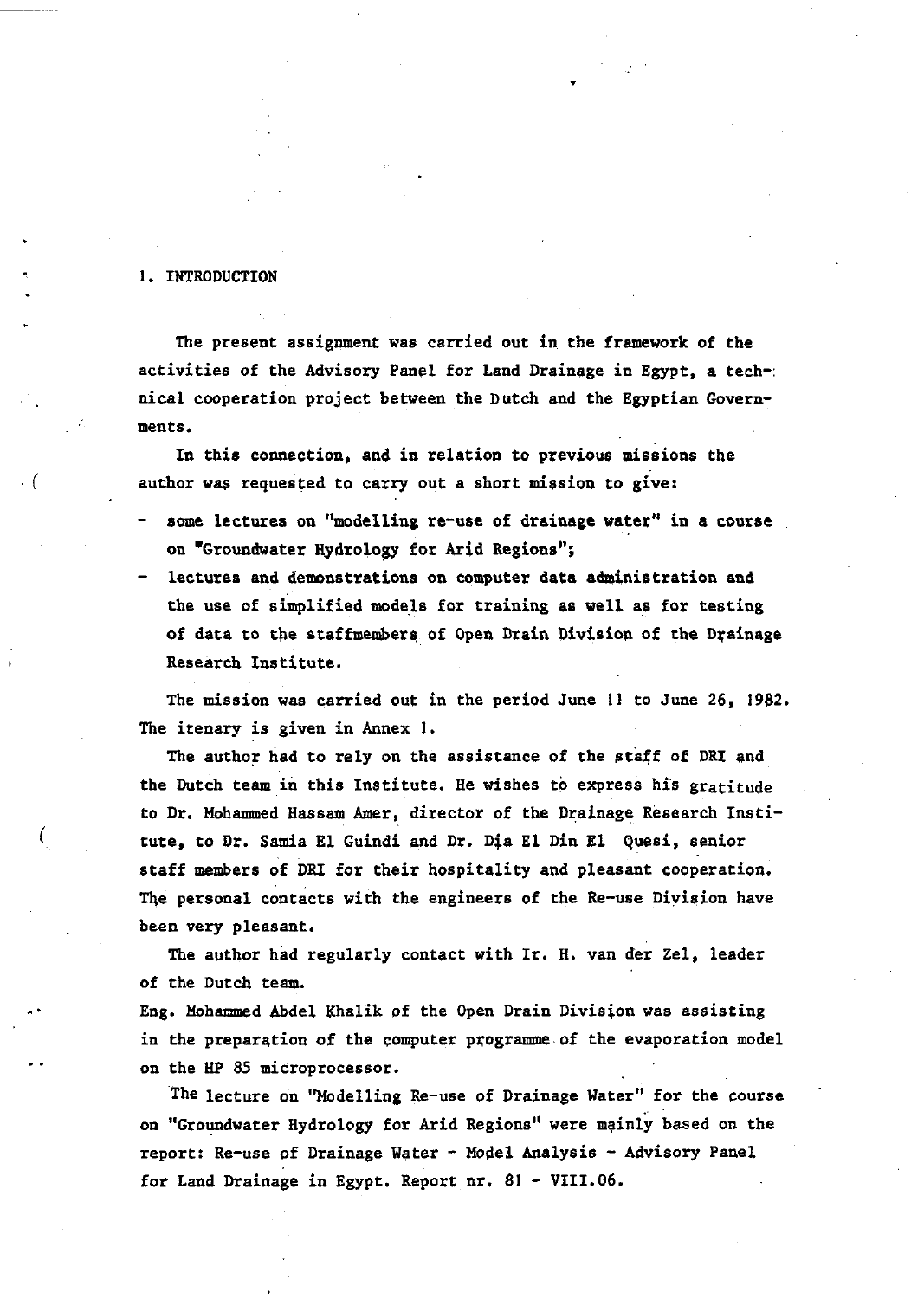The present report deals with the subjects discussed with the DRl-staff:

- proposals for computer data administration;

- programme for evaporation calculations.

2. DATA COLLECTION AND ADMINISTRATION

A re-use model, that can be used as a tool in water management, has to forecast the possible effects of future water management measures, on both the quantity and the quality of the drainage water. The model has to simulate the effects of improved water management on the salt and water balances in the region. For a correct judgement of the water management systems the effects of the changes in water and salt balances, including chemical reactions in the soil and the effects on crop production of each location in the region must be considered.

Before a regional water management model becomes operational, a large quantity of information must be collected and the problem must be formulated in such a way that it can be handled by a computer.

In the following sections attention will be given to the required data collection and administration and to the problem formulation.

It is necessary for the determination of the irrigation water requirement and the quantity and quality of the drainage water, to make complete water and salt balances for each location in the region. It means that for each location in the region a complete set of data must be made operational giving:

- crop rotation

soil type

hydrological conditions

- quantity and quality of available irrigation water

- soil salinity

- aquifer salinity

- drainage conditions.

In many cases only point observations are available, which have only validity for the place of observation.

 $\overline{2}$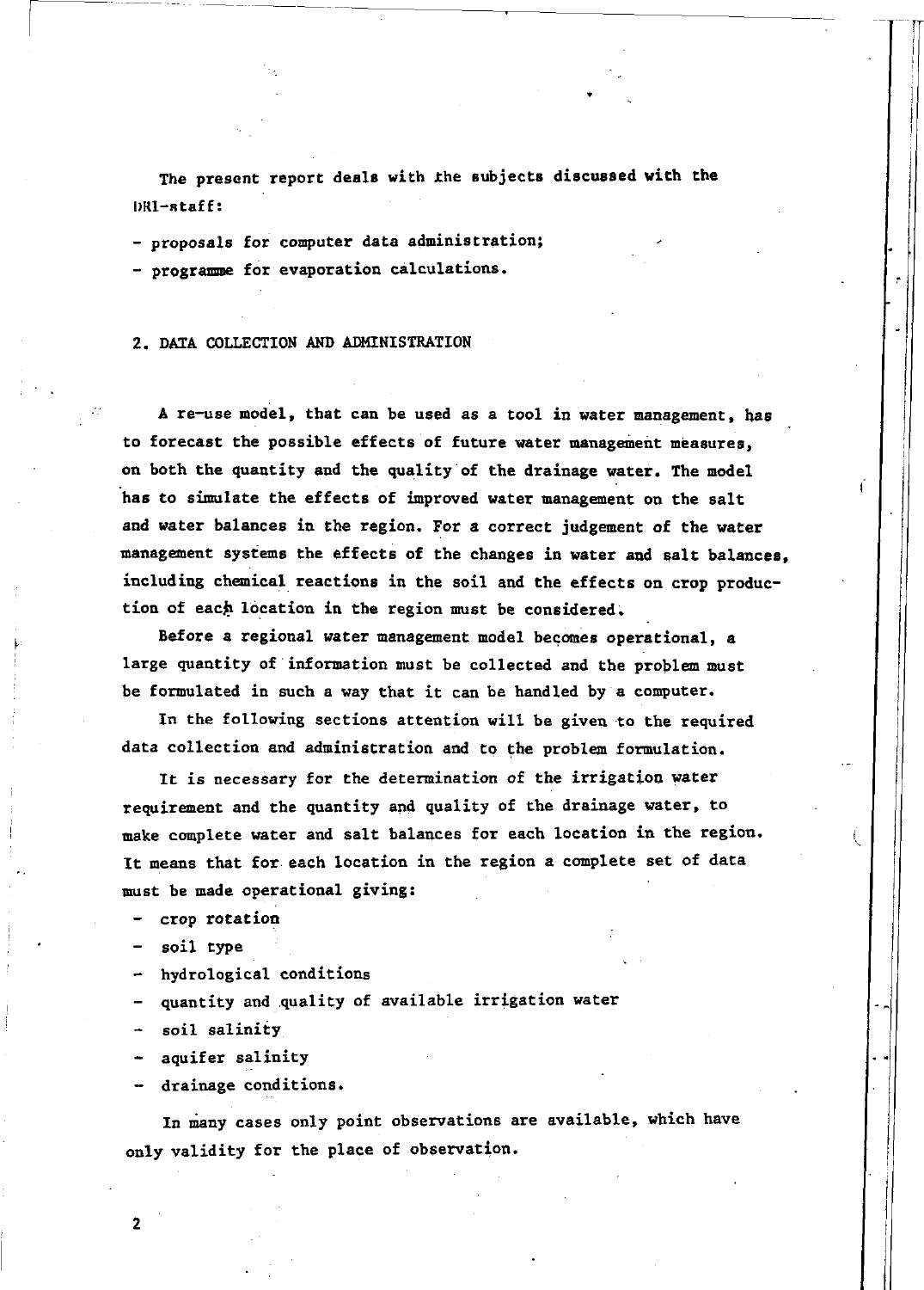## **2.1. Basic data collection**

**The first step required for the determination of the areas present with a certain combination of factors in the region is the presentation of the single factors on basic maps. This presentation of each factor on a separate basic map is a prerequisite, as many data are available as point observations.** 

**For the classification of the standard unit areas in the region under investigation the following basic maps have to be prepared:** 

**- location map of the standard units;** 

**- map of the irrigation water distribution system;** 

- **map of the drainage catchment areas, as well as the drainage transport system;**
- **soil classification map, soil texture, soil physical data, soil chemical proporties;**
- **soil salinity maps for different layers;**
- **map of the land surface elevation;**
- **map of the clay cap thickness;**
- **map of the piezometric pressure of the deep groundwater;**
- **map of the clay cap permeability;**
- **map of the height of the phreatic water table;**
- **map of the aquifer salinity;**
- **map of drain distances;**

l

- **map of depth of drainage;**
- **map of the cropping pattern;**
- **maps of climatic conditions, potential évapotranspiration, precipitation.**

**The presentation of the required basic data on maps has the advantage that the spatial variation of each factor can be controlled very easily. Moreover, the grouping of point observations in classes and the spatial distribution of these classes can be easily "identified. When the information of many maps has to be combined in calculations, mapping of these combinations in a single map becomes impossible.** 

 $\overline{\mathbf{3}}$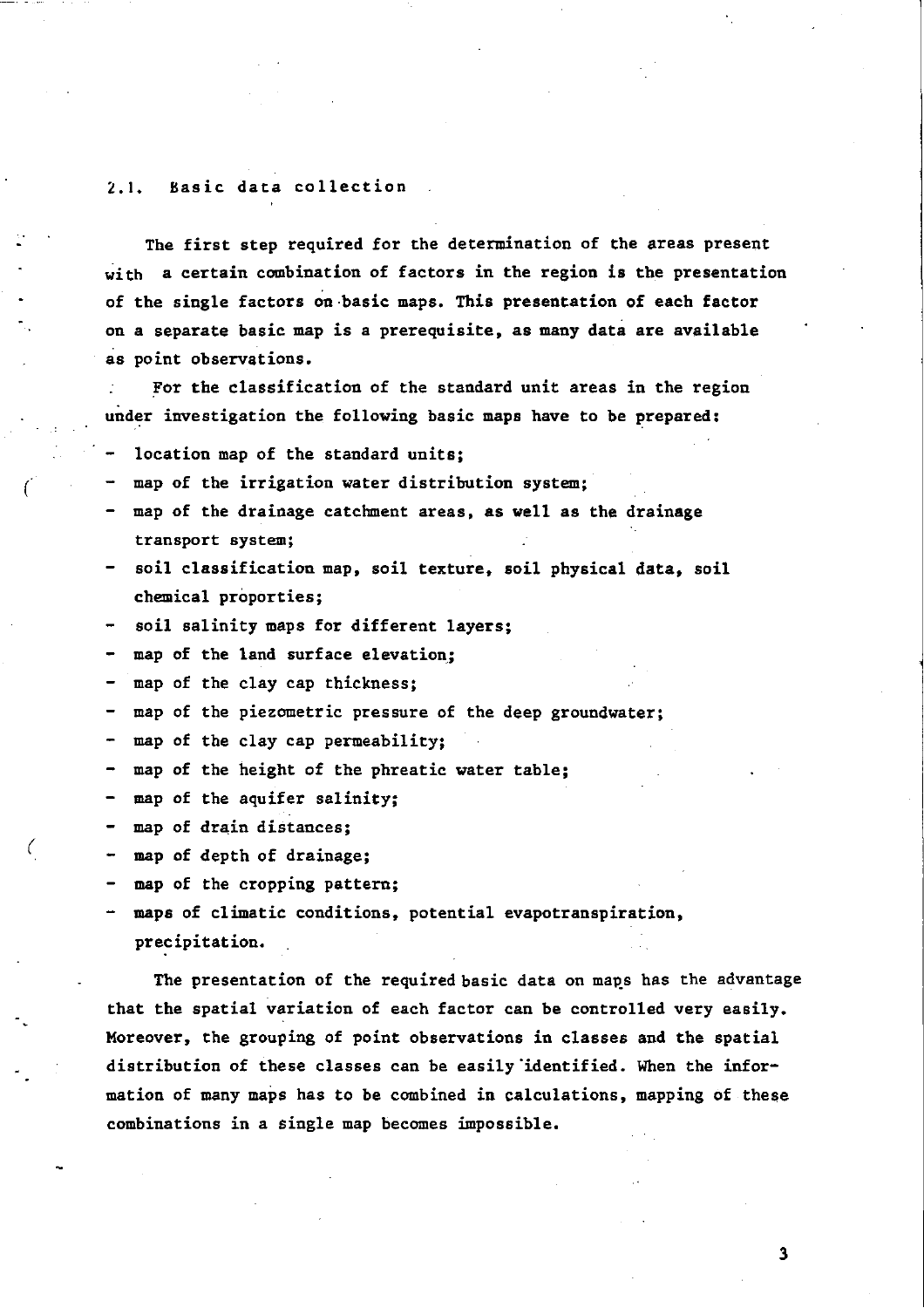## 2.2. Data administration

The legend of each basic map can be represented by a code. The combination of the codes of the various maps results in a code number for each standard unit, which specifies all relevant characteristics. The codes used will be explained in the discussion of the various factors.

## 2.2.1. Identification of the standard unit

The location of each standard unit, used in the calculations can be given by the coordinates of the centre point of each unit. Depending on the size of each unit the coordinates must be specified in more or less detail. For instance, when working with units of 1000 feddan, 2  $\alpha$  400 ha, one can operate with a grid system of 2  $\mu$ nate system can be specified in that case in units of 2000 m. A grid 2 system of 1 x 1  $\rm km^{-}$  is required for standard units of 10 in coordinate units of 1000 m. When units of 25 ha are used the coordinate units are 500 m. The choice of the dimensions of the grid system depends on: the area of the region for which the calculations must be performed; the accuracy of the basic data and the variability of these data over short distances; the expected sensitivity of the model for the variation of a given factor. For the Niledelta, with an area of 1.5  $10^6$  ha, using a standard unit of 400 ha, it results in 3750 units which must be completely specified.With a standard unit of 100 ha the number of units becomes 15 000, while with 25 ha 60 000 units need to be specified. The use of big standard units on the other hand results in the loss of detailed information which might be locally of great importance. When working in units of 400 ha or 100 ha the x- and y-coordinates can be specified by a number of 3 digits, with units of 25 ha the specification of the coordinates requires generally 4 digits.

The grid area is generally taken as a constant over the whole region, but in special cases at borders of subsystems it might be useful to have a more dense network of grids. When such a decision is made, one should realize that a grid code must be used following the coordinates. This grid code is an one digit number. The following code can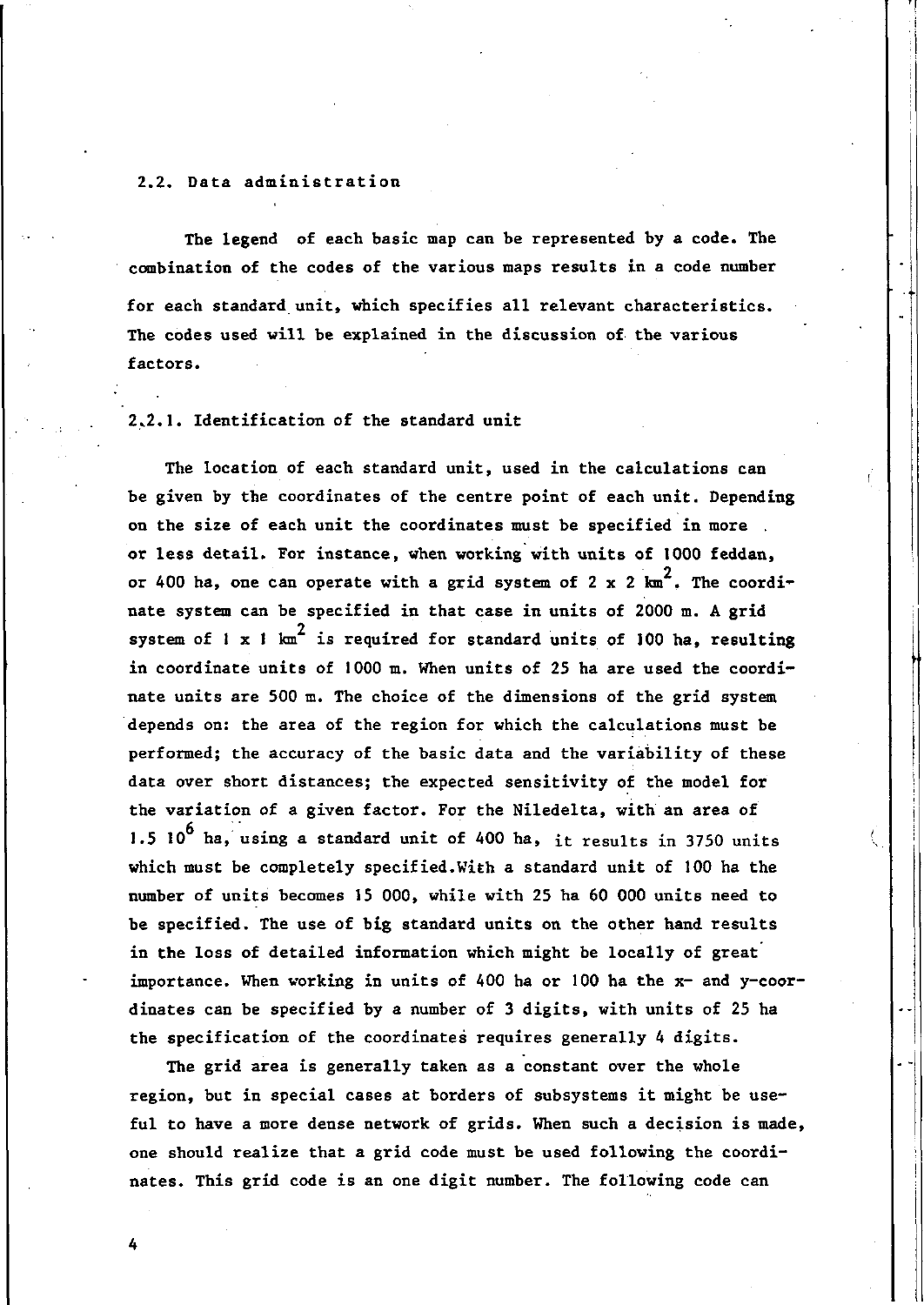be used:

| grid code<br>٠     | area in ha |
|--------------------|------------|
| $\mathbf 0$ .<br>٠ | 400        |
|                    | 100        |
| 2                  | 25         |
|                    |            |

With the introduction of a variable grid size, one has to define the coordinate with a number of 4 digits. The location size code is for instance  $175008352 = 1750/0835/2$  and reads as x-coordinate is  $175.0 \text{ km}$ , y-coordinate is 83.5 km with a grid code 2, indicating a unit of 25 ha.

The grid code can be extended, to specify special points of the irrigation system or the drainage transport system. The grid code 3 indicates that the given coordinates locate a special point in the irrigation transport system, which is specified in the irrigation system code. The grid code 4 gives the same indication for the drainage system and this is followed by a further specification in the drainage code.

2.2.2. Identification of the irrigation system

The origine and history of the irrigation water used in each grid must be completely described. The code used for the irrigation system has to describe the pathway travelled by a unit volume of water from the Deltabaraage to the point of application. The code must also indicate the number of locations where mixing with water from other origine can take place.

Starting at the Deltabarrage the number of the main canals, including the two Nile branches, can be indicated by a code  $0 - 9$  as the first digit of the irrigation system code. In the main canals recharge can be present, with mixing of water from other origine. This can be either the overflow of the tail end of an other irrigation canal or recharge from a drainage pumping station. For a description of the number of locations in the main canal for recharge the second digit can be used with a code  $0 - 9$ . This code specifies 9 locations for recharge as the figure 0 indicates no recharge. The third digit is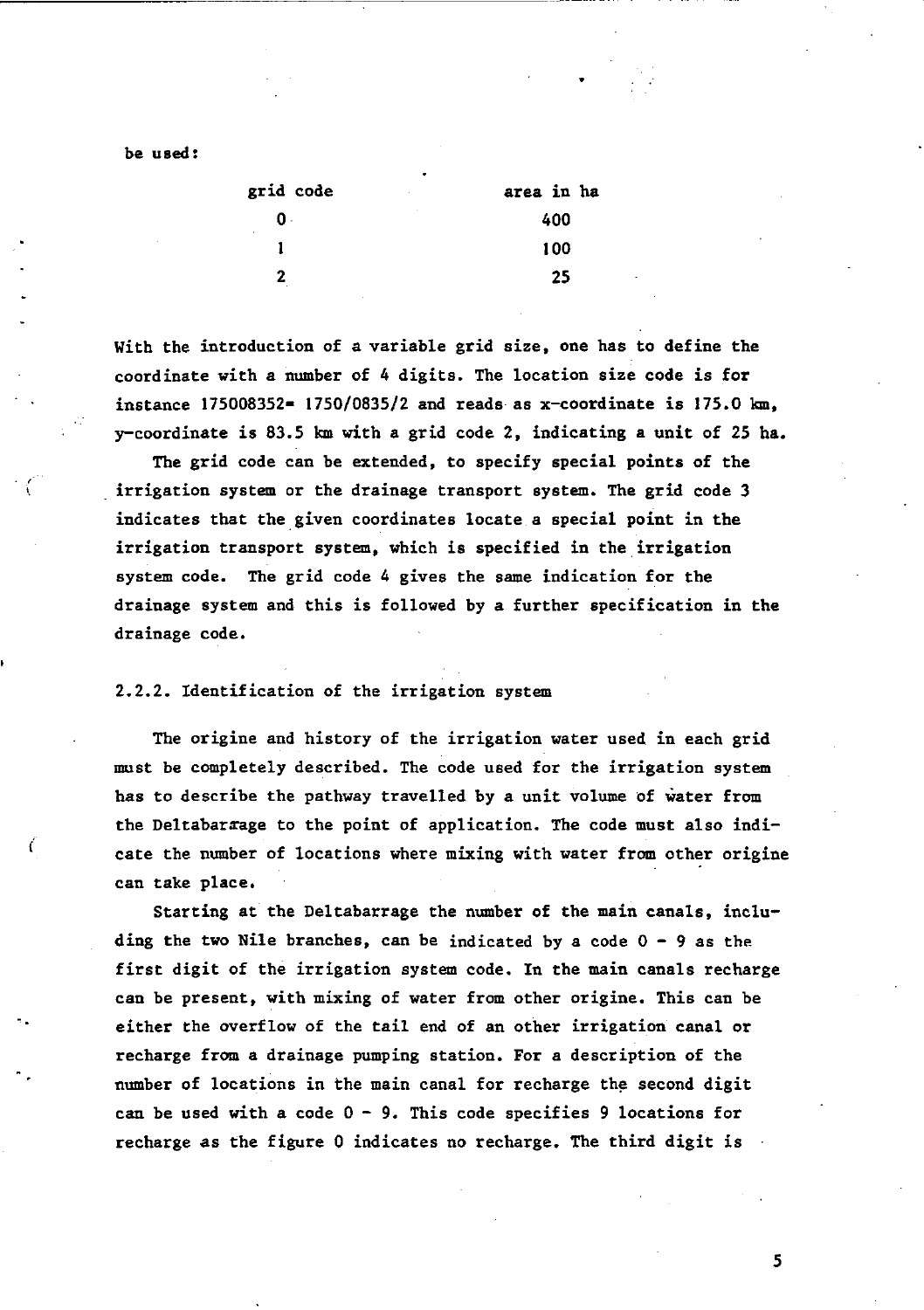used to specify the number of first order branch-canals after each recharge point, also with a code  $0 - 9$ . The number 0 indicates that no branch-canal is present. The fourth digit is used for recharge in the first order branch-canal. The fifth digit is used to specify the second order branch-canals after each recharge point in the first order branch-canals. The sixth digit is reserved for recharge locations in the second order branch-canal. The next two digits are reserved for the number of the distributary. The ninth and tenth digit are used to indicate the distance of the grid from the distributary inlet, expressed in grid length. Finally the last digit is used to specify the distance of the grid from the distributary. The code 0 indicates that the distributary passes through the grid.

The irrigation system code is a number of 11 digits, that can be summarized as follows:

| $x$ = number main canal |  |  |  |  |  |  |  |  |  |  |  |  |  |  |
|-------------------------|--|--|--|--|--|--|--|--|--|--|--|--|--|--|
|-------------------------|--|--|--|--|--|--|--|--|--|--|--|--|--|--|

| $\ldots$ = number recharge point main canal                            |
|------------------------------------------------------------------------|
| $\ldots$ = number first order branch-canal after recharge point        |
| x = number recharge point in first order branch-canal                  |
| x = number second order branch-canal after recharge point              |
| X = number recharge point second order branch-canal                    |
| $\ldots$ $x_1 =$ number distributary after recharge point              |
| $\ldots$ $xx$ . = number of grids distance from the inlet point        |
| x = number of grids distance from the distributary                     |
| $61221012043$ = the grid is situated at 3 grid distances from the dis- |
| tributary at 4 grids distance from the inlet of the                    |
| twelfth distributary of the first second order branch-                 |
| canal after the second recharge point of the second                    |
| first order branch-canal after the first recharge point                |
| of the sixth main canal.                                               |

2.2.3. Identification of the drainage system

The drainage system code must describe the pathway of the drainage water from the grid to the outfall in sea. The code must identify all points where mixing with water from other origine can be present, as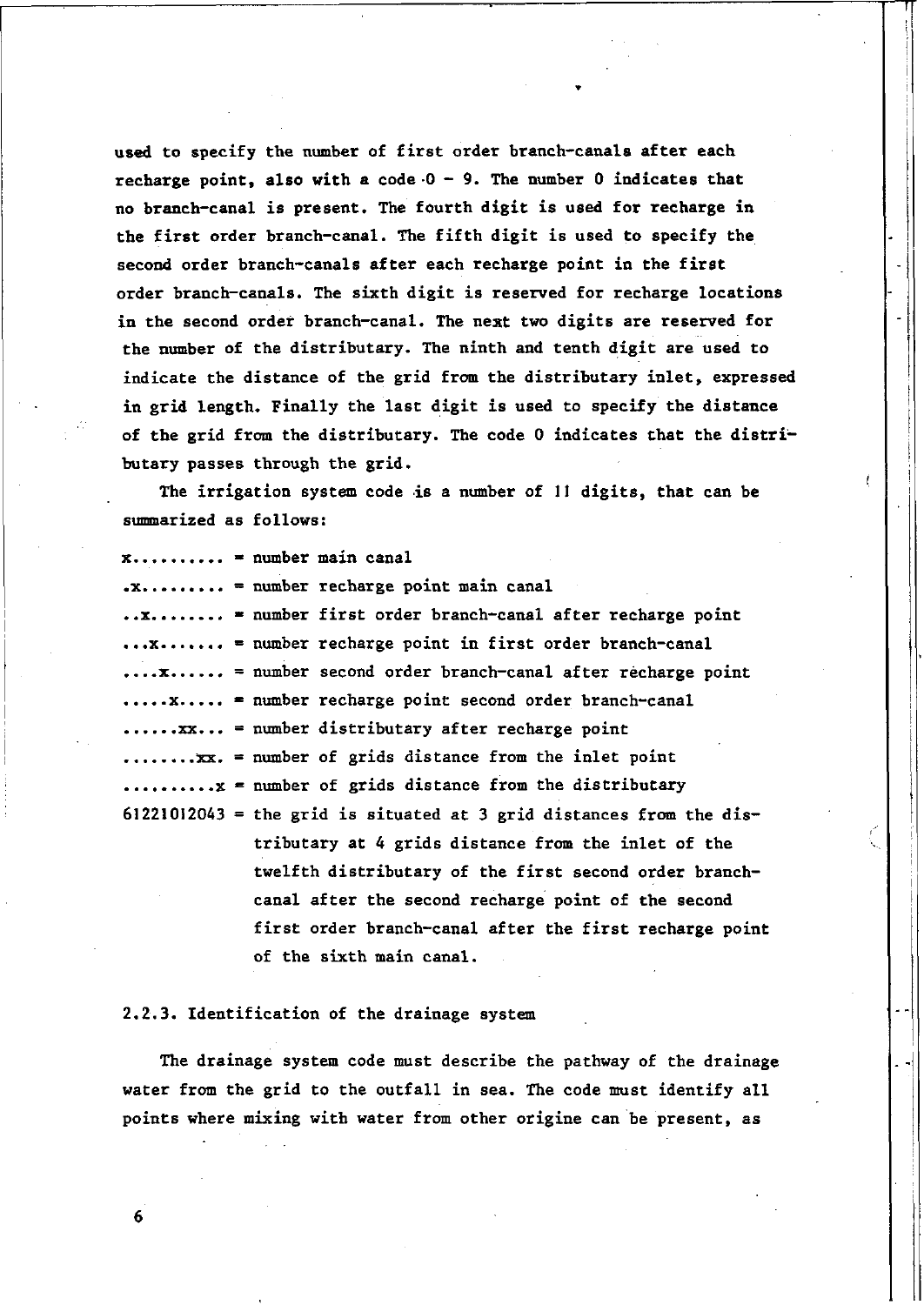well as the points where official re-use in the irrigation system can be realized. The code starts from the outfall at sea, backwards to the grid where the drainwater has been generated. The code gives the following information:

number of outfall = number of main drainage canal (2 digits); number of drainage water measuring point in main drainage canal (1 digit); number first order drainage branch-canal after measuring point (1 digit); number measuring point in first order drainage branche-canal(1 digit); number of second order drainage branche-canal after measuring point

(1 digit);

number of the drain collector after the measuring point (2 digits); number of tail end outlet of the irrigation transport system, after each measuring point or at the drain collector.

 $12131200701$  = the first tail end discharge to the seventh drain collector of the second order drainage branche-canal after the first measuring point of the third first order drainage branche-canal after the first measuring point of the twelfth main drainage canal.

66030000011 *-* the eleventh tail end discharge to the third first order branche-canal of the sixth main drainage canal.

The drainage system code must be followed by the first 8 digits of the irrigation code of the tail end under consideration.

2.2.4. Identification of the re-use system

Official re-use is present in the following situations:

- tail end discharge from an irrigation canal to an other irrigation canal;
- recharge of the irrigation system through a pumping station using drainage water.

The origine of the re-use water must be specified. As far as it concerns the tail end losses of the irrigation canal system, it can be done by the first 8 digits of the irrigation system code. The re-use of drainage water can be specified by the first 7 digits of the drainage system code. So the complete code for the specification of the re-use

 $\overline{\mathbf{z}}$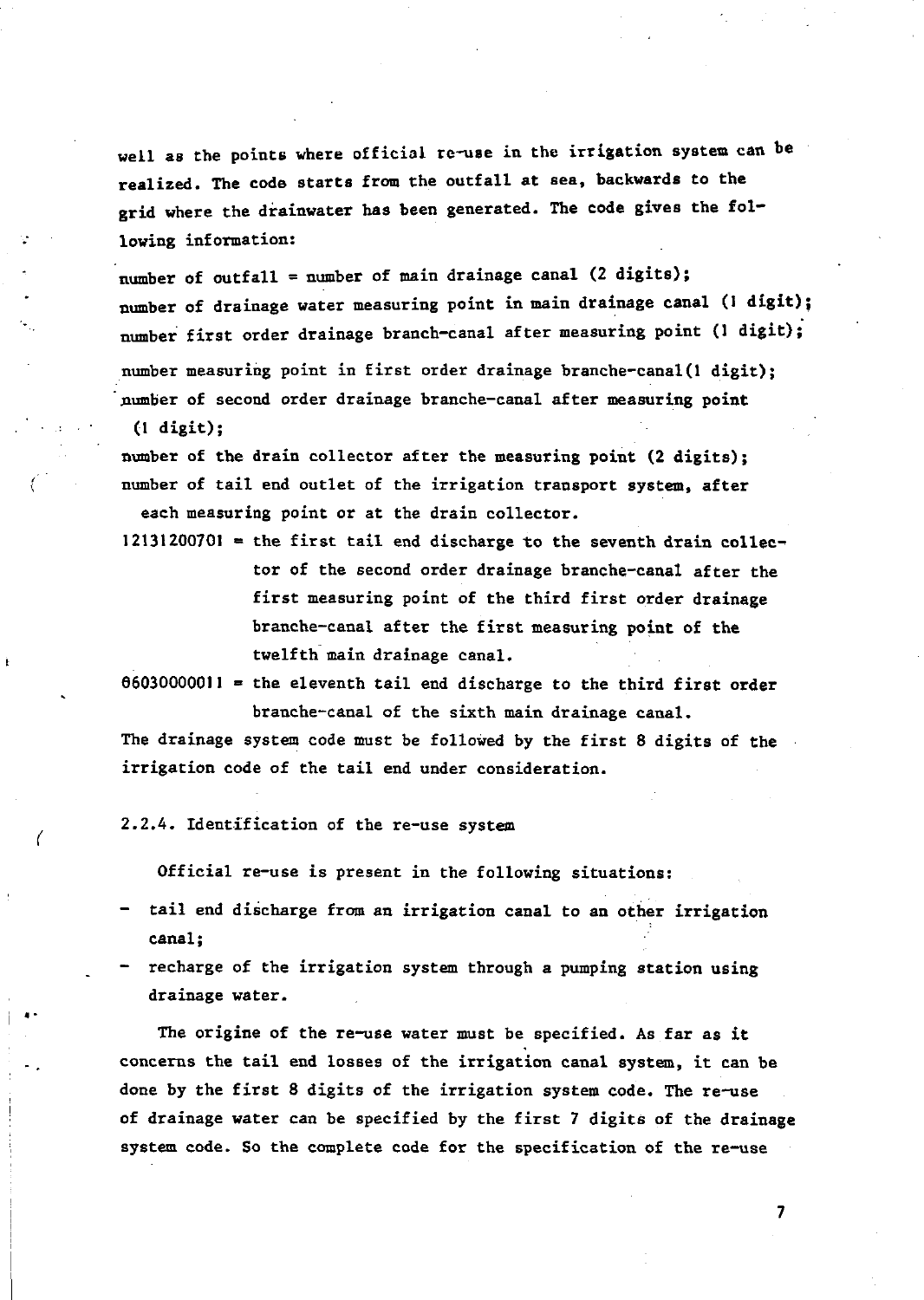code can be a number of 9 digits starting with 00 when drainage water is used and starting with 1 in the case of recharge with tail end water from an other irrigation canal system. The same "code, but starting with 2 can be used to specify the tail end losses to the drainage system.

- 001203121 = re-use of drainage water at the first measuring point of the second order branche drainage canal after the first measuring point of the third first order branche drainage canal of the twelfth main drainage canal.
- 141200000 = re-use of tail end water of the second first order irrigation branch-canal after the first recharge point in the fourth main irrigation canal.
- $210103000 = tail$  end outlet of the third second order irrigation branchcanal of the first first order irrigation branch-canal of the first main irrigation canal.

The non-official re-use is determined by the availability of drainage water, when a lack of irrigation water is present. Two situations must be distinguished; availability of drain water with a high water level and with a low water level. In the first situation the farmers can transport the drain water by gravity to the tail ends of the distributaries. In the second case they have to pump the water. In this situation the re-use will generally be restricted to the land situated near the drain collector or the drain canal. The non-official re-use of high level drainwater started with 30 followed by the first 7 digits of the drainage system. With low level drainagewater the code starts with 4, followed in the last two digits by the maximum percentage of the grid that can be supplied with drainage water. In this case it is assumed that the quantity of water is obtained from the nearest drain collector.

- $300302031$  = non-official re-use of high level drainage water after the first measuring point of the third second order drainage branch-canal of the second first order drainage branchcanal of the third main drainage canal.
- 400000035 = non-official re-use of low level drainage water on maximal 35 percent of the grid.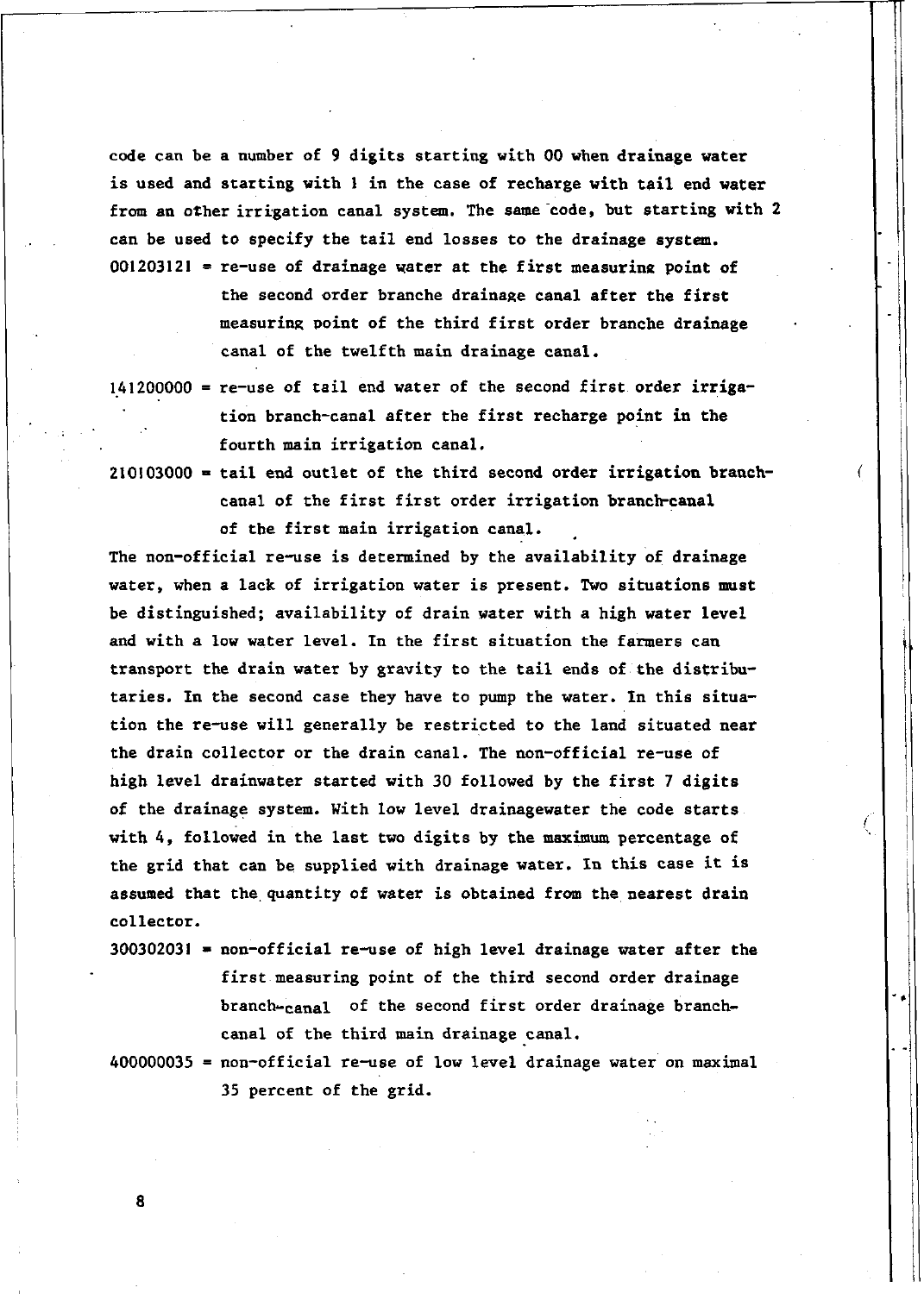|                | эоше ехашрієв    |              | ٠                |                |                     |
|----------------|------------------|--------------|------------------|----------------|---------------------|
| $\mathbf{x}$ . | Coordinates<br>y | Grid<br>code | Irrigationsystem | Drainagesystem | <b>Re-usesystem</b> |
| 1250           | 0870             | $\mathbf 0$  | 20312008062      | 07130200800    | 400000025           |
| 1273           | 0846             | 3            | 20310000000      |                | 131100000           |
| 1396           | 0925             | 3            | 41210000000      |                | 000810000           |
| 1564           | 0575             | 3            | 51102011000      |                | 300601000           |
| 1495           | 0773             | 4            |                  | 08120300000    | 230203000           |
| 1554           | 0673             | $-4$         |                  | 07100000000    | 006100000           |
| 0235           | 1065             | 4            |                  | 02120301405    | 210301012           |
|                |                  |              |                  |                |                     |

### 2.2.5. The soil identification code

Some < examples

 $\sqrt{ }$ 

The soil identification code contains information directly related to the properties of the soil, as well as data which are dependent on the location as quantity and type of solid salts and information concerning the initial soil salinity.

When distinguishing 10 soil types, this can be indicated by one digit for soil texture. Moreover a small data file has to be introduced specifying the physical and chemical properties as they are related to the soil texture code. An example of such a soil texture code, with accompanying data file is given in table 1.

The soil code also contains data of solid salts present in the soil, when possible specified into  $CaCO_{3}$ , MgCO<sub>3</sub> and CaSO<sub>4</sub>, and expressed as the fraction of the bulk density. Each salt has its own code of 1 digit, ranging from 0 to 9.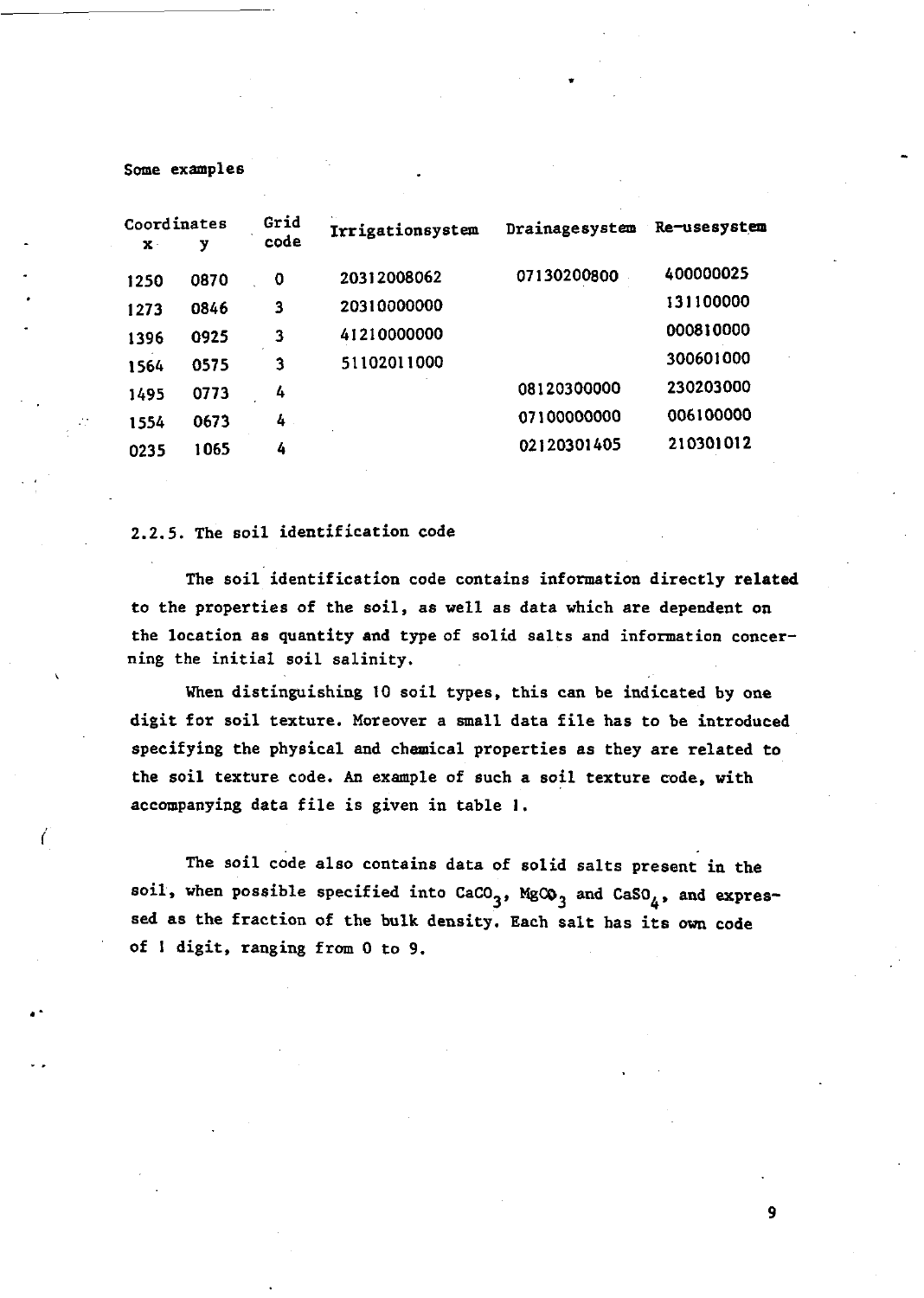**Table 1. Soil texture code with data file, giving total soil porosity, moisture fraction at field capacity and at wilting point, as well as the plant available moisture fraction; the bulk density of the soil in g/cm3 and the cation exchange capacity (CEC) in meq. per 100 grammes of dry soil** 

| soil<br>code            | soil texture                    | Por. | moisture<br>f.c. | w.p. | content available<br>fraction | bulk<br>density | <b>CEC</b>   |
|-------------------------|---------------------------------|------|------------------|------|-------------------------------|-----------------|--------------|
| $\bf{0}$                | medium fine<br>sand             | .396 | .080             | .023 | .057                          | 1.60            | $\mathbf{2}$ |
| 1                       | loamy fine<br>sand              | .415 | .195             | .061 | .134                          | 1.55            | 10           |
| $\mathbf{2}$            | sandy loam                      | .415 | .224             | .087 | .137                          | 1.55            | 15           |
| $\overline{\mathbf{3}}$ | silt loam                       | .434 | .320             | .125 | .195                          | 1.50            | 20           |
| 4                       | sandy clay<br>loam              | .453 | .355             | .160 | .195                          | 1.45            | 30           |
| 5                       | silty clay<br>1 <sub>o</sub> am | .453 | .385             | .185 | .200                          | 1.45            | 40           |
| 6                       | clay 1                          | .472 | .410             | .210 | .200                          | 1.40            | 45           |
| 7                       | clay 2                          | .472 | .440             | .235 | .205                          | 1.40            | 50           |
| 8                       | clay 3                          | .491 | .460             | .255 | .205                          | 1.35            | 55           |
| 9                       | basin clay                      | .509 | .500             | .290 | .210                          | 1.30            | 60           |

**The code gives also the data of the quantity of total dissolved salts (TDS) in meq. per liter and the fraction of Ca<sup>2+</sup>, M**  $\overline{I}$ . The fractions of  $Na^+ + K^+$  and  $Cl^-$  are not specified as t **SO^ . The fractions of Na + K and CI are not specified as they can be calculated as rest terms. An example of such a soil chemical code is given in table 2.**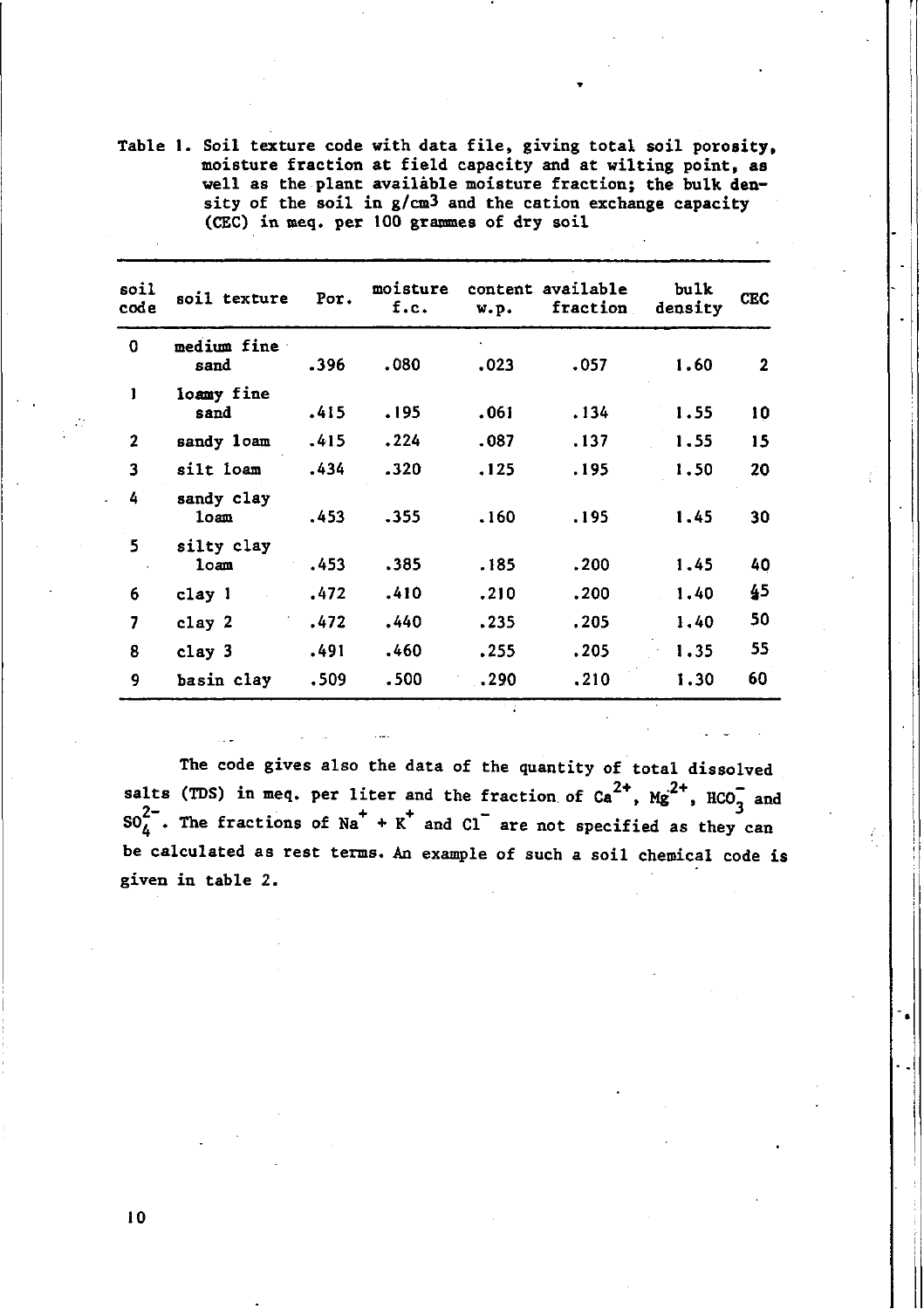| code                    | CaCO <sub>2</sub> | MgCO <sub>3</sub> | $\text{CaSO}_{\tilde{K}}$ | <b>TDS</b> | $ca2+$ | $Mg^{2+}$ | HCO <sub>2</sub>  | $\text{SO}_4^{2-}$ |
|-------------------------|-------------------|-------------------|---------------------------|------------|--------|-----------|-------------------|--------------------|
| $\mathbf 0$             | .000              | .000              | .000                      | 10         | .05    | .05       | .05               | .05                |
| 1                       | .025              | .025              | .025                      | 25         | .10    | .10       | .10               | .10                |
| 2 <sup>1</sup>          | .050              | .050              | .050                      | 50         | .15    | .15       | .15               | .15                |
| $\overline{\mathbf{3}}$ | .075              | .075              | .075                      | 75         | .20    | .20       | .20               | .20                |
| 4                       | .100              | .100              | .100                      | 100        | .25    | .25       | .25               | .25                |
| 5                       | .125              | .125              | .125                      | 150        | .30    | .30       | .30               | .30                |
| 6                       | .150              | .150              | .150                      | 200        | .35    | .35       | .35.              | .35                |
| 7                       | .175              | .175              | .175                      | 300        | .40    | .40       | .40               | .40                |
| 8                       | .200              | .200              | .200                      | 400        | .45    | .45       | .45               | .45                |
| 9                       | .225              | .225              | .225                      | 500        | .50    | .50       | $\ddot{\cdot}$ 50 | .50                |

Table 2. Codes of the different solid salts, as fractions of **total bulk**  density,' TDS in meq per liter and the fractions of the cations and anions

If we want to define the salt distribution in 4 layers of .5 m depth, we can get the following code: 5 10023332 11033242 10184334 20093333.

2.2.6. The aquifer identification code

Under certain hydrological conditions leakage to, or seepage from the aquifer can be present. The magnitude of this leakage and seepage depends on:

- clay cap thickness

 $\sqrt{2}$ 

- clay cap permeability
- pie.zometric head in the aquifer
- piezometric head of the phreatic water..

The water quality in the aquifer must also be specified, when seepage from the aquifer is present. This specification gives the total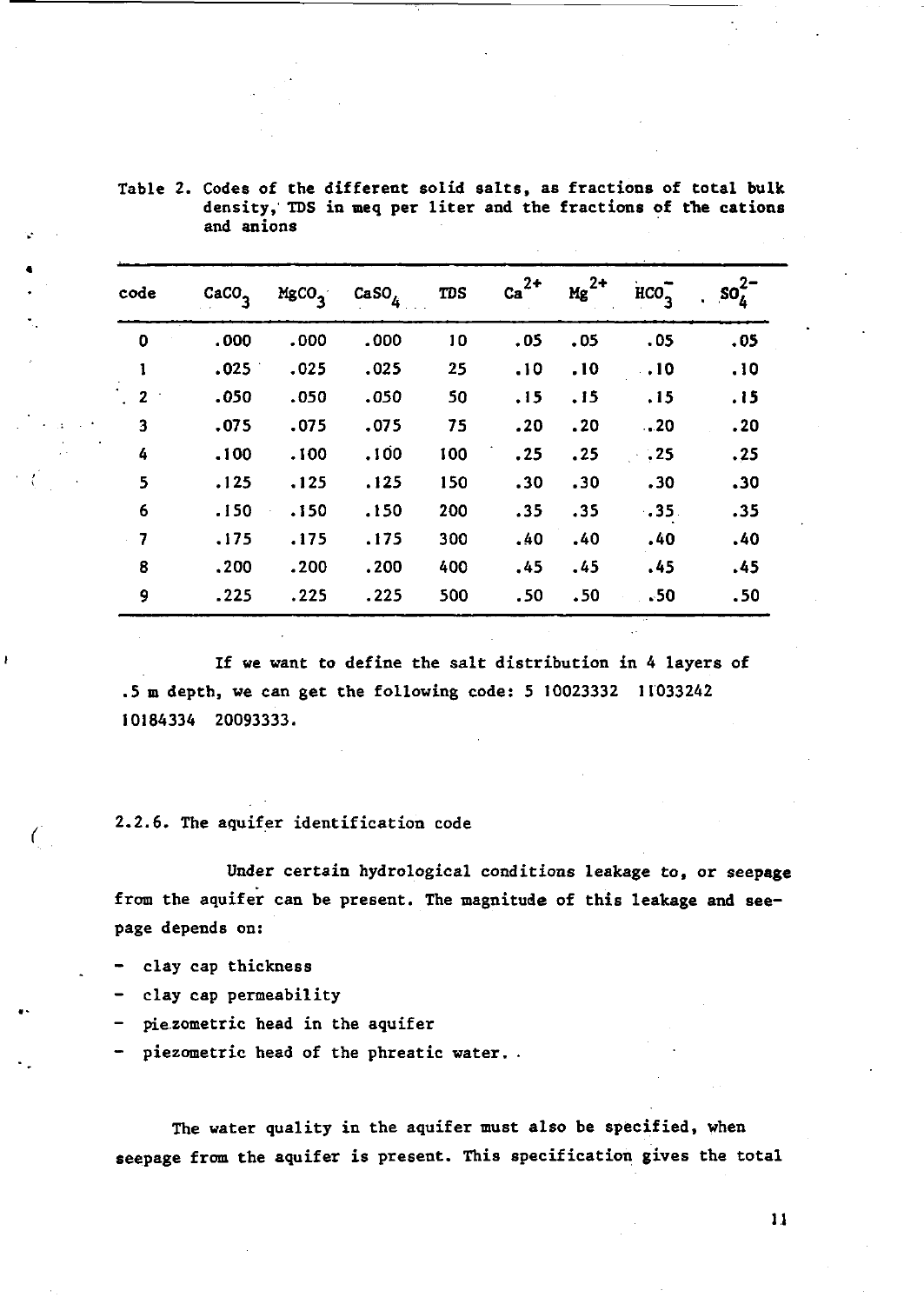quantity of dissolved salts in meq per liter and the relative fractions  $2+$   $\mu_0^2$   $\mu_0^2$  and  $\Omega^2$ . The fractions of  $N_A^+$  +  $K^+$  $\frac{3}{4}$  ,  $\frac{1}{4}$  ,  $\frac{1}{4}$  and  $\frac{1}{4}$  . The fractions of  $\frac{1}{4}$ not to be specified as they can be calculated as rest terms.

As the piezometric heads are used to calculate seepage flux, they must be specified in sufficient detail to prevent unrealistic estimates of seepage or leakage. Due to the' fact that the piezometric head changes considerably from Cairo to the coastal area, a three digit code is required for the piezometric head. The aquifer identification code can be specified as follows.

| code                    | clay cap<br>thickness | permea-<br>bility   |                 | head         | piezometric       |                            | TDS $Ca^{2+}$ | $Mg^{2+}$            | HCO <sub>3</sub>  | $\text{SO}_{\lambda}^{2-}$ |
|-------------------------|-----------------------|---------------------|-----------------|--------------|-------------------|----------------------------|---------------|----------------------|-------------------|----------------------------|
|                         | m                     | m.day <sup>-1</sup> | 10 <sub>m</sub> |              | $m = 0,25m$ meg/1 |                            |               | fractions            |                   |                            |
| $\mathbf 0$             | $\overline{2}$        | 0.020               | 0               | 0            | 0.00              | 10 <sup>°</sup>            | 0.05          | 0.05                 | 0.05              | 0.05                       |
| 1                       | 4                     | 0.010               | 10              | $\mathbf{1}$ | 0.25              | 50                         | 0.10          | 0.10                 | 0.10              | 0.10                       |
| $\overline{2}$          | 6                     | 0.005               | 20              | $\mathbf{2}$ | 0.50              | 100                        | 0.15          | 0.15                 | 0.15              | 0.15                       |
| $\overline{\mathbf{3}}$ | 8                     |                     |                 | 3            | 0.75              | 200                        | 0.20          | 0.20                 | 0.20              | 0.20                       |
| 4                       | 10                    |                     |                 | 4            |                   | 300                        |               | $0.25$ $0.25$ $0.25$ |                   | 0.25                       |
| 5                       | 12                    |                     |                 | 5            |                   | 400                        | 0.30          |                      | $0.30 \quad 0.30$ | 0.30                       |
| 6                       | 14                    |                     |                 | 6            |                   | 500                        | 0.35          |                      | $0.35$ $0.35$     | 0.35                       |
| 7                       | 16                    |                     |                 | 7            |                   | 1000                       | 0.40          |                      | $0.40\quad 0.40$  | 0.40                       |
| 8                       | 18                    |                     |                 | 8            |                   | 1500                       | 0.45          |                      | $0.45$ $0.45$     | 0.45                       |
| 9                       | $\lambda^{20}$        |                     |                 | 9            |                   | $\geq 2000$ 0.50 0.50 0.50 |               |                      |                   | 0.50                       |

## Example:

The code 5203284221 gives a clay cap thickness of 12 m, a clay cap permeability of  $0.005$  m.day<sup>-1</sup>, a piezometric head of  $3.5m$ , TDS of 1500 meq/1<sup>-1</sup> with a fractional distribution of 25%  $Ca^{2+}$ , 15%  $Mg^{2+}$ , 15% meq/1 with a fractional distribution of 25% ca  $y$ .<br> $+$  $\mathcal{P}_2$  and 10%  $\mathcal{S}0_L^{\top}$  leaving a contribution of 10% Na and 25%  $\text{terms.}$ terms.

# 2.2.7. The drainage specification code

The drainage specification gives information concerning depth of drainage, drain distances, depth of drainage barrier and the depth of the phreatic water table. When stating that the mean water table depth equals the drainage depth, it is necessary to introduce in the drainage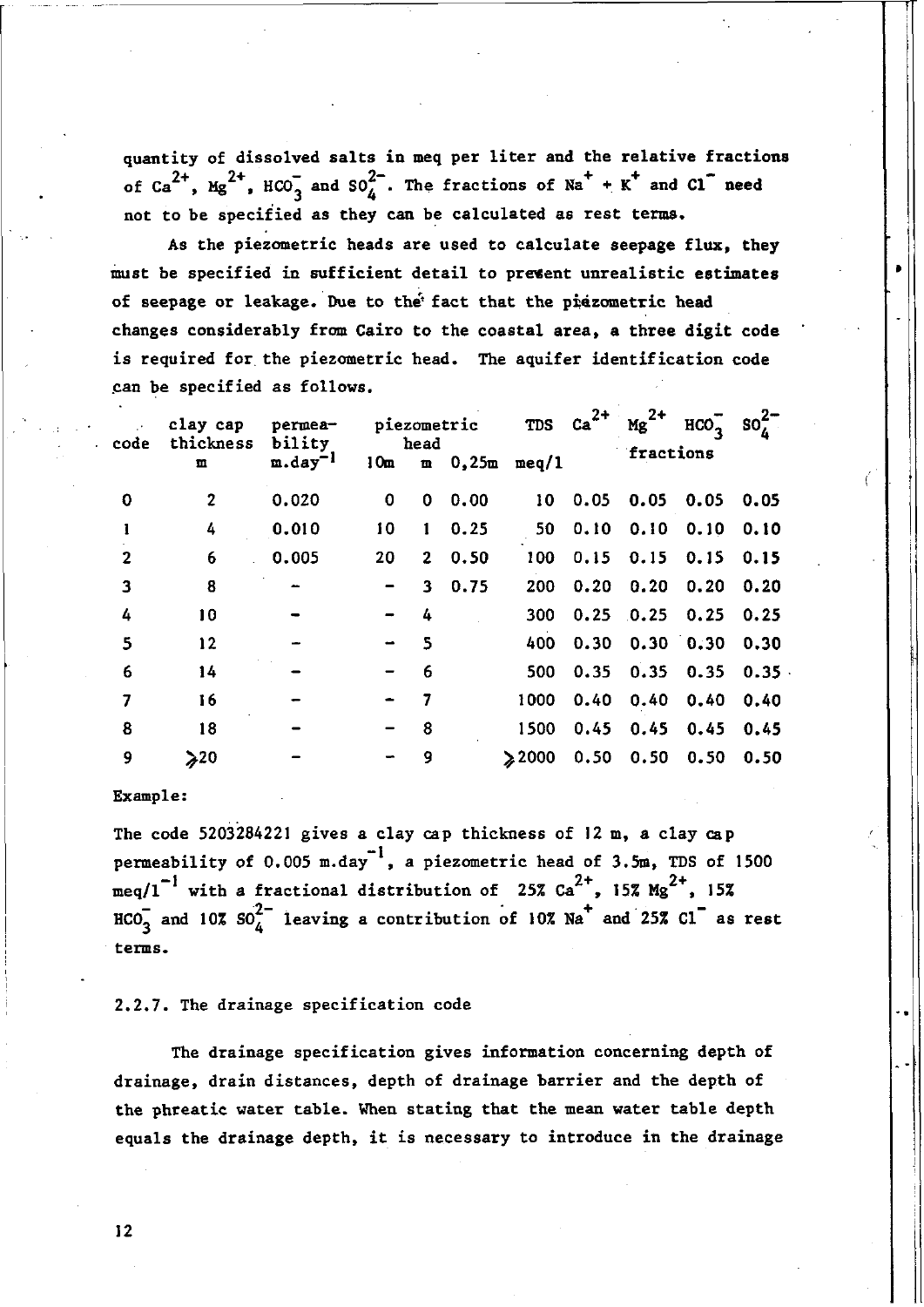code also the specification of the elevation of the land surface above mean sealevel.

| Code           | Drainage   | Drain         | Depth drainage |     | Land elevation |       |
|----------------|------------|---------------|----------------|-----|----------------|-------|
|                | depth<br>m | distance<br>ш | barrier<br>m   | 10m | $\mathbf{m}$   | 0.25m |
| $\mathbf 0$    | 0          | 10            | $\overline{2}$ | 0   | 0              | 0.00  |
| I              | 0.5        | 20            | 4              | 10  | 1              | 0.25  |
| $\overline{2}$ | 1.0        | 30            | 6              | 20  | $\mathbf{2}$   | 0.50  |
| 3              | 1.5        | 40            | 8              | 30  | $\cdot$ 3      | 0.75  |
| 4              | 2.0        | 50            | 10             |     | 4              |       |
| 5              |            | 60            | 12             |     | 5              |       |
| 6              |            |               | 14             |     | 6              |       |
| 7              |            |               | 14<br>У        |     | 7              |       |
| 8              |            |               |                |     | 8              |       |
| 9              |            |               |                |     | 9              |       |

The drainage code can be given as follows:

# Example:

The code 354131 gives the drainage specification of a grid with a depth of drainage of  $1.5$  m a drain distance of  $60$  m, the depth of the drainage barrier at 10 m and a surface elevation of 13,25 m above mean sealevel.

## 2.2.8. The crop rotation **code**

The crop rotation code is one digit code,which is sufficient to specify 10 different crop rotations. The code can be given as follows for the present crop rotations.

Code Crop rotation

```
0 vegetables - berseem (long) - maize - berseem (short) - cotton -
    wheat 
1 rice - berseem (long) - maize - berseem (short) - cotton - wheat
2 rice - berseem (short) - cotton - wheat
3 rice - berseem (long) - rice - berseem (short) - cotton - wheat
```

```
4 fruittrees
```
Now there are still 5 places left to specify new future crop rotations. The crop rotation code must be further specified with a data file giving for each crop in its crop rotation: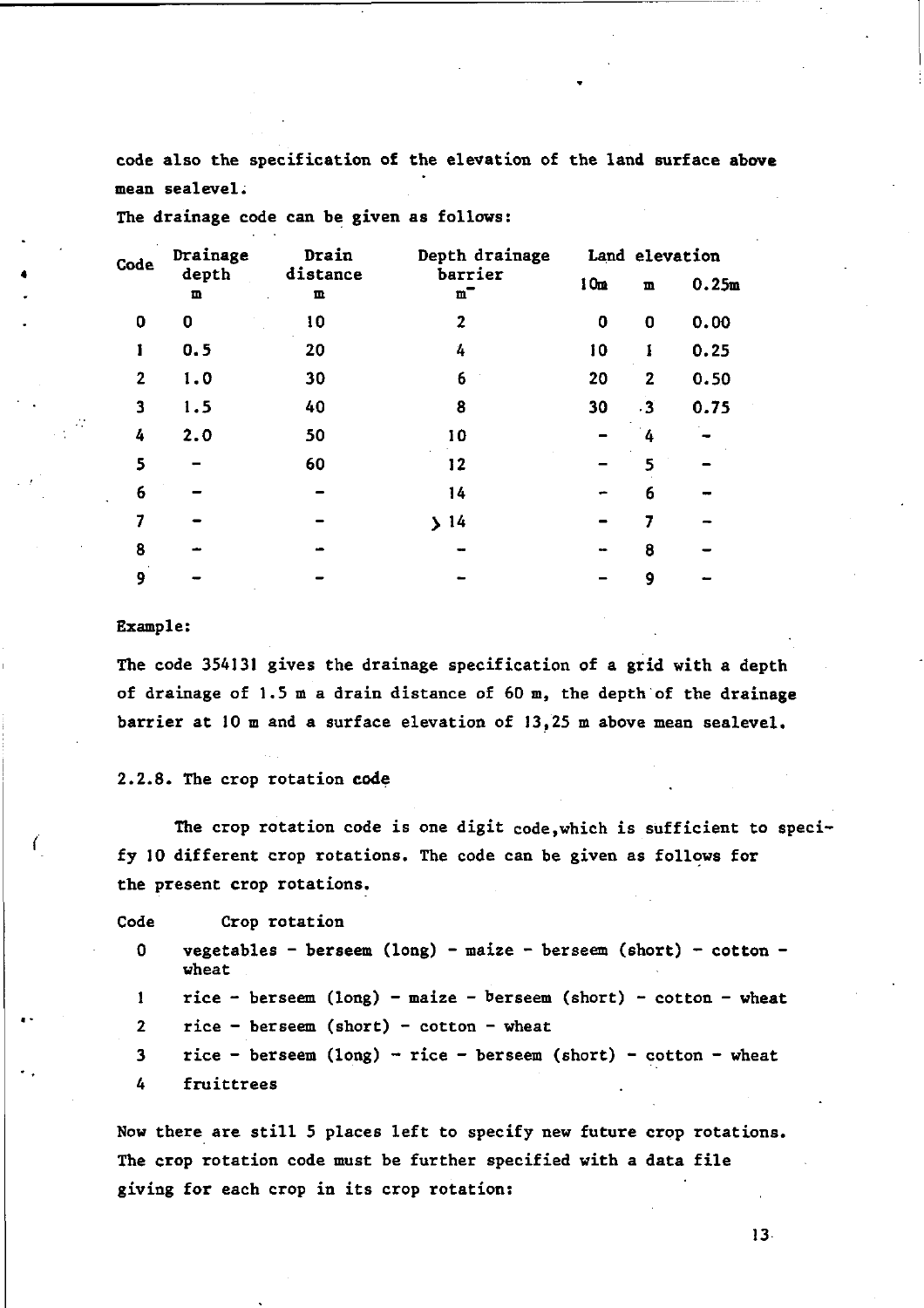- planting data
- crop development data, as soil cover and crop height in relation with time
- harvesting data
- irrigation regime, both frequency of application and 'ideal' quantities.

The heading of such a data file can be as follows

### Code 0

| Period                   | Vegetables<br>planting | soil       | Irrigation<br>regime<br>crop<br>height number quantity date cover height numb. |  |  | Berseem long<br>planting soil | crop |  | Irrigation<br>regime |  |  |
|--------------------------|------------------------|------------|--------------------------------------------------------------------------------|--|--|-------------------------------|------|--|----------------------|--|--|
|                          |                        | date cover |                                                                                |  |  |                               |      |  | quan J               |  |  |
| $\sim$<br>J <sub>1</sub> |                        |            |                                                                                |  |  |                               |      |  |                      |  |  |
| $J^2$                    |                        |            |                                                                                |  |  |                               |      |  |                      |  |  |
| F <sub>1</sub>           |                        |            |                                                                                |  |  |                               |      |  |                      |  |  |
| F <sub>2</sub>           |                        |            |                                                                                |  |  |                               |      |  |                      |  |  |
| M <sub>1</sub>           |                        |            |                                                                                |  |  |                               |      |  |                      |  |  |
| M <sub>2</sub>           |                        |            |                                                                                |  |  |                               |      |  |                      |  |  |

#### 2.2.9. The climate specification code

The climate has to be specified in terms of maximum evapotranspiration and precipitation. The climate specification code is a two. digit code of which the first one specifies the evaporative conditions and the second one the precipitation. The codes must be followed by a data file.

| Code | Evaporation                        | Precipitation  |  |  |  |
|------|------------------------------------|----------------|--|--|--|
| Ð    | Southern and dessert borders delta | Southern delta |  |  |  |
|      | Middle delta                       | Middle delta   |  |  |  |
|      | Northern delta                     | Northern delta |  |  |  |

An example of the data file for evaporation is given in table  $2(pag 7)$ Report no.81 VIII.06. Advisory Panel for Land Drainage in Egypt. The amount of precipitation is small, compared with the amounts of irrigation water required. The mean monthly precipitation in the three regions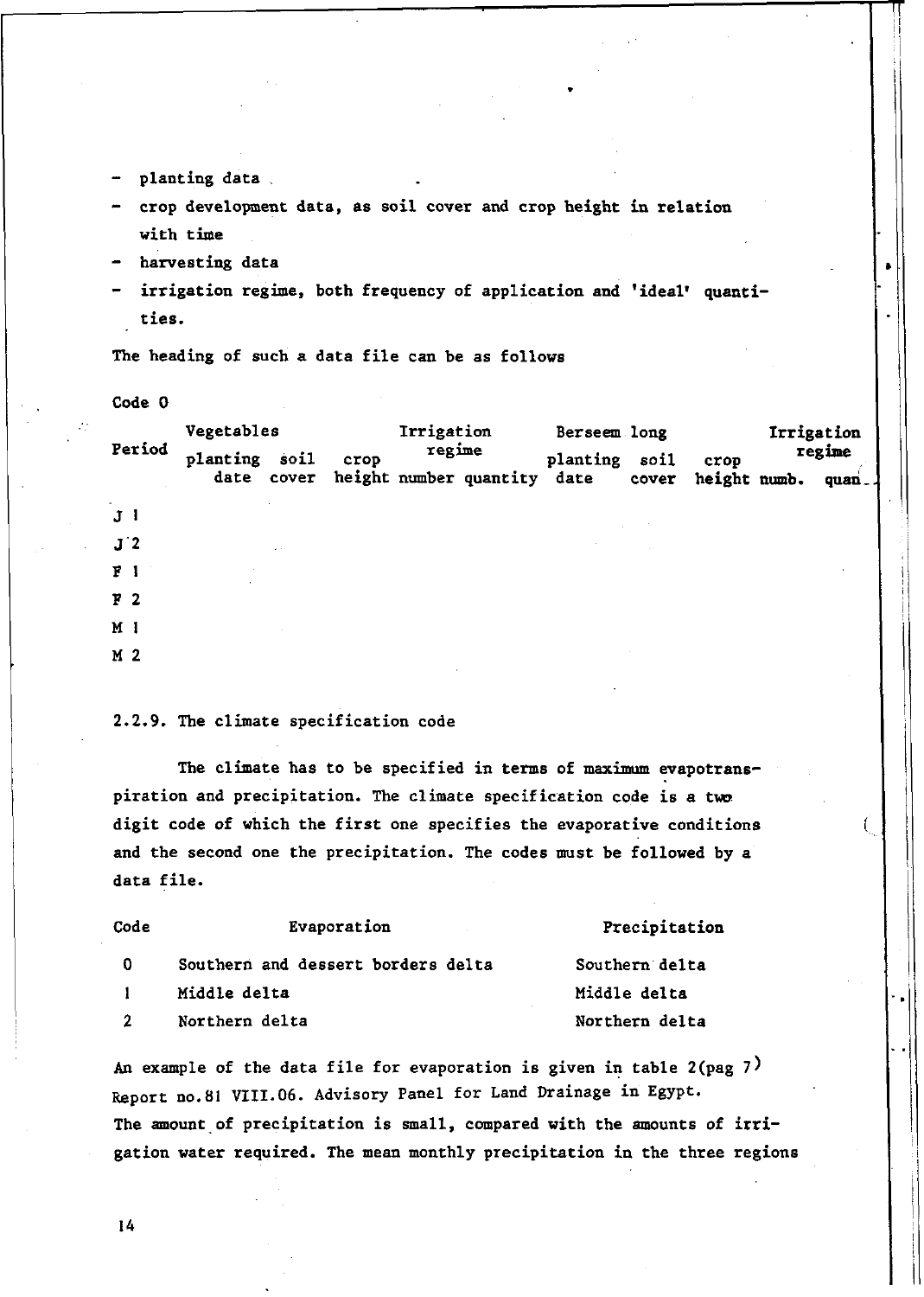**regions is specified as the average of different meteorological stations in the Delta.** 

**Mean monthly precipitation** 

|  |  |  |  |  |  | Code J F M A M J J A S O N D Y                            |
|--|--|--|--|--|--|-----------------------------------------------------------|
|  |  |  |  |  |  | 0 7.5 4.2 2.7 0.8 1.6 - - - - 1.5 4.9 4.9 28.1            |
|  |  |  |  |  |  | 1 10.8 8.8 5.3 2.2 3.4 0.3 - 0.8 0.1 3.9 6.7 14.0 56.3    |
|  |  |  |  |  |  | 2 37.5 20.6 12.0 2.1 2.1 - - 0.1 1.0 11.2 20.6 46.1 153.3 |

2.3. Data sorting

Using a code system in data administration has the advantage that with rather simple standard sorting programmes alle relevant data for a calculation can be collected from the data' file.

#### Examples:

If one wants to know all the information available of the grids served by the irrigation system after the first recharge of the third main canal, the computer can be ordered to list all grids with the irrigation system code between 31000000000 and 32000000000.

If we want to know all the grids served by the irrigation transport system after the first recharge point of the second first order branch canal of the fourth main canal, the computer is ordered to list all grids with an irrigation code number between 40210000000 and 40220000000. The area served by the irrigation transport system after the first recharge point of the first second order branch canal of the second first order branch canal of third main canal is given by the grids with code number from 30201100000 to 30201200000.

The area served by the fourth distributary of this second order branch canal is determined by the grids with the irrigation code number between 30201104000 and 30201105000.

The selected collection of grids with the aid of the irrigation system code is mainly based on the areas served from recharge point, because at these points both water quantity and water quality of the available irrigation water changes.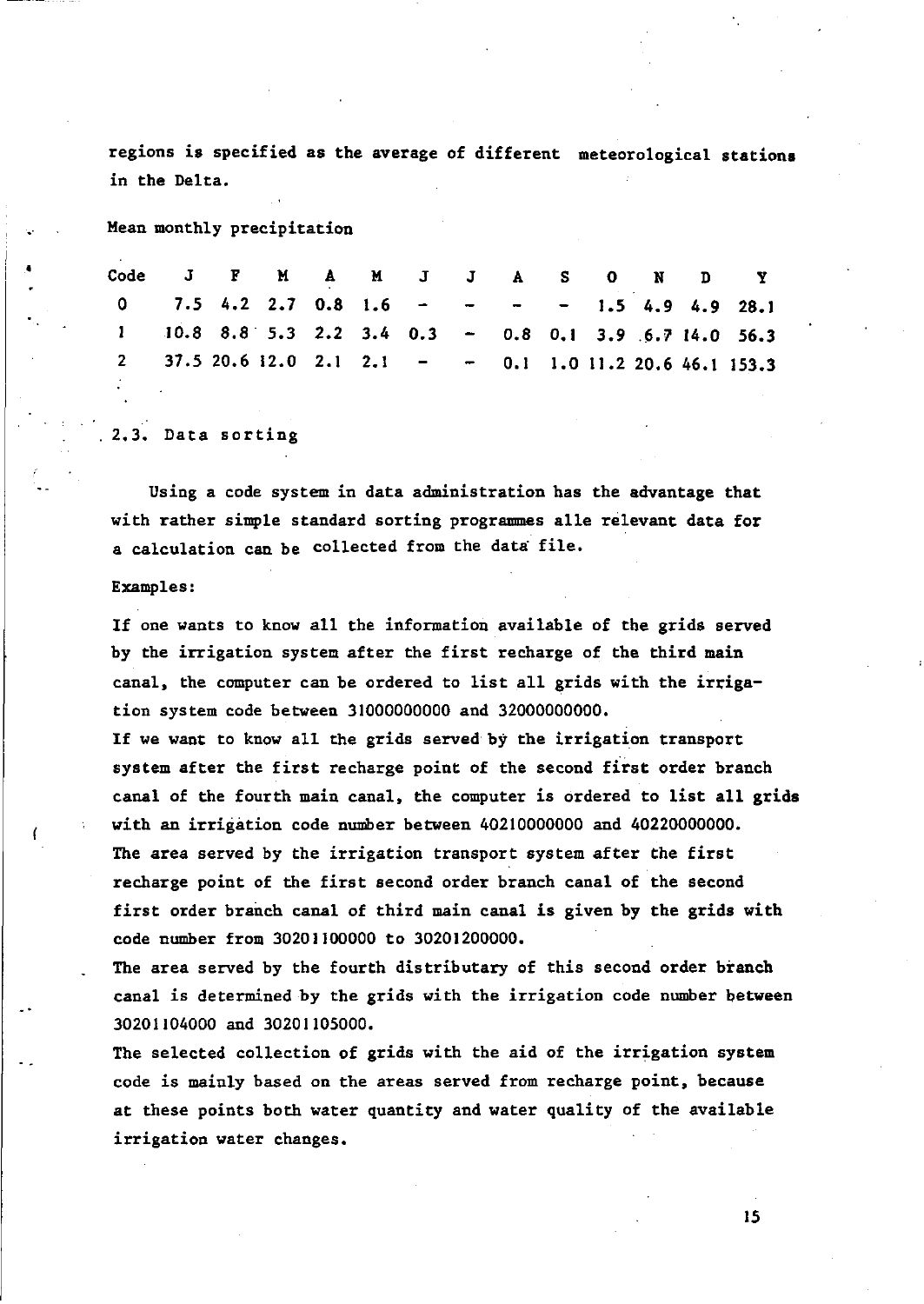The grid selection on basis of the irrigation system code will list generally grids with more than one drainage system code. Â second sorting programme can be used to select in the listed file all the grids with the same main drainage code.

Example: List all data of the grids served by the irrigation system after the first recharge point of the second first order branch canal of the second main canal.

|      | Coordinates | Grid      | Irrigation  | Drainage     |               |
|------|-------------|-----------|-------------|--------------|---------------|
| Χ.   | Y           | code      | system code | system code  | Re-use system |
| 1396 | 0925        | 3         | 20210000000 | 01201200000  | 000120120     |
| 1396 | 0926        | $\bf{0}$  | 20210000010 | 03120000600  | 000000000     |
| 1396 | 0928        | 0         | 20210000011 | 03120000600  | 000000000     |
| 1397 | 0928        | 0         | 20210000020 | 03120000600  | 000000000     |
| .    | .           | $\bullet$ | .           | . <i>.</i>   | <b></b>       |
| 1399 | 0930        | 0         | 20210001010 | 03120000600  | 000000000     |
| .    |             | $\bullet$ | .           | .            | .             |
| 1407 | 0934        | 0         | 20210002093 | 03120000700  | 400000025     |
| .    |             | $\bullet$ | .           | .            | .             |
| 1508 | 0936        | 0         | 20211012092 | 04010200400  | 400000015     |
| 1509 | 0946        | 3         | 20211013000 | 02011000000  | 300201100     |
| 1510 | 0947        | 4         | 20211014000 | 04010200007  | 220211014     |
|      |             |           | .           | . <b>.</b> . | .             |

The sequence of the calculations is strongly dependent on the re-use code, as the quality and the available quantity of the re-use water must be known. The calculations of the quantity and quality of the drain water produced by the grids generating the re-use water must be calculated first.

The initiation of calculations in the irrigation water transport system start with the water requirement calculation for the whole Delta, split up for each main canal. This calculation starts with the listing of the irrigation system code for each main canal. From this listing the ideal water requirements for each main canal can be calculated using the data of:

- crop rotation code
- evaporation file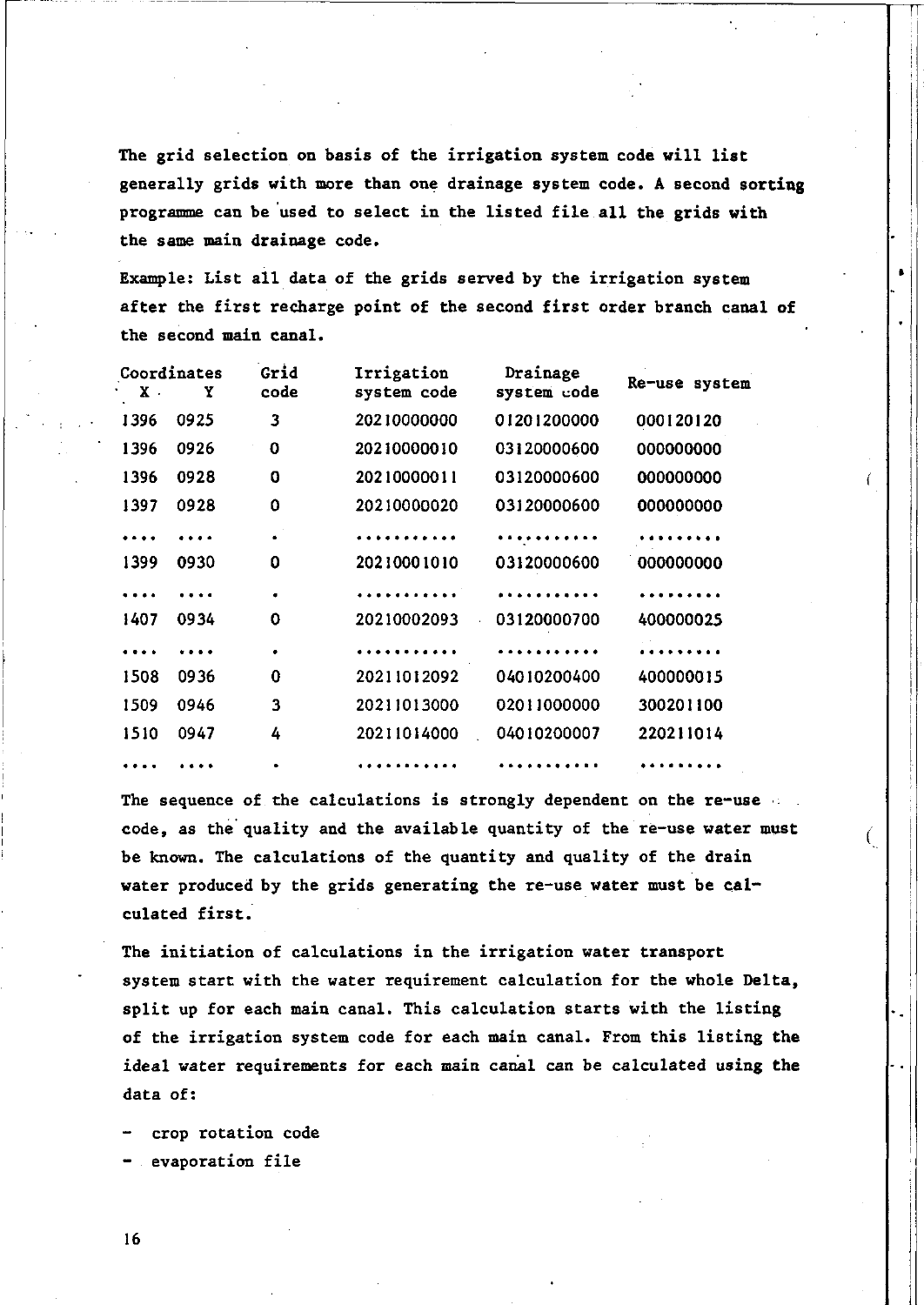- precipitation file
- the soil code
- the aquifer code
- the ideal irrigation schedule
- the ideal irrigation gifts
- idealized leaching fractions and field irrigation efficiencies
- idealized tail end and conveyance losses.

From these calculations the idealized distribution of the available water at the Delta barrage can be calculated for the main canal system.

For each main canal the grids with the irrigation system code x0x0x0xxxxx can be used in the first step of the calculations of actual evaporation and both drainage water quality and quantity, applying the different submodels. The grids with this code have no official re-use, so the quality of the water in the irrigation transport system equals the quality at the Delta barrage.

The re-use code must be equal to 000000000 or 4000000xx. In the latter case the quantity available and the quality must be calculated from the grids without re-use, before the water and salt balances of the grids with non-offocial re-use can be calcutated.

The water use and drain water production of grids with an other re-use code can only be calculated if the quantity and quality of drainwater specified by the re-use code is known. For the re-use code 1x0x0x000 only the available quantity must be known, as this code specifies the re-use of the tailend losses of an irrigation canal without recharge, so the quality equals the water quality at the Delta barrage. The sequance of the sorting of the grids with the same water quality in the irrigation transport system is as follows:

xOxOxOxxxxx x0x2x0xxxxx xOxOxlxxxxx x0x2xlxxxxx x0x0x2xxxxx . . . . . . . . . . . xOxlxOxxxxx xlxOxlxxxxx xOxlxlxxxxx

. . . . . . . . . . .

 $\epsilon$ 

 $\ddot{\phantom{a}}$ 

. . . . . . . . . . . xlxOxOxxxxx . . . . . . . . . . . x1x1xOxxxxx xlxlxlxxxxx

. . . . . . . . .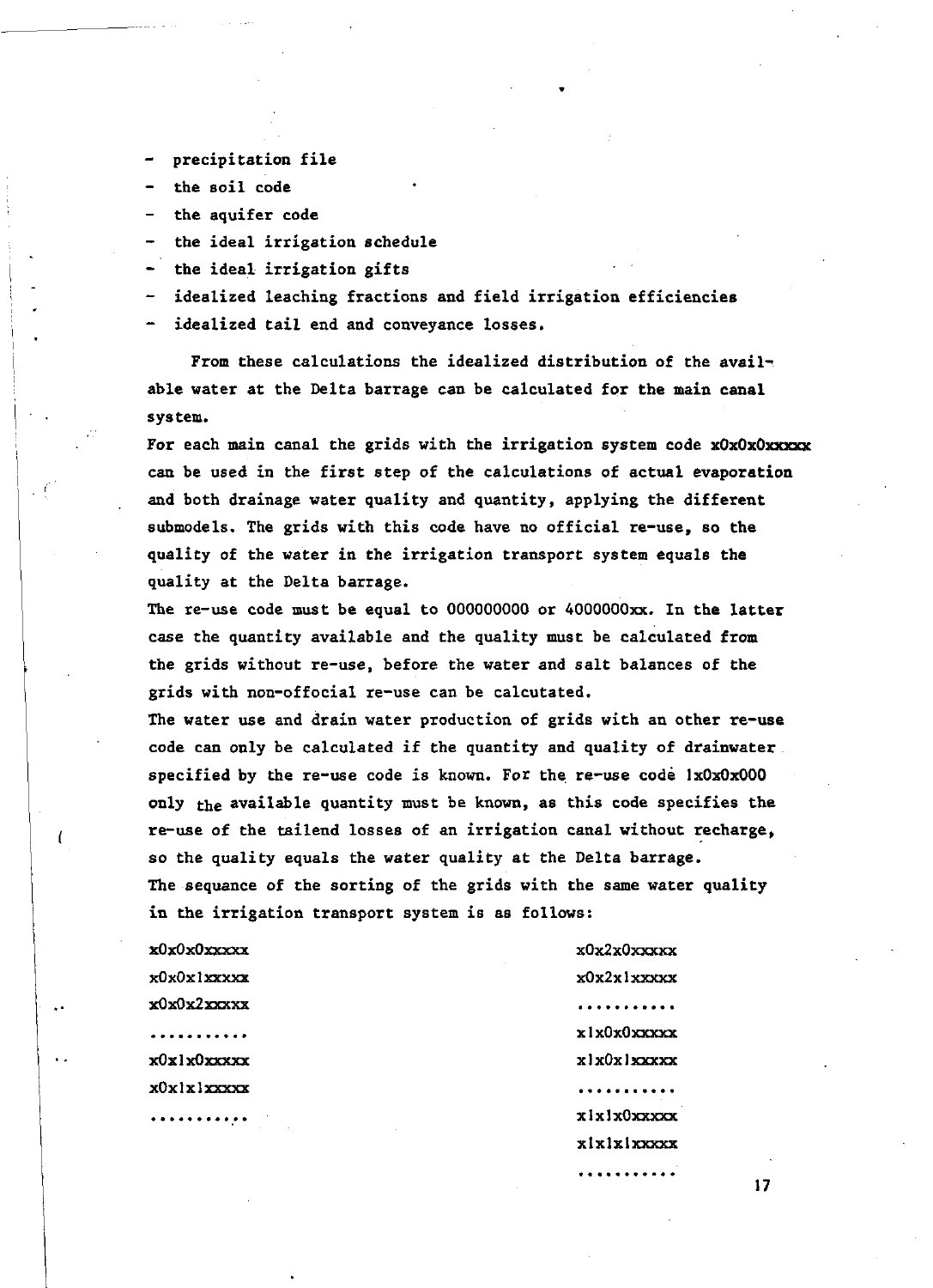## Evaporation model

On basis of the formulation given by Rijtema, 1981, a computer programme for the HP-85 Microcomputer of DRI has been constructed. **The**  programme of the model is operating interactively and is constructed such that it is as friendly as possible for the user. The 'main' **flow**  diagram of the evaporation model 'RIJTICW' is as follows:



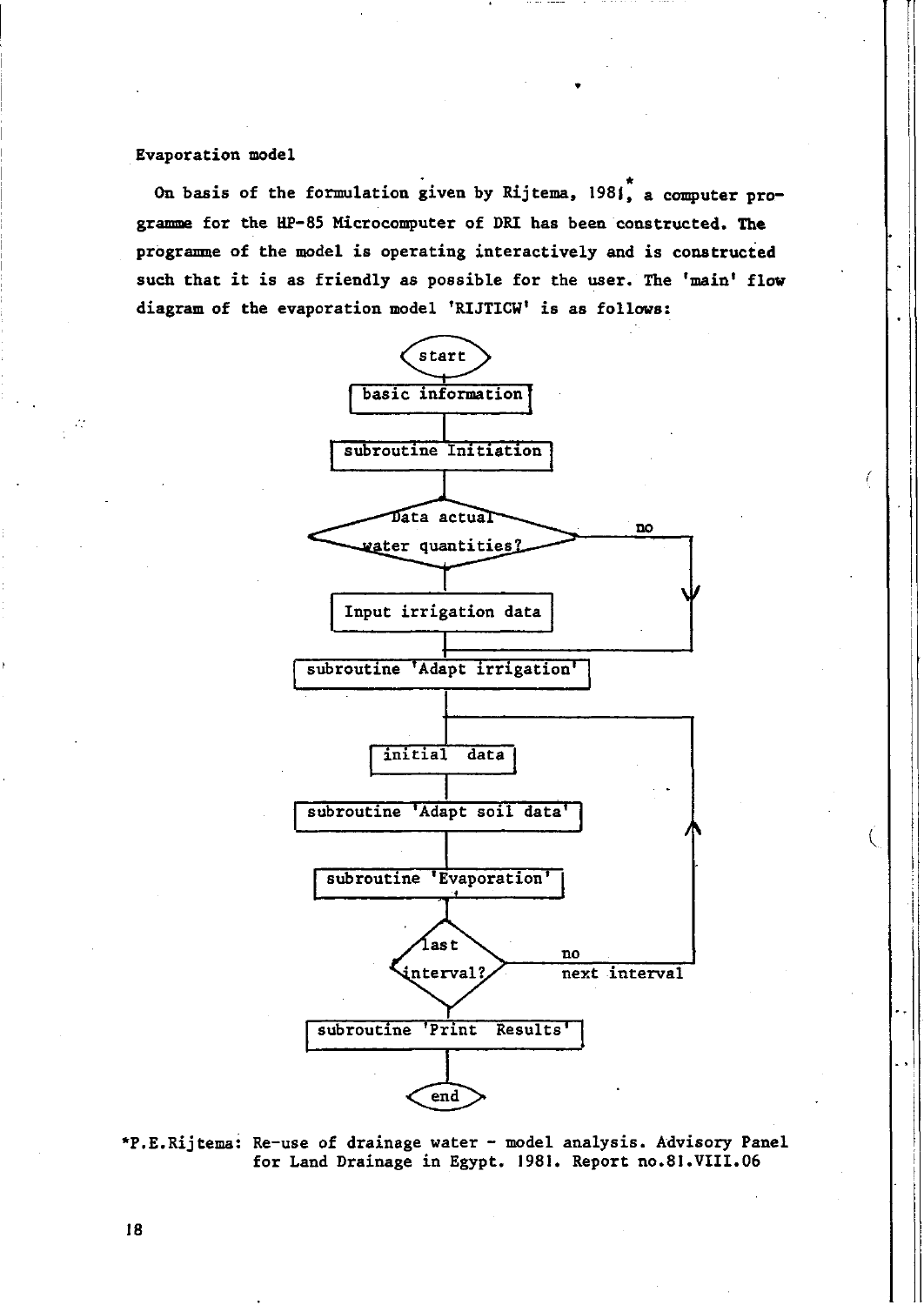**At the computer's request the following basic information must be supplied by the user:** 

| - Moisture fraction at saturation                          | M <sub>1</sub> |  |
|------------------------------------------------------------|----------------|--|
| - Moisture fraction at field capacity                      | M <sub>2</sub> |  |
| - Moisture fraction at wilting point                       | M <sub>3</sub> |  |
| - Initial moisture fraction before first irrigation        | M 4            |  |
| - Depth of root zone in cm                                 | D <sub>1</sub> |  |
| - Depth of drainage in cm                                  | D <sub>2</sub> |  |
| - Seepages from aquifer in mm/day <sup>-1</sup> (pos.sign) | F <sub>1</sub> |  |
| - Leakage to aquifer in $mm/day$ <sup>-1</sup> (neg.sign)  | F <sub>1</sub> |  |
| - Water available for non-official re-use in mm            | R <sub>1</sub> |  |
| - Number of irrigation intervals                           | T              |  |

**- Climate conditions and crop rotation** 

**With respect to the question of climatic conditions and crop ratation the programme has been supplied with 7 data files combining 3 different climatic conditions and 4 different crop rotations. The climatic conditions considered are representative for the** 

**Southern Delta and the Desert Border area's, the Middle Delta and the Northern Delta.** 

**They are identified on the computer display as:** 

|  | Soud $00$ = Southern Delta; crop rotation: Berseem - Maize - Berseem - |
|--|------------------------------------------------------------------------|
|  | $\text{Cottom}$ - Wheat - Vegetables                                   |

Midd I1 = Middle Delta; crop rotation: Berseem - Maize - Berseem -**Cotton - Wheat - Rice** 

**Midd 12 • Middle Delta; crop rotation: Berseem - Cotton - Wheat - Rice** 

**Midd 13 • Middle Delta: crop rotation: Berseem - Rice - Berseem - Cotton - Wheat - Rice** 

**Nord 21 = Northern Delta; crop rotation: Berseem - Maize - Berseem - Cotton - Wheat - Rice** 

**Nord 22 » Northern Delta; crop rotation: Berseem - Cotton - Wheat - Rice** 

**Nord 23 « Northern Delta; crop rotation: Berseem - Rice - Berseem - Cotton - Wheat - Rice**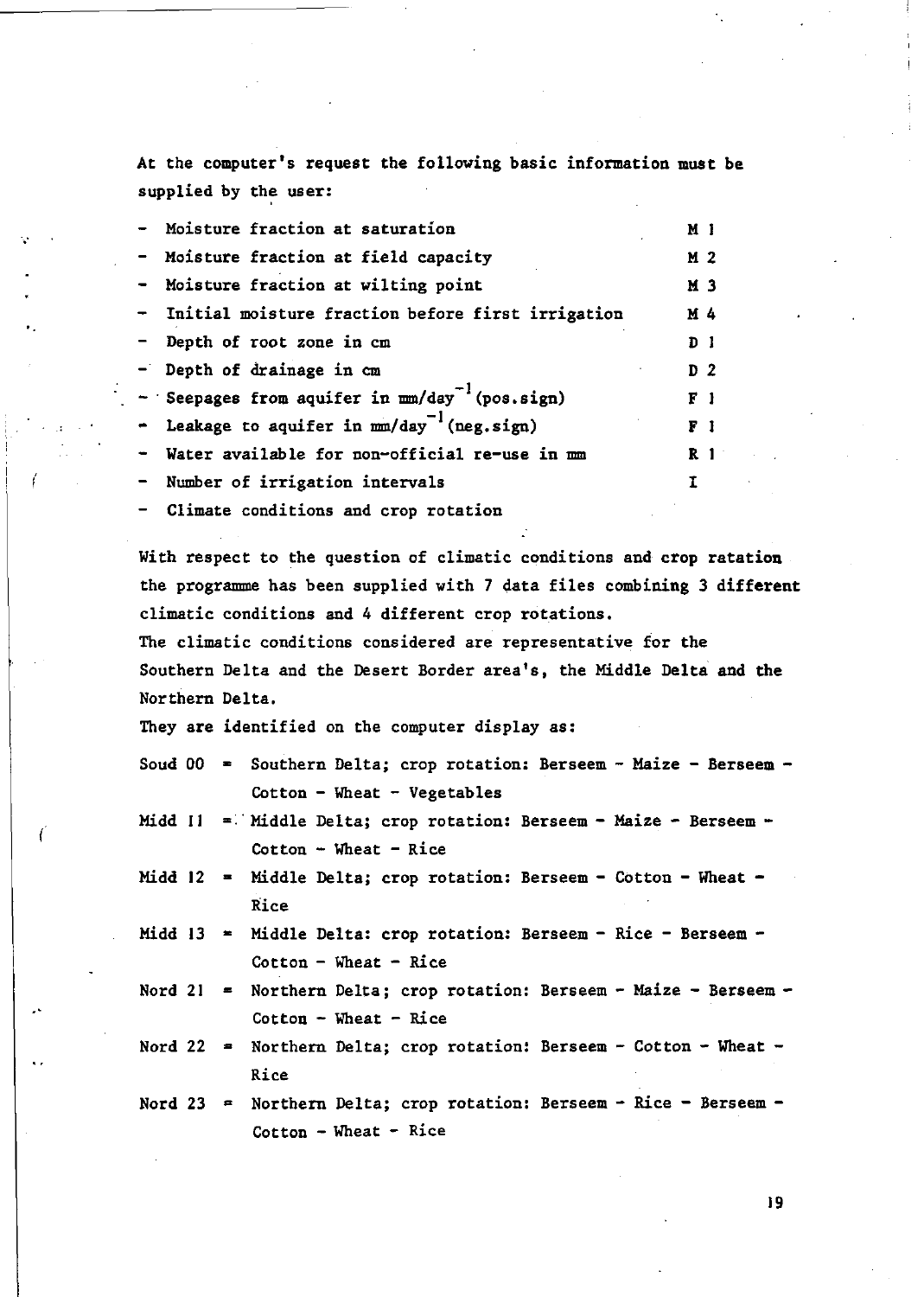# **The heading of the data files is:**

|  | $I =$ number of irrigation interval                            | no          |
|--|----------------------------------------------------------------|-------------|
|  | $T(I, I) =$ length of irrigation interval in days              | Т           |
|  | $T (I,2)$ = theoretical net irrigation application in mm       | $I_{\star}$ |
|  | $T (I,3) =$ maximum evapotranspiration in mm.day <sup>-1</sup> | E<br>max    |
|  | The data files are given in Annex.2                            |             |

**The subroutine 'Initiation' gives the command read the requested data file.** 

**Flow Diagram 'INITIATION'** 

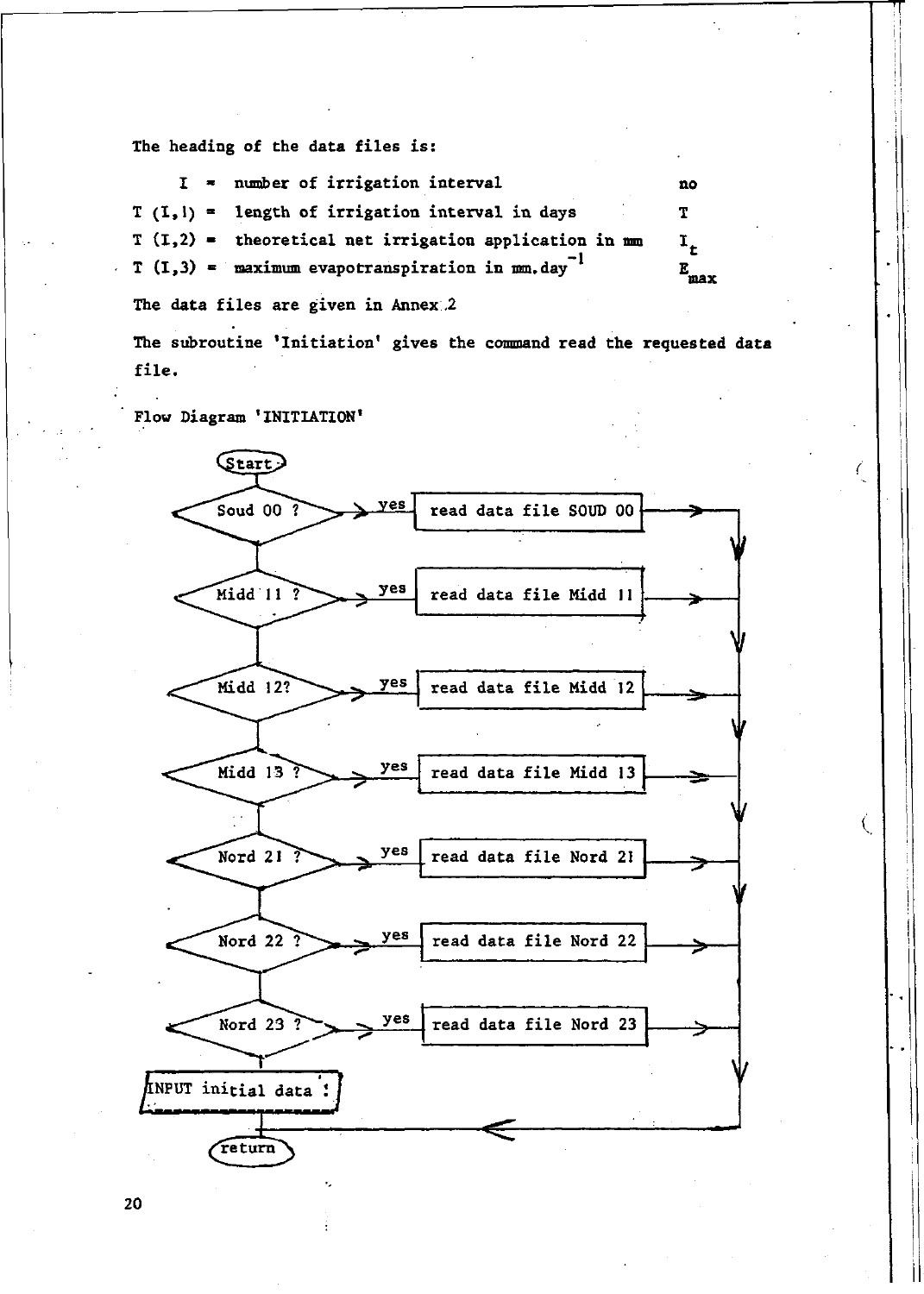**When the question of the computer, concerning the availability of actual irrigation water quantity data is answered with 'no', the computer uses automatically the theoretical irrigation water quantities» that are given in the mission report 81.VIII.06. When actual data are present, the computer will ask for the input for each irrigation number I.** 

**When actual water quantities available in the irrigation canal system are given as input, the actual quantities taken by the farmers must be calculated. This is done in the subroutine 'Adapt irrigation'. The flow diagram 'Adapt irrigation' shows a first approach to 'farmer's behaviour',when plenty of water is available and under conditions of water shortage. In future this subroutine must be extended, taking also into account the crop and the quality of the drainage water used for non-official re-use.** 

**With the subroutine 'Adapt irrigation' the actual irrigation water quantities, required for the calculation of the actual évapotranspiration, are determined by the computer. Flow diagram 'ADAPT IRRIGATION'** 

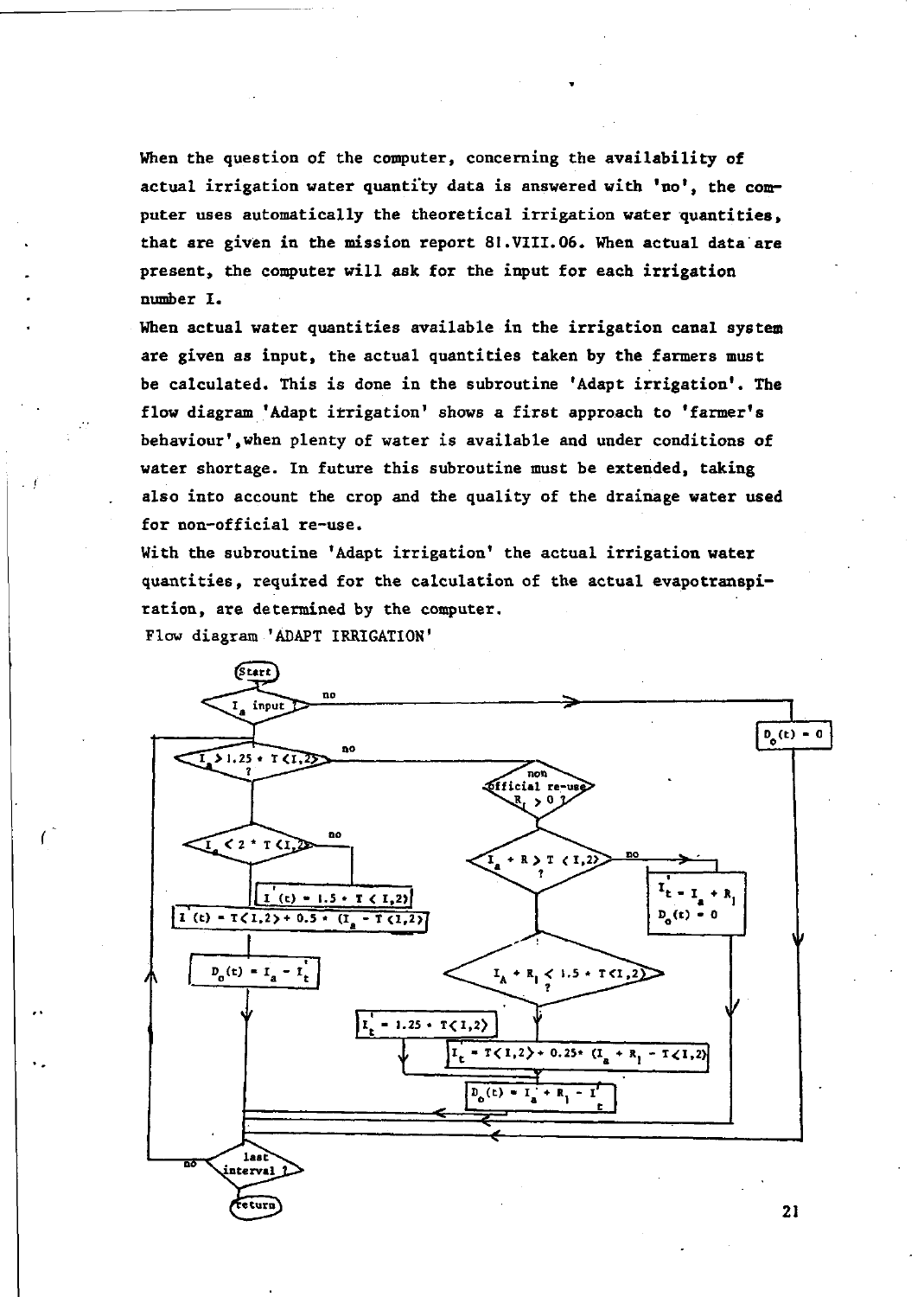The subroutine 'Adapt soil data' calculates the volumes of water present in the soil above drainage" depth at saturation, equilibrium **(field**  capacity) conditions, and the initial moitsure volume in the soil **before**  the first irrigation. Moreover the relative moisture volume in **the soil**  at which, in relation to maximum évapotranspiration, stress conditions start are calculated for different crops. In the present programme, the calculations has been splitted up into cotton and other crops, **but**  in future this programme can be extended.

Flow Diagram 'ADAPT SOIL DATA'

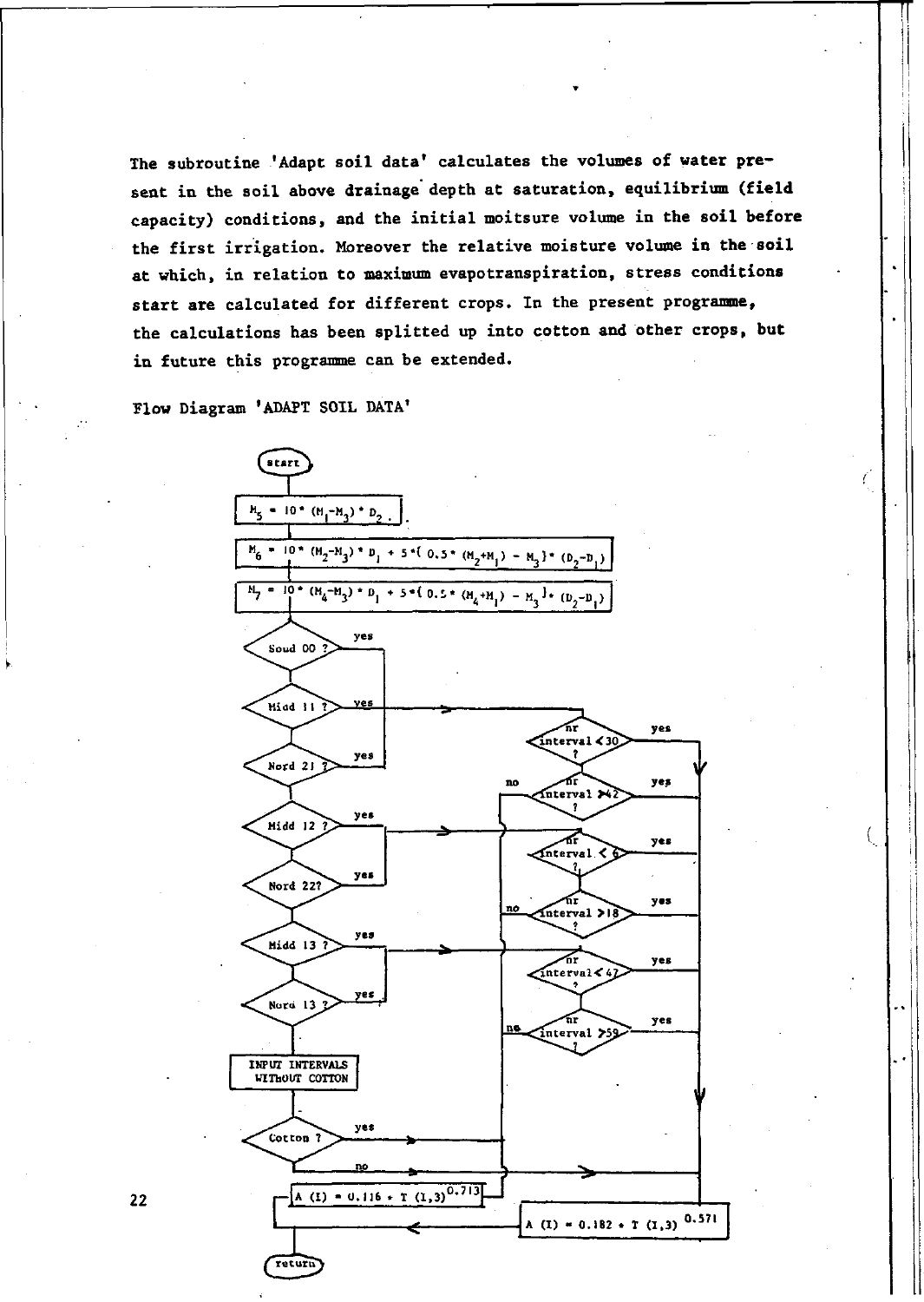Finally the subroutine 'Evaporation' calculates the actual evapotranspiration for the given set of input data. The flow diagram gives the routing of the calculations.

 $\mathcal{L}^{\mathcal{L}}$ 

(

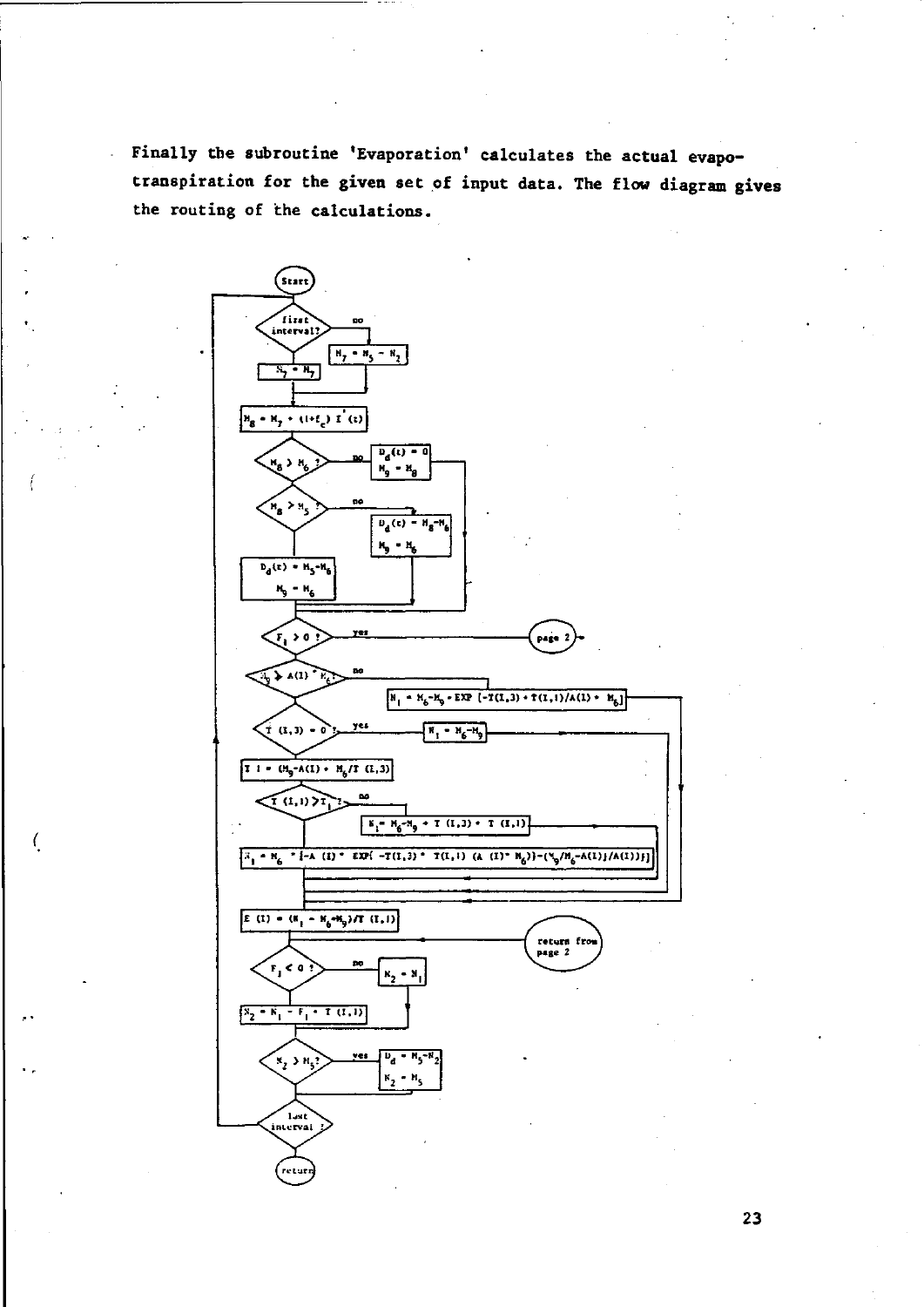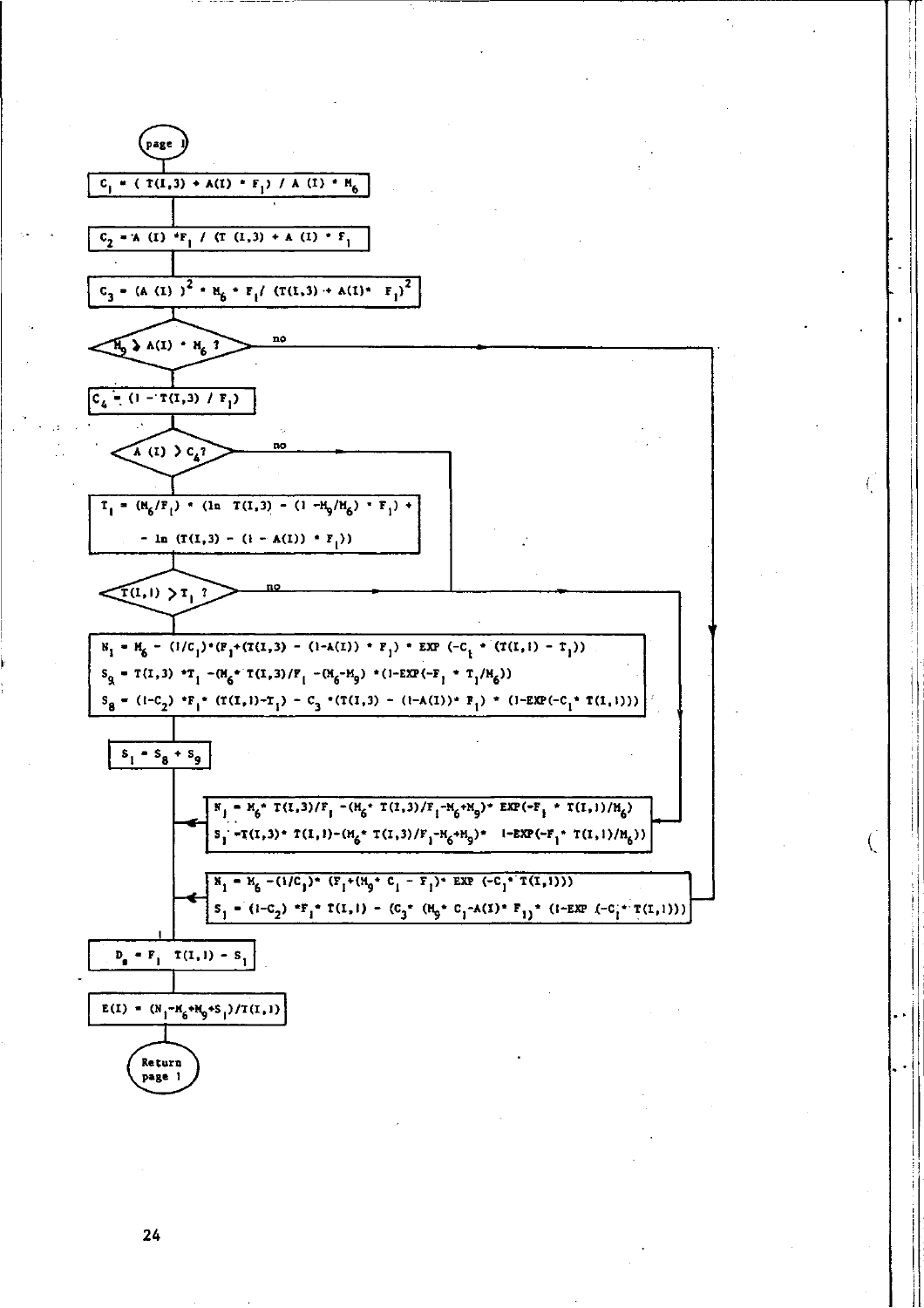#### Itenary

- 11-6 Travelling to Cairo; discussions with Mr.v.d. Zel.
- 12-6 Discussions with Mr. v.d. Zel, Dr. Dia El Din El Quesi and Dr. Samia El Guindi.
- 13-6 Discussions with Dr. Mohammed Hassan Amer, director DRI and Dr. Soleiman, Ein Shams University, on the lectures in the course on 'Groundwater Hydrology for Arid Regions'. Preparation of lectures.
- 14-6 Preparation of lectures.
- 15-6 Lectures on 'Modelling Re-use of drainage water' in the course on 'Groundwater hydrology in Arid Regions', held at the Ein Shams University.
- 16-6 Work at DRI, Discussions with Dr.Dia El Din El Quesi and Engineer Nadia on evaporation models.
- 17-6 Visit to Mashtoul Pilot Area with Mr.v.d. Zel. Discussions on results and research programme of the pilot area. Dinner at Mr.v.d. Zel's residence.
- 18-6 Public holiday. Preparation of a simplified evaporation model.
- 19-6 National holiday. Preparation of a simplified evaporation model.
- 20-6 Work at DRI

€

- 21-6 Visit to Fayoum depression with Dr. Dia El Din El Quesi and Mr. Meijer. Discussions on the set up of a water- and salt balance model for this region.
- 22-6 Work at DRI, preparation of a flow chart for evaporation model.
- 23-6 Discussion with Dr. Mohammed Hassan Amer, Dr. Dia El Din El Quesi, Dr. Samia El Guindi and Mr.v.d. Zel. Lectures and demonstrations on computer data administration, followed by discussion with DRI staffmembers. Preparation flow chart for evaporation model.
- 24-6 Lectures and demonstrations on the use of simplified drainage and evaporation models, for training purposes and testing of field data, followed by discussions with DRI staffmembers. Programming of evaporation model.
- 25-6 Public holiday. Work at DRI-office, testing of the programme for the evaporation model; Ramadan breakfast at Dr. Samia El Guindi's recidence.

26-6 Travelling to the Netherlands.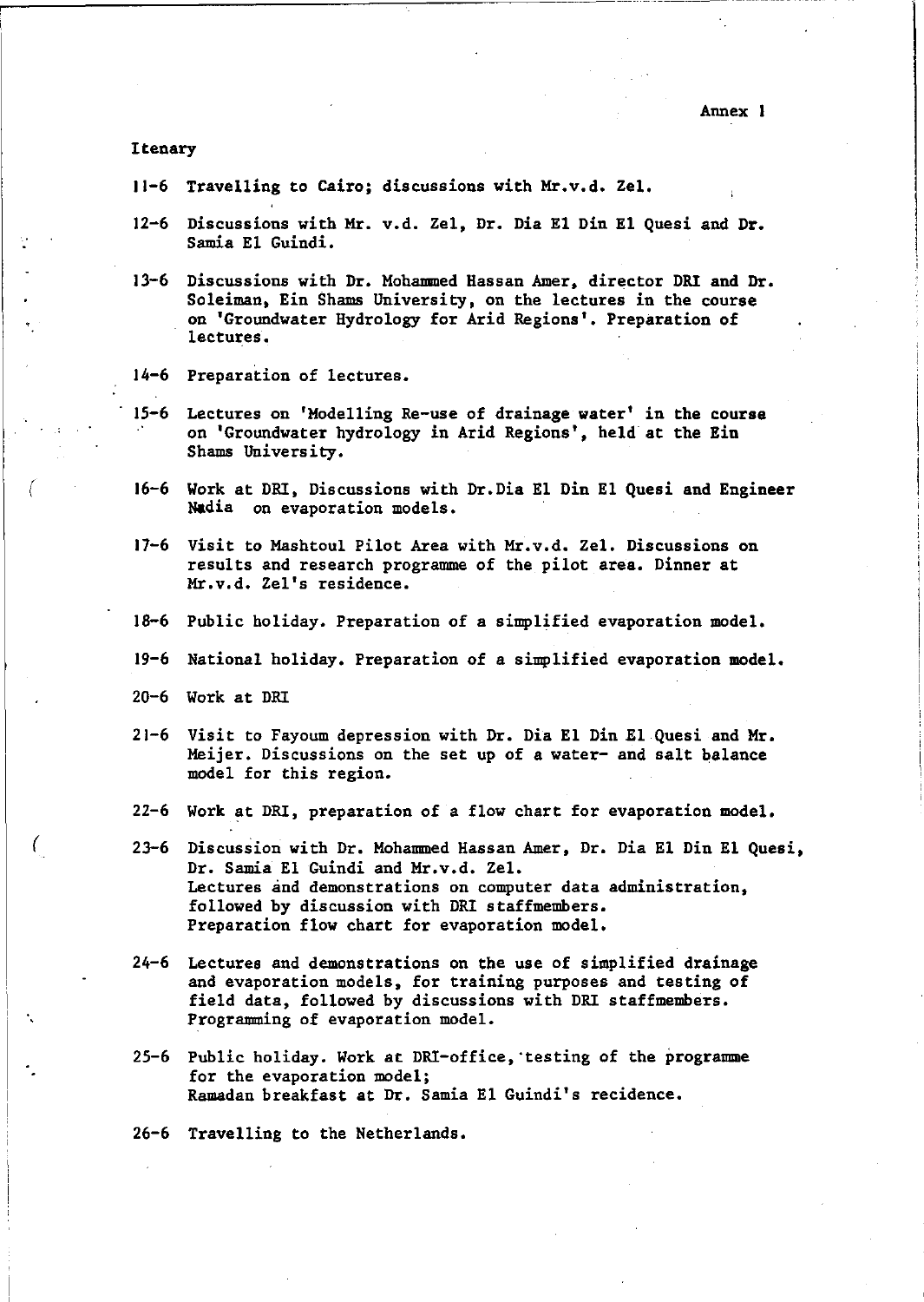$\ddot{\phantom{a}}$ 

 $\label{eq:2.1} \mathcal{L}(\mathcal{L}^{\text{max}}_{\mathcal{L}}(\mathcal{L}^{\text{max}}_{\mathcal{L}}(\mathcal{L}^{\text{max}}_{\mathcal{L}}(\mathcal{L}^{\text{max}}_{\mathcal{L}^{\text{max}}_{\mathcal{L}}})))))$ 

 $\label{eq:2.1} \frac{1}{\sqrt{2}}\left(\frac{1}{\sqrt{2}}\right)^{2} \left(\frac{1}{\sqrt{2}}\right)^{2} \left(\frac{1}{\sqrt{2}}\right)^{2} \left(\frac{1}{\sqrt{2}}\right)^{2} \left(\frac{1}{\sqrt{2}}\right)^{2} \left(\frac{1}{\sqrt{2}}\right)^{2} \left(\frac{1}{\sqrt{2}}\right)^{2} \left(\frac{1}{\sqrt{2}}\right)^{2} \left(\frac{1}{\sqrt{2}}\right)^{2} \left(\frac{1}{\sqrt{2}}\right)^{2} \left(\frac{1}{\sqrt{2}}\right)^{2} \left(\$ 

 $\mathcal{A}^{\text{max}}_{\text{max}}$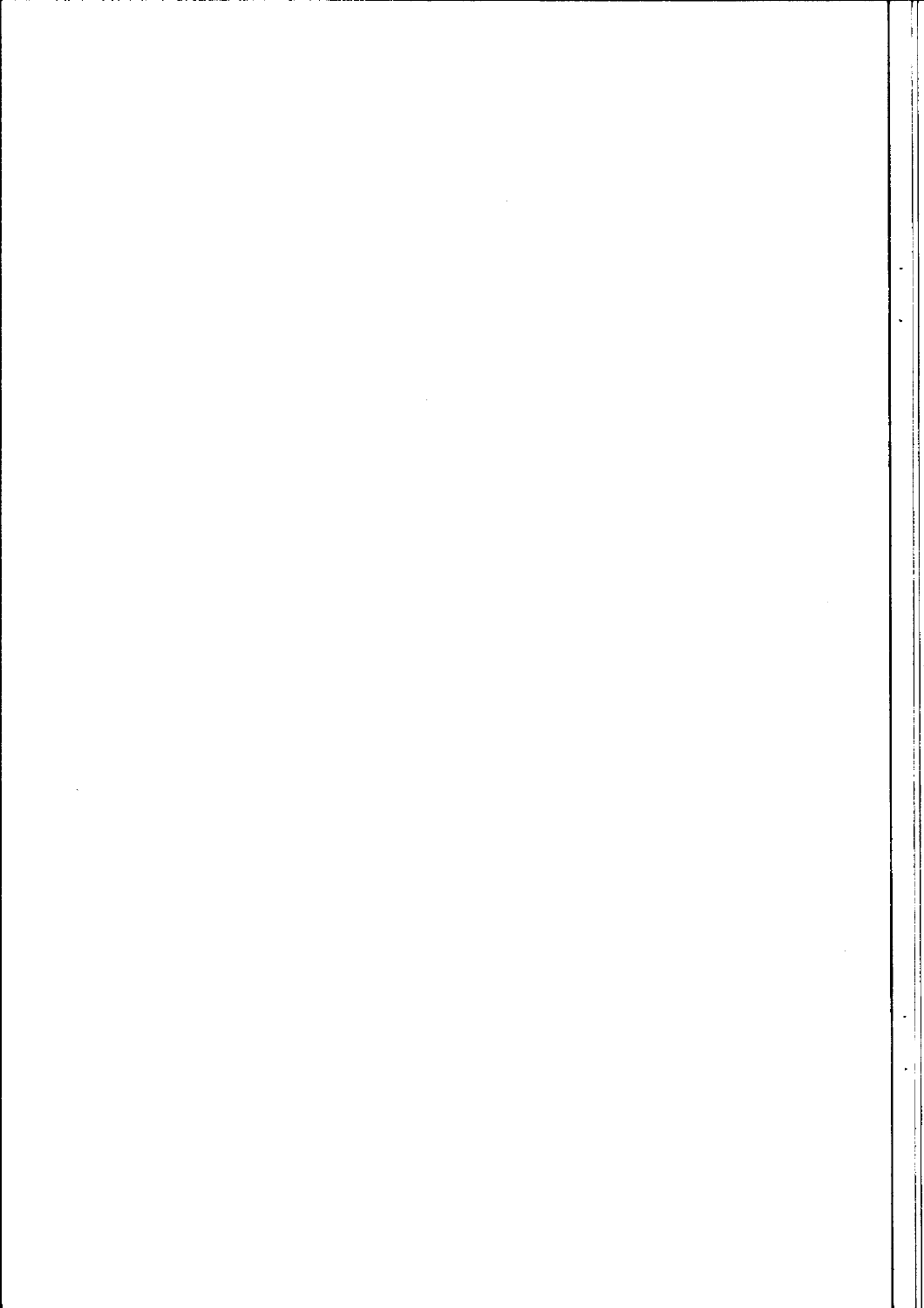**Annex 2** 

b

|                                |                 | Data file: Soud 00 |        |             |                         |             | Crop rotation: Berseem, Maize, Berseem, Cotton, Wheat, Vegetables |              |                         |             |        |
|--------------------------------|-----------------|--------------------|--------|-------------|-------------------------|-------------|-------------------------------------------------------------------|--------------|-------------------------|-------------|--------|
| Ţ                              | T(I, l)         | T(1,2)             | T(I,3) | $\mathbf I$ | T(I,1)                  | T(I,2)      | T(I,3)                                                            | $\mathbf{I}$ | T(I, I)                 | T(I,2)      | T(1,3) |
| $\overline{1}$                 | $\overline{15}$ | 100                | 2.0    | 33          | 15                      | 75          | 10.2                                                              | 65           | 8                       | 50          | 9.6    |
| $\boldsymbol{2}$               | 16              | 0                  | 2.1    | 34          | $1\dot{6}$              | 100         | 10.7                                                              | 66           | 8                       | 50          | 9.2    |
| $\overline{\mathbf{3}}$        | 14              | $\mathbf 0$        | 2.9    | 35          | 15                      | 100         | 13.7                                                              | 67           | 8                       | 50          | 9.2    |
| 4                              | 14              | 100                | 3.3    | 36          | 15                      | 125         | 13.4                                                              | 68           | 8                       | 50          | 7.8    |
| 5                              | 15              | 50                 | 4.8    | 37          | 15                      | 100         | 12.3                                                              | 69           | $\overline{7}$          | 50          | 7.8    |
| $\boldsymbol{6}$               | 16              | 100                | 5.3    | 38          | 16                      | 100         | 11.9                                                              | 70           | 8                       | 50          | 7.4    |
| $\overline{\boldsymbol{\eta}}$ | 15              | 100                | 6.3    | 39          | 15                      | 100         | 9.5                                                               | 71           | 8                       | 50          | 7.4    |
| 8                              | 15              | 100                | 6.8    | 40          | 16                      | 100         | 9.1                                                               | 72           | 8                       | 50          | 6.6    |
| 9                              | 15              | 100                | 9.0    | 41          | 15                      | 0           | 8.2                                                               | 73           | $\overline{7}$          | 50          | 6.6    |
| 10                             | 15              | $\pmb{0}$          | 9.0    | 42          | .15                     | $\mathbf 0$ | 7.8                                                               | 74           | $\bf 8$                 | 50          | 6.2    |
| 11                             | 16              | 150                | 3.5    | 43          | $15 -$                  | $\bf{0}$    | 0                                                                 | 75           | $\overline{\mathbf{z}}$ | 50          | 6.2    |
| 12                             | 15              | 65                 | 5.2    | 44          | 16                      | $\mathbf 0$ | $\mathbf 0$                                                       | 76           | 8                       | 50          | 5.5    |
| 13                             | 15              | 75                 | 10.1   | 45          | 15                      | $\mathbf 0$ | 0                                                                 | 77           | 7                       | 50          | 5.5    |
| 14                             | 16              | 75                 | 10.9   | 46          | 15                      | 150         | $\pmb{0}$                                                         | 78           | 7                       | 50          | 4.9    |
| 15                             | 15              | 75                 | 9.3    | 47          | 15                      | $\mathbf 0$ | 1.0                                                               | 79           | 8                       | 150         | 0      |
| 16                             | 16              | 100                | 9.0    | 48          | 16                      | 0           | 1.3                                                               | 80           | 15                      | $\mathbf 0$ | 0.9    |
| 17                             | 15              | 100                | 8.2    | 49          | 15                      | 100         | 2.0                                                               | 81           | 15                      | 50          | 1.8    |
| 18                             | 15              | $\mathbf 0$        | 7.8    | 50          | 16                      | $\mathbf 0$ | 2:3                                                               | 82           | 15                      | 50          | 1.8    |
| 19                             | 15              | 0                  | 2.4    | 51          | 14                      | $\mathbf 0$ | 3.6                                                               | 83           | 16                      | 50          | 1.6    |
| 20                             | 16              | 50                 | 3.6    | 52          | $\frac{1}{4}$           | 100         | 3.8                                                               |              |                         |             |        |
| 21                             | 15              | 50                 | 3.0    | 53          | 15                      | $\bf{0}$    | 6.4                                                               |              |                         |             |        |
| 22                             | 15              | 50                 | 2.7    | 54          | 16                      | 100         | 6.9                                                               |              |                         |             |        |
| 23                             | 15              | 50                 | 1.9    | 55          | 15                      | 100         | 8.1                                                               |              |                         |             |        |
| 24                             | 16              | 50                 | 1.7    | 56          | 15                      | $\pmb{0}$   | 8.7                                                               |              |                         |             |        |
| 25                             | 15              | 100                | 2.0    | 57          | 15                      | $\mathbf 0$ | 11.0                                                              |              |                         |             |        |
| 26                             | 16              | $\pmb{0}$          | 2.1    | 58          | 10 <sub>1</sub>         | $\mathbf 0$ | 12.0                                                              |              |                         |             |        |
| 27                             | 14              | $\pmb{0}$          | 2.9    | 59          | 6                       | 150         | $\mathbf 0$                                                       |              |                         |             |        |
| 28                             | 14              | 100                | 3.3    | 60          | $\overline{I}$          | 50          | 6.2                                                               |              |                         |             |        |
| 29                             | 14              | $\pmb{0}$          | 4.8    | 61          | $\overline{\mathbf{z}}$ | 50          | 6.2                                                               |              |                         |             |        |
| 30                             | 17              | 150                | 1.5    | 62          | 8                       | 50          | 8.8                                                               |              |                         |             |        |
| 31                             | 15              | 50                 | 3.5    | 63          | $\overline{\mathbf{z}}$ | 50          | 8.8                                                               |              |                         |             |        |
| 32                             | 15              | $\pmb{0}$          | 5.0    | 64          | 8                       | 50          | 9.6                                                               |              |                         |             |        |

Ĩ,

 $\big($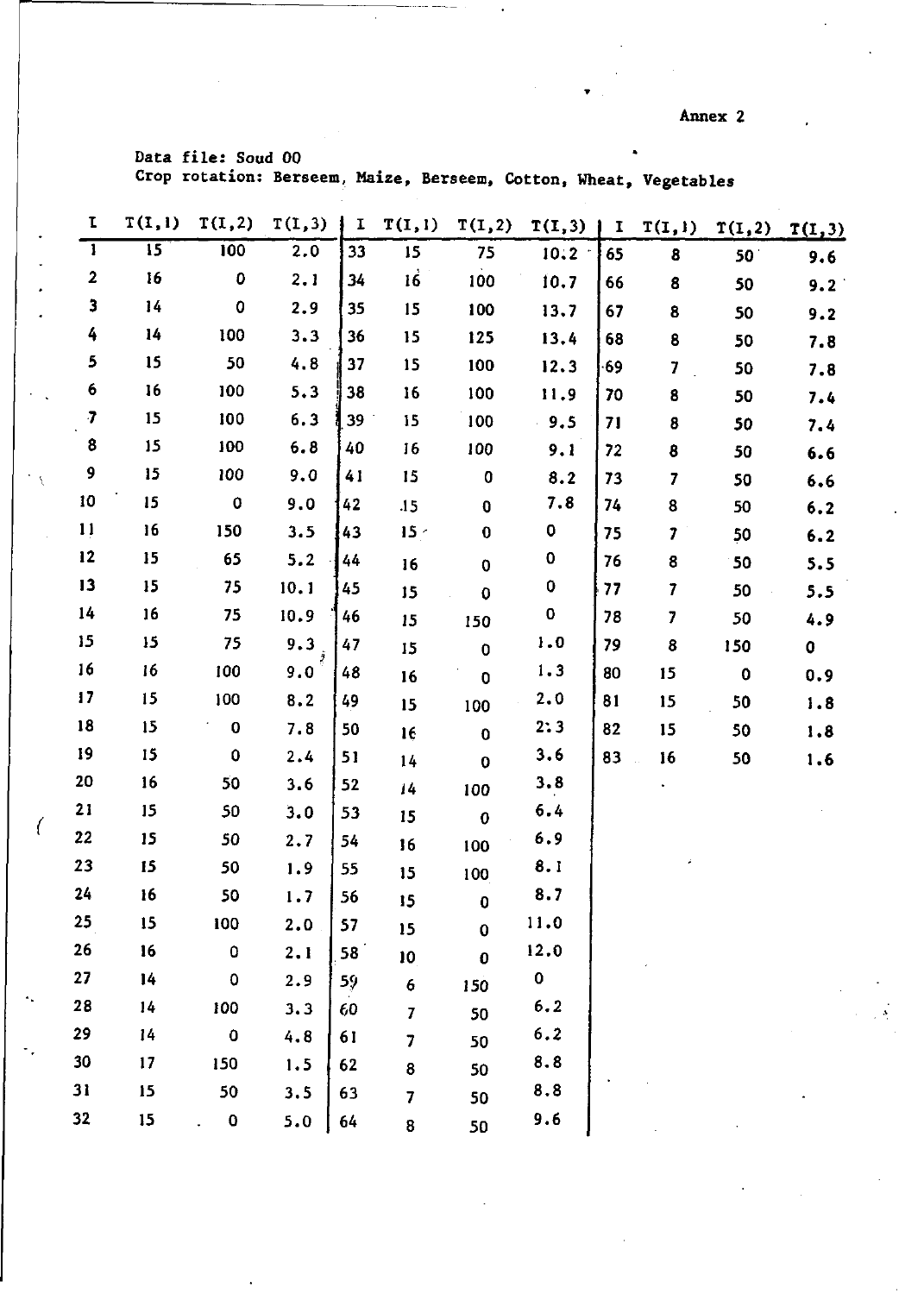$\label{eq:2.1} \frac{1}{\sqrt{2}}\left(\frac{1}{\sqrt{2}}\right)^{2} \left(\frac{1}{\sqrt{2}}\right)^{2} \left(\frac{1}{\sqrt{2}}\right)^{2} \left(\frac{1}{\sqrt{2}}\right)^{2} \left(\frac{1}{\sqrt{2}}\right)^{2} \left(\frac{1}{\sqrt{2}}\right)^{2} \left(\frac{1}{\sqrt{2}}\right)^{2} \left(\frac{1}{\sqrt{2}}\right)^{2} \left(\frac{1}{\sqrt{2}}\right)^{2} \left(\frac{1}{\sqrt{2}}\right)^{2} \left(\frac{1}{\sqrt{2}}\right)^{2} \left(\$ 

 $\label{eq:2.1} \frac{1}{\sqrt{2}}\int_{\mathbb{R}^3}\frac{1}{\sqrt{2}}\left(\frac{1}{\sqrt{2}}\right)^2\frac{1}{\sqrt{2}}\left(\frac{1}{\sqrt{2}}\right)^2\frac{1}{\sqrt{2}}\left(\frac{1}{\sqrt{2}}\right)^2\frac{1}{\sqrt{2}}\left(\frac{1}{\sqrt{2}}\right)^2\frac{1}{\sqrt{2}}\left(\frac{1}{\sqrt{2}}\right)^2\frac{1}{\sqrt{2}}\frac{1}{\sqrt{2}}\frac{1}{\sqrt{2}}\frac{1}{\sqrt{2}}\frac{1}{\sqrt{2}}\frac{1}{\sqrt{2}}$ 

 $\label{eq:2.1} \mathcal{L}(\mathcal{L}^{\mathcal{L}}_{\mathcal{L}}(\mathcal{L}^{\mathcal{L}}_{\mathcal{L}})) = \mathcal{L}(\mathcal{L}^{\mathcal{L}}_{\mathcal{L}}(\mathcal{L}^{\mathcal{L}}_{\mathcal{L}})) = \mathcal{L}(\mathcal{L}^{\mathcal{L}}_{\mathcal{L}}(\mathcal{L}^{\mathcal{L}}_{\mathcal{L}}))$ 

 $\label{eq:2.1} \frac{1}{\sqrt{2\pi}}\int_{\mathbb{R}^3}\frac{1}{\sqrt{2\pi}}\left(\frac{1}{\sqrt{2\pi}}\right)^2\frac{1}{\sqrt{2\pi}}\int_{\mathbb{R}^3}\frac{1}{\sqrt{2\pi}}\frac{1}{\sqrt{2\pi}}\frac{1}{\sqrt{2\pi}}\frac{1}{\sqrt{2\pi}}\frac{1}{\sqrt{2\pi}}\frac{1}{\sqrt{2\pi}}\frac{1}{\sqrt{2\pi}}\frac{1}{\sqrt{2\pi}}\frac{1}{\sqrt{2\pi}}\frac{1}{\sqrt{2\pi}}\frac{1}{\sqrt{2\pi}}\frac{$ 

 $\label{eq:2.1} \frac{1}{2} \int_{\mathbb{R}^3} \frac{1}{\sqrt{2}} \, \frac{1}{\sqrt{2}} \, \frac{1}{\sqrt{2}} \, \frac{1}{\sqrt{2}} \, \frac{1}{\sqrt{2}} \, \frac{1}{\sqrt{2}} \, \frac{1}{\sqrt{2}} \, \frac{1}{\sqrt{2}} \, \frac{1}{\sqrt{2}} \, \frac{1}{\sqrt{2}} \, \frac{1}{\sqrt{2}} \, \frac{1}{\sqrt{2}} \, \frac{1}{\sqrt{2}} \, \frac{1}{\sqrt{2}} \, \frac{1}{\sqrt{2}} \, \frac{1}{\sqrt{2}} \,$  $\label{eq:2.1} \frac{1}{\sqrt{2}}\int_{\mathbb{R}^3}\frac{1}{\sqrt{2}}\left(\frac{1}{\sqrt{2}}\right)^2\frac{1}{\sqrt{2}}\left(\frac{1}{\sqrt{2}}\right)^2\frac{1}{\sqrt{2}}\left(\frac{1}{\sqrt{2}}\right)^2\frac{1}{\sqrt{2}}\left(\frac{1}{\sqrt{2}}\right)^2.$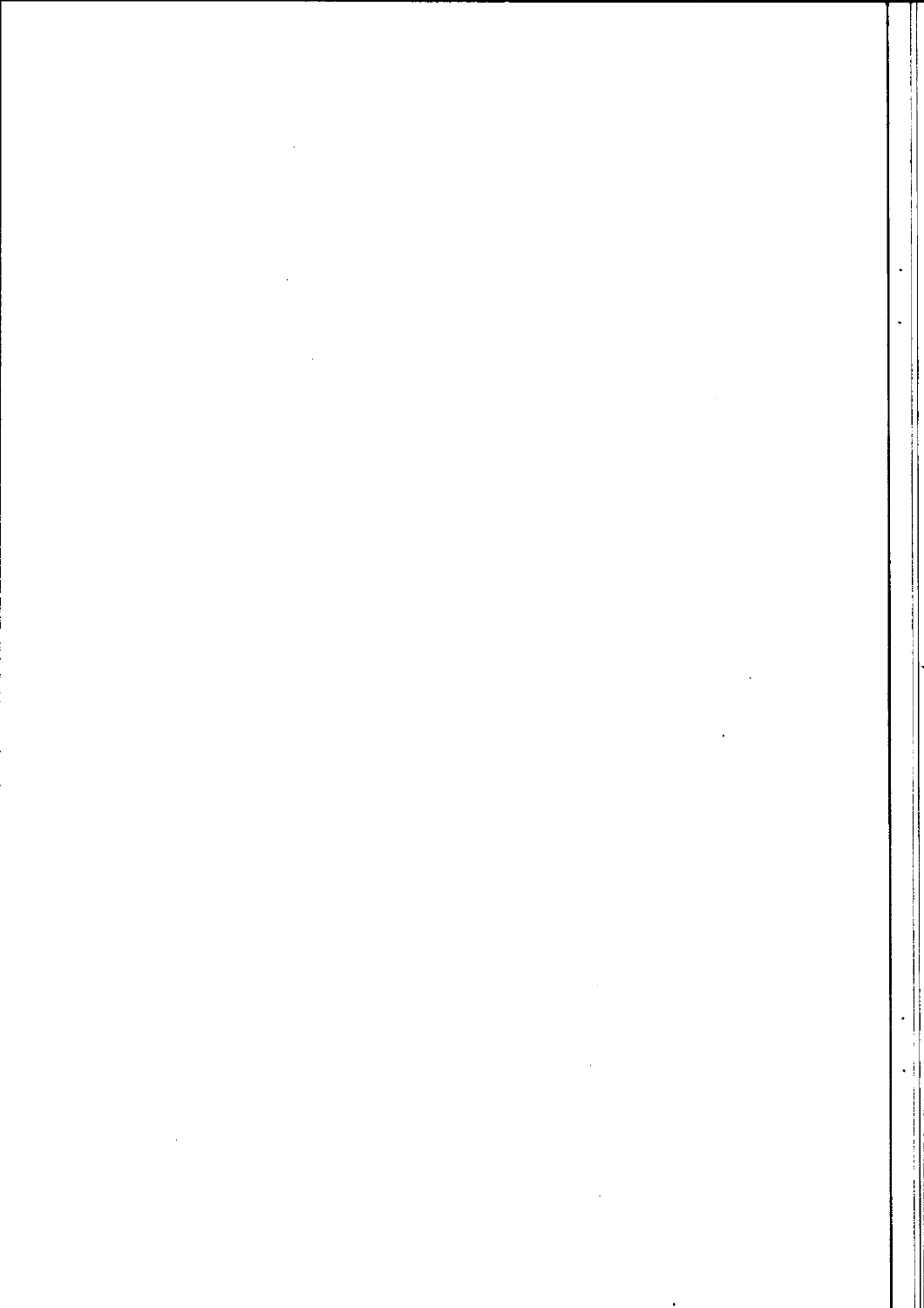**Data file: Midd 11**  Crop rotation: Berseem. Maize, Berseem, Cotton, Whea

V.

÷

 $\left\{ \right.$ 

| $\mathbf{I}$ | T(1,1) | T(I,2)              | T(I,3) | I  | T(I,1) | T(I, 2)   | T(I,3)    | $\mathbf I$ | T(I, I)      | T(1,2)      | T(I, 3) |
|--------------|--------|---------------------|--------|----|--------|-----------|-----------|-------------|--------------|-------------|---------|
| $\mathbf{1}$ | 15     | 100                 | 2,1    | 33 | 15     | 75        | 9.3       | 65          | 4            | 50          | 9.0     |
| $\mathbf{2}$ | 16     | $\bf{0}$            | 2.2    | 34 | 16     | 100       | 9.7       | 66          | 3            | 100         | 9.0     |
| 3            | 14     | $\pmb{0}$           | 3.4    | 35 | 15     | 100       | 10.9      | 67          | 4            | 100         | 9.0     |
| 4            | 14     | 100                 | 3.5    | 36 | 15     | 125       | 10.7      | 68          | 4            | 100         | 9.0     |
| 5            | 15     | 50                  | 4.2    | 37 | 15     | 100       | 8.9       | 69          | 4            | 100         | 9.0     |
| 6            | 16     | 100                 | 4.7    | 38 | 16     | 100       | 8.5       | 70          | $\mathbf{3}$ | 50          | 8.0     |
| 7            | 15.    | 100                 | 6.3    | 39 | 15     | 100       | 7.7       | 71          | 5            | 50          | 8.0     |
| 8.           | 15     | 100                 | 6.8    | 40 | 16     | 100       | 7.3       | 72          | $\mathbf{2}$ | 50          | 8.0     |
| 9.           | 15     | 100                 | 8.0    | 41 | 15     | 0         | 6.6       | 73          | 5            | 50          | 8.0     |
| 10           | 15     | $\bf{0}$            | 8.0    | 42 | 15     | 0         | 6.2       | 74          | 8            | 100         | 8.0     |
| 11           | 16     | 150                 | 3.0    | 43 | 15     | 0         | 0         | 75          | 8            | 100         | 8.0     |
| 12           | 15     | 65                  | 4,4    | 44 | 16     | 0         | 0         | 76          | 7            | 100         | 7.5     |
| 13           | 15     | 75                  | 7.6    | 45 | 15     | 0         | $\bf{0}$  | 77          | 8            | 100         | 7.5     |
| 14           | 16     | 75                  | 8.0    | 46 | 15     | 150       | $\pmb{0}$ | 78          | 8            | 100         | 7.1     |
| 15           | 15     | 75                  | 7.5    | 47 | 15     | $\bf{0}$  | 1.0       | 79          | 8            | .100        | 7.1     |
| 16           | 16     | 100                 | 7.1    | 48 | 16     | $\bf{0}$  | 1.4       | 80          | 7            | 100         | 6.6     |
| 17           | $-15$  | 100                 | 6.6    | 49 | 15     | 100       | 2.1       | 81          | 8            | 100         | 6.6     |
| 18           | 15     | $\bf{0}$            | 6.2    | 50 | 16     | 0         | 2.4       | 82          | 7            | 100         | 6.2     |
| 19           | 15     | $\mathbf 0$         | 2.0    | 51 | 14     | $\bf{0}$  | 4.0       | 83          | 8            | 100         | 6.2     |
| 20           | 16     | 50                  | 3.1    | 52 | 14     | 100       | 4.3       | 84          | 15           | $\pmb{0}$   | 5.7     |
| 21           | 15     | 50                  | 2.5    | 53 | 15     | $\bf{0}$  | 5.5       | 85          | 14           | $\mathbf 0$ | 4.7     |
| 22           | 15     | 50                  | 2.4    | 54 | 16     | 100       | 5.9       | 86          | 17           | 150         | 0.8     |
| 23           | 15     | 50                  | 1.9    | 55 | 15     | 100       | 8.3       | 87          | 15           | 50          | 1.5     |
| 24           | 16     | 50                  | 1.8    | 56 | 15     | 0         | 8.8       | 88          | 15           | 50          | 1.9     |
| 25           | 15     | 100<br>$\mathbf{r}$ | 2.1    | 57 | 15     | $\pmb{0}$ | 10.0      | 89          | 16           | 50          | 1.8     |
| 26           | 16     | $\pmb{0}$           | 2.2    | 58 | 4      | 100       | 6.0       |             |              |             |         |
| 27           | 14     | $\pmb{0}$           | 3.4    | 59 | 4      | 100       | 6.0       |             |              |             |         |
| 28           | 14     | 100                 | 3.5    | 60 | 4      | 100       | 6.0       |             |              |             |         |
| 29           | 14     | $\mathbf 0$         | 4.2    | 61 | 4      | 100       | 6.0       |             |              |             |         |
| 30           | 17     | 150                 | 1, 3   | 62 | 3      | 50        | 9.0       |             |              |             |         |
| 31           | 15     | 50                  | 3.4    | 63 | 4      | 50        | 9.0       |             |              |             |         |
| 32           | 15     | $\pmb{0}$           | 5.0    | 64 | 3      | 50        | 9.0       |             |              |             |         |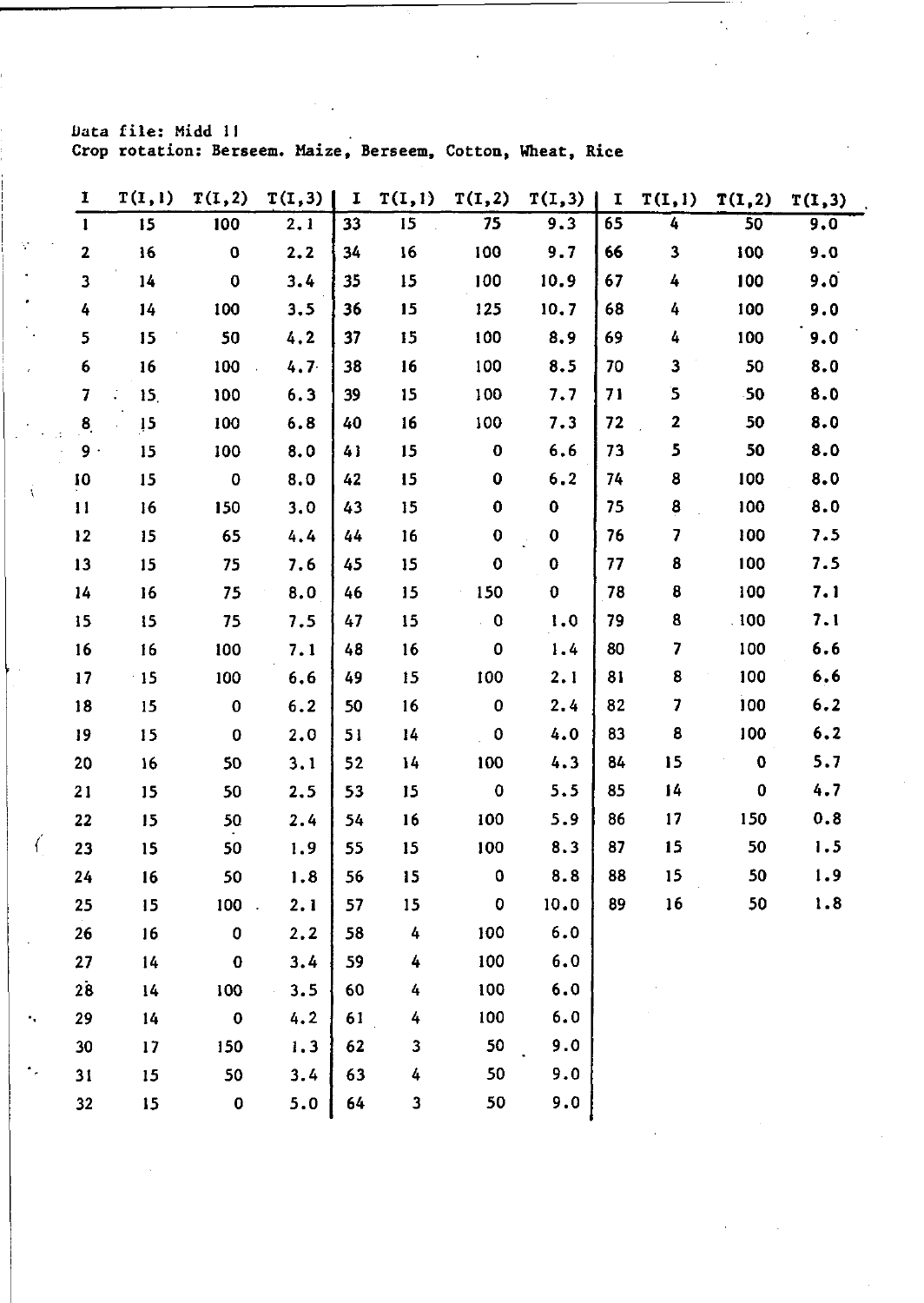$\mathcal{L}^{\text{max}}_{\text{max}}$  . The  $\mathcal{L}^{\text{max}}_{\text{max}}$ 

 $\mathcal{L}^{\text{max}}_{\text{max}}$  and  $\mathcal{L}^{\text{max}}_{\text{max}}$ 

 $\ddot{\phantom{a}}$ 

.

 $\ddot{\phantom{1}}$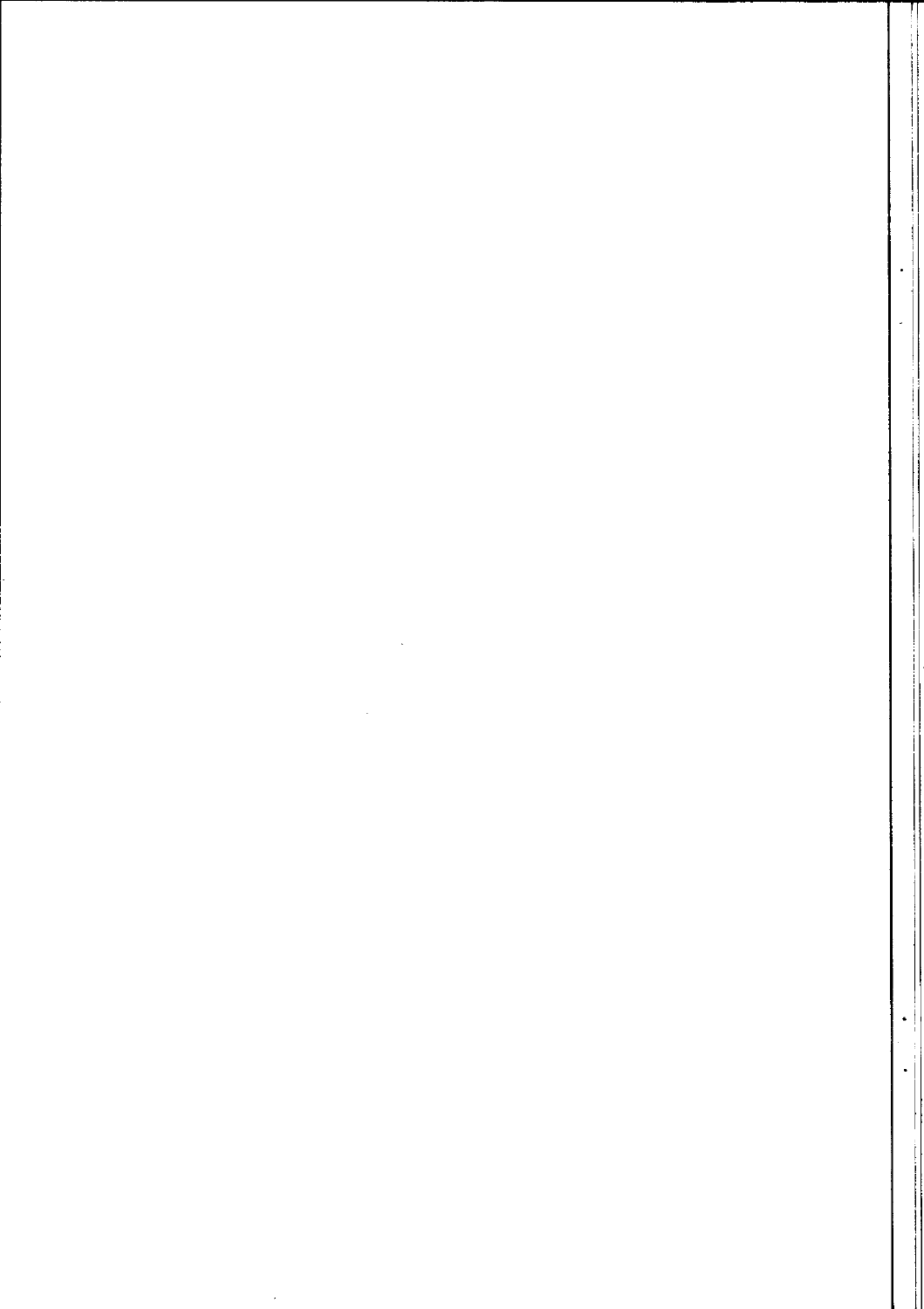Data file: Midd

Crop rotation: Berseem, Cotton, Wheat, Ric

| I            | T(I, I)   | T(1,2)      | T(I,3)<br>- 1      | I   | T(I, l)                 | T(I,2) | T(I,3) |
|--------------|-----------|-------------|--------------------|-----|-------------------------|--------|--------|
|              | <u>12</u> | 100         | $\overline{2.1}$   | 33  | 15                      | 0      | 10.0   |
| $\mathbf 2$  | 16        | $\pmb{0}$   | 2.2                | 34  | 4                       | 100    | 6.0    |
| 3            | 14        | 0           | 3.4                | 35  | 4                       | 100    | 6.0    |
| 4            | 14        | 100         | 3.5                | 36  | 4                       | 100    | 6.0    |
| 5            | 14        | $\mathbf 0$ | 4.2                | 37  | 4                       | 100    | 6.0    |
| 6            | 17        | 150         | 1.3                | 38  | 3                       | 50     | 9.0    |
| 7            | 15        | 50          | 3.4                | 39  | 4                       | 50     | 9.0    |
| 8            | 15        | $\mathbf 0$ | 5.0                | 40  | 3                       | 50     | 9.0    |
| 9            | 15        | 75          | 9.3 <sup>°</sup>   | 41  | 4                       | 50     | 9.0    |
| 10           | 16        | 100         | 9.7                | 42  | 3                       | 100    | 9.0    |
| $\mathbf{1}$ | 15        | 100         | 10.9               | 43  | 4                       | 100    | 9.0    |
| 12           | 15        | 125         | 10.7               | 44  | 4                       | 100    | 9.0    |
| 13           | 15        | 100         | 8.9                | 45  | 4                       | 100    | 9.0    |
| 14           | 16        | 100         | 8.5                | 46  | 3                       | 50     | 8.0    |
| 15           | 15        | 100         | 7.7                | 47  | 5                       | 50     | 8.0    |
| 16           | 16        | 100         | 7.3                | 48  | $\boldsymbol{2}$        | 50     | 8.0    |
| 17           | 15        | 0           | 6.6                | 49  | 5                       | 50     | 8.0    |
| 18           | 15        | 0           | 6.2                | 50  | 8                       | 100    | 8.0    |
| 19           | 15        | 0           | $\pmb{\mathsf{O}}$ | 51  | 8                       | 100    | 8.0    |
| 20           | 16        | 0           | 0                  | 52  | $\overline{\mathbf{I}}$ | 100    | 7.5    |
| 21           | 15        | 0           | 0                  | 53  | 8                       | 100    | 7.5    |
| 22           | 15        | 150         | $\bf{0}$           | 54  | 8                       | 100    | 7.1    |
| 23           | 15        | 0           | 1.0                | 55  | 8                       | 100    | 7.1    |
| 24           | 16        | 0           | 1.4                | 56  | 7                       | 100    | 6.6    |
| 25           | 15        | 100         | 2.1                | 57  | 8                       | 100    | 6.6    |
| .26          | 16        | 0           | 2.4                | 58  | 7                       | 100    | 6.2    |
| 27           | 14        | 0           | 4.0                | 59  | 8                       | 100    | 6.2    |
| 28           | 14        | 100         | 4.3                | 60  | 15                      | 0      | 5.7    |
| 29           | 15        | $\bf{0}$    | 5.5                | 61  | 14                      | 0      | 4.7    |
| 30           | 16        | 100         | 5.9                | 62  | 17                      | 150    | 0.8    |
| 31           | 15        | 100         | 8.3                | 63  | 15                      | 50     | 1.5    |
| 32           | 15        | $\bf{0}$    | 8.8                | 64. | 15                      | $50 -$ | 1.9    |
|              |           |             |                    | 65  | 16                      | 50     | 1.8    |

Ø.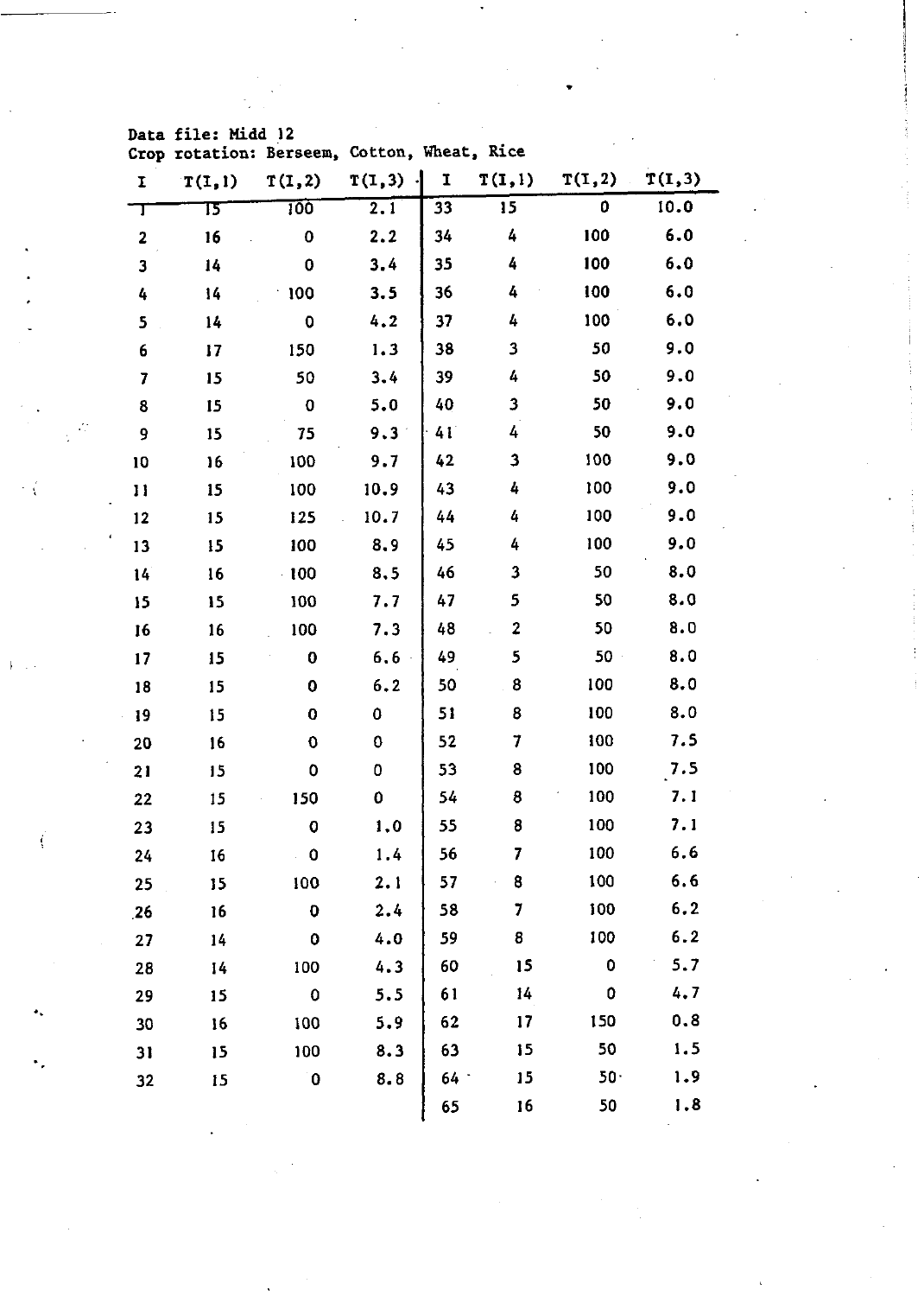$\ddot{\phantom{1}}$ 

 $\ddot{\phantom{0}}$ 

 $\bullet$ 

 $\label{eq:2.1} \frac{1}{\sqrt{2}}\left(\frac{1}{\sqrt{2}}\right)^{2} \left(\frac{1}{\sqrt{2}}\right)^{2} \left(\frac{1}{\sqrt{2}}\right)^{2} \left(\frac{1}{\sqrt{2}}\right)^{2} \left(\frac{1}{\sqrt{2}}\right)^{2} \left(\frac{1}{\sqrt{2}}\right)^{2} \left(\frac{1}{\sqrt{2}}\right)^{2} \left(\frac{1}{\sqrt{2}}\right)^{2} \left(\frac{1}{\sqrt{2}}\right)^{2} \left(\frac{1}{\sqrt{2}}\right)^{2} \left(\frac{1}{\sqrt{2}}\right)^{2} \left(\$  $\label{eq:2.1} \frac{1}{\sqrt{2}}\int_{\mathbb{R}^3}\frac{1}{\sqrt{2}}\left(\frac{1}{\sqrt{2}}\right)^2\frac{1}{\sqrt{2}}\left(\frac{1}{\sqrt{2}}\right)^2\frac{1}{\sqrt{2}}\left(\frac{1}{\sqrt{2}}\right)^2\frac{1}{\sqrt{2}}\left(\frac{1}{\sqrt{2}}\right)^2\frac{1}{\sqrt{2}}\left(\frac{1}{\sqrt{2}}\right)^2\frac{1}{\sqrt{2}}\frac{1}{\sqrt{2}}\frac{1}{\sqrt{2}}\frac{1}{\sqrt{2}}\frac{1}{\sqrt{2}}\frac{1}{\sqrt{2}}$ 

 $\hat{\boldsymbol{\theta}}$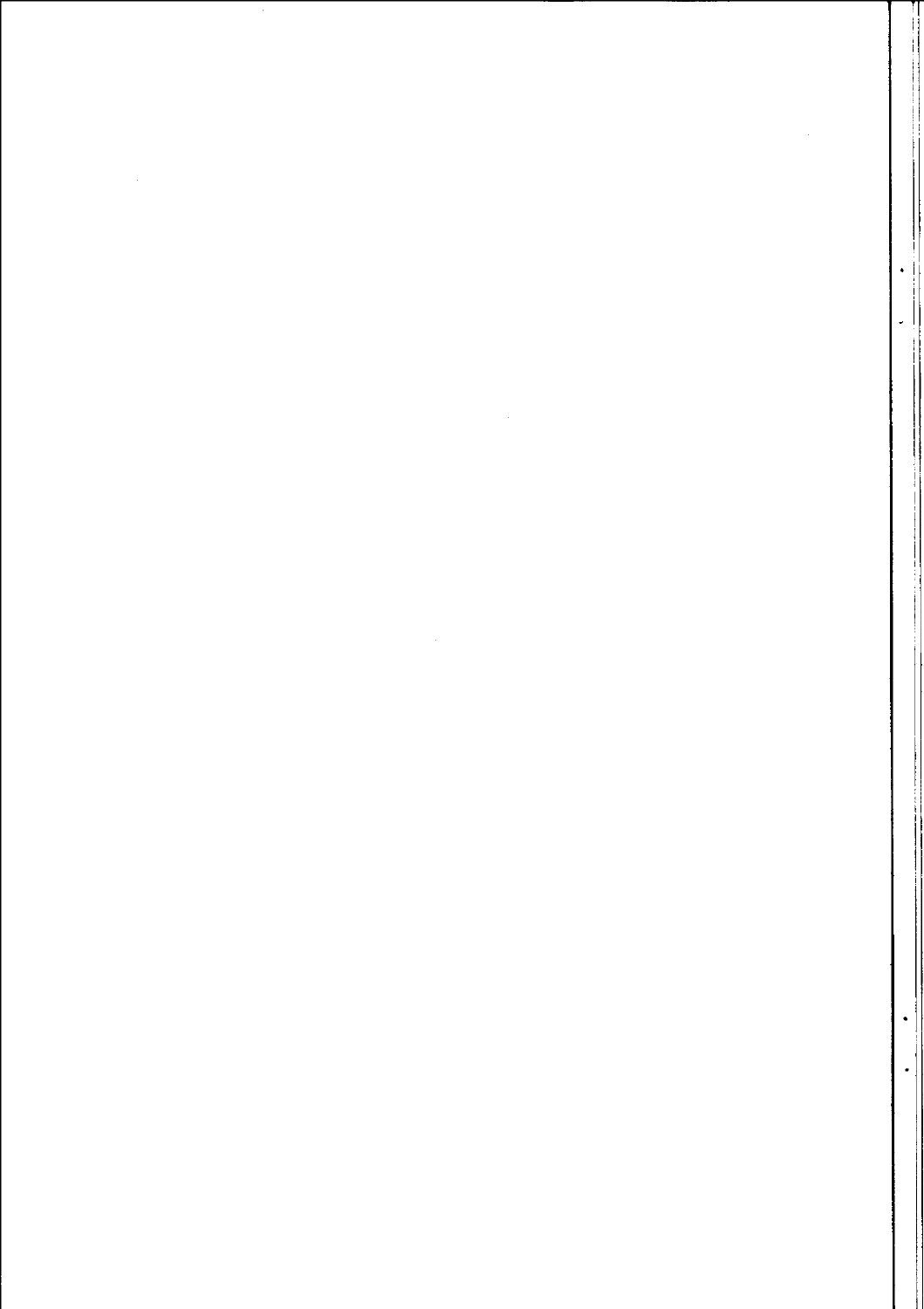**Data file: M idd 13** 

 $\mathbb{C}^{\bullet}$ 

**Crop roration: Berseem, Rice , Berseem, Cotton, Wheat, Rice** 

|                    | $\mathbf I$      | T(I, I)         | T(I,2)      | T(I,3) | $\mathbf{I}$ | $T(I, I)$ $T(I, 2)$ |                    | T(1,3)             | $\mathbf I$ | T(I, I)     | T(I,2)    | T(I,3)  |  |
|--------------------|------------------|-----------------|-------------|--------|--------------|---------------------|--------------------|--------------------|-------------|-------------|-----------|---------|--|
|                    | T                | $\overline{15}$ | 100         | 2.1    | 36           | .15                 | 0                  | 5,7                | 71          | 16          | 100       | 5.9     |  |
|                    | $\boldsymbol{2}$ | 16              | $\bf{0}$    | 2.2    | 37           | 14                  | 0                  | 4.7                | 72          | 15          | 100       | 8.3     |  |
|                    | 3                | 14              | $\mathbf 0$ | 3.4    | 38           | 17                  | 150                | 0.8                | 73          | 15          | $\pmb{0}$ | $8.8 -$ |  |
|                    | 4                | 14              | 100         | 3.5    | 39           | 15                  | 50                 | 1.5                | 74          | 15          | $\pmb{0}$ | 10.0    |  |
|                    | 5                | 15              | 50          | 4.2    | 40           | 15                  | 50                 | 1.9                | 75          | 4           | 100       | 6.0     |  |
|                    | 6                | 16              | 100         | 4.7    | 41           | 16                  | 50                 | 1.8                | 76          | 4           | 100       | 6.0     |  |
|                    | 7                | 15              | 100         | 6.3    | 42           | 15                  | 100                | 2.1                | 77          | 4           | 100       | 6.0     |  |
|                    | 8                | 15              | 100         | 6.8    | 43           | 16                  | $\bf{0}$           | 2.2                | 78          | 4           | 100       | 6.0     |  |
|                    | 。<br>9           | 15              | 100         | 8,0    | 44           | 14                  | 0                  | 3.4                | 79          | 3           | 50        | 9.0     |  |
|                    | 10               | 4               | 100         | 6.0    | 45           | 14                  | 100                | 3.5                | 80          | 4           | 50        | 9.0     |  |
| $\hat{\mathbf{V}}$ | $\overline{11}$  | 4               | 100         | 6.0    | 46           | 14                  | $\pmb{0}$          | 4.2                | 81          | 3           | 50        | 9.0     |  |
|                    | 12               | 4               | 100         | 6.0    | 47           | 17                  | 150                | 1.3                | 82          | 4           | 50        | 9.0     |  |
|                    | 13               | 4               | 100         | 6.0    | 48           | 15                  | 50                 | 3,4                | 83          | 3           | 100       | 9.0     |  |
|                    | 14               | 3               | 50          | 9.0    | 49           | 15                  | $\pmb{0}$          | 5.0                | 84          | 4           | 100       | 9.0     |  |
|                    | 15               | 4               | 50          | 9.0    | 50           | 15                  | 75                 | 9.3                | 85          | 4           | 100       | 9.0     |  |
|                    | 16               | 3               | 50          | 9.0    | 51           | 16                  | 100                | 9.7                | 86          | 4           | 100       | 9.0     |  |
|                    | 17               | 4               | 50          | 9.0    | 52           | 15                  | 100                | 10.9               | 87          | 3           | 50        | 8.0     |  |
|                    | 18               | 3               | 100         | 9.0    | 53           | 15                  | 125                | 10.7               | 88          | 5           | 50        | 8.0     |  |
|                    | 19               | 4               | 100         | 9.0    | 54           | 15                  | 100                | 8.9                | 89          | $\mathbf 2$ | 50        | 8.0     |  |
|                    | 20               | 4               | 100         | 9.0    | 55           | 16                  | 100                | 8.5                | 90          | 5           | 50        | 8.0     |  |
|                    | 21               | 4               | 100         | 9.0    | 56           | 15                  | 100                | 7.7                | 91          | 8           | 100       | 8.0     |  |
|                    | 22               | 3               | 50          | 8.0    | 57           | 16                  | 100                | 7.3                | 92          | 8           | 100       | 8.0     |  |
| $\left($           | 23               | 5               | 50          | 8.0    | 58           | 15                  | $\pmb{0}$          | 6.6                | 93          | 7           | 100       | 7.5     |  |
|                    | 24               | 2               | 50          | 8.0    | 59           | 15                  | 0                  | 6.2                | 94          | 8           | 100       | 7.5     |  |
|                    | 25               | 5               | 50          | 8.0    | 60           | 15                  | 0                  | $\pmb{0}$          | 95          | 8           | 100       | 7.1     |  |
|                    | 26               | 8               | 100         | 8.0    | 61           | 16                  | $\pmb{0}$          | $\pmb{\mathsf{O}}$ | 96          | 8           | 100       | 7.1     |  |
|                    | 27               | 8               | 100         | 8.0    | 62           | 15                  | $\pmb{0}$          | $\mathbf 0$        | 97          | 7           | 100       | 6.6     |  |
|                    | 28               | 7               | 100         | 7.5    | 63           | 15                  | 150                | $\mathbf 0$        | 98          | 8           | 100       | 6.6     |  |
|                    | 29               | 8               | 100         | 7.5    | 64           | 15                  | $\pmb{0}$          | 1.0                | 99          | 7           | 100       | 6.2     |  |
|                    | 30               | 8               | 100         | 7.1    | 65           | 16                  | $\pmb{0}$          | 1.4                | 100         | 8           | 100       | 6.2     |  |
|                    | 31               | 8               | 100         | 7.1    | 66           | 15                  | 100                | 2.1                | 101         | 15          | 0         | 5.7     |  |
|                    | 32               | 7               | 100         | 6.6    | 67           | 16                  | $\pmb{\mathsf{O}}$ | 2.4                | 102         | 14          | 0         | 4.7     |  |
|                    | 33               | 8               | 100         | 6.6    | 68           | 14                  | $\mathbf 0$        | 4.0                | 103         | 17          | 150       | 0.8     |  |
|                    | 34               | 7               | 100         | 6.2    | 69           | 14                  | 100                | 4.3                | 104         | 15          | 50        | 1.5     |  |
|                    | 35               | 8               | 100         | 6.2    | 70           | 15                  | $\mathbf 0$        | 5.5                | 105         | 15          | 50        | 1.9     |  |
|                    |                  |                 |             |        |              |                     |                    |                    | 106         | 16          | 50        | 1.8     |  |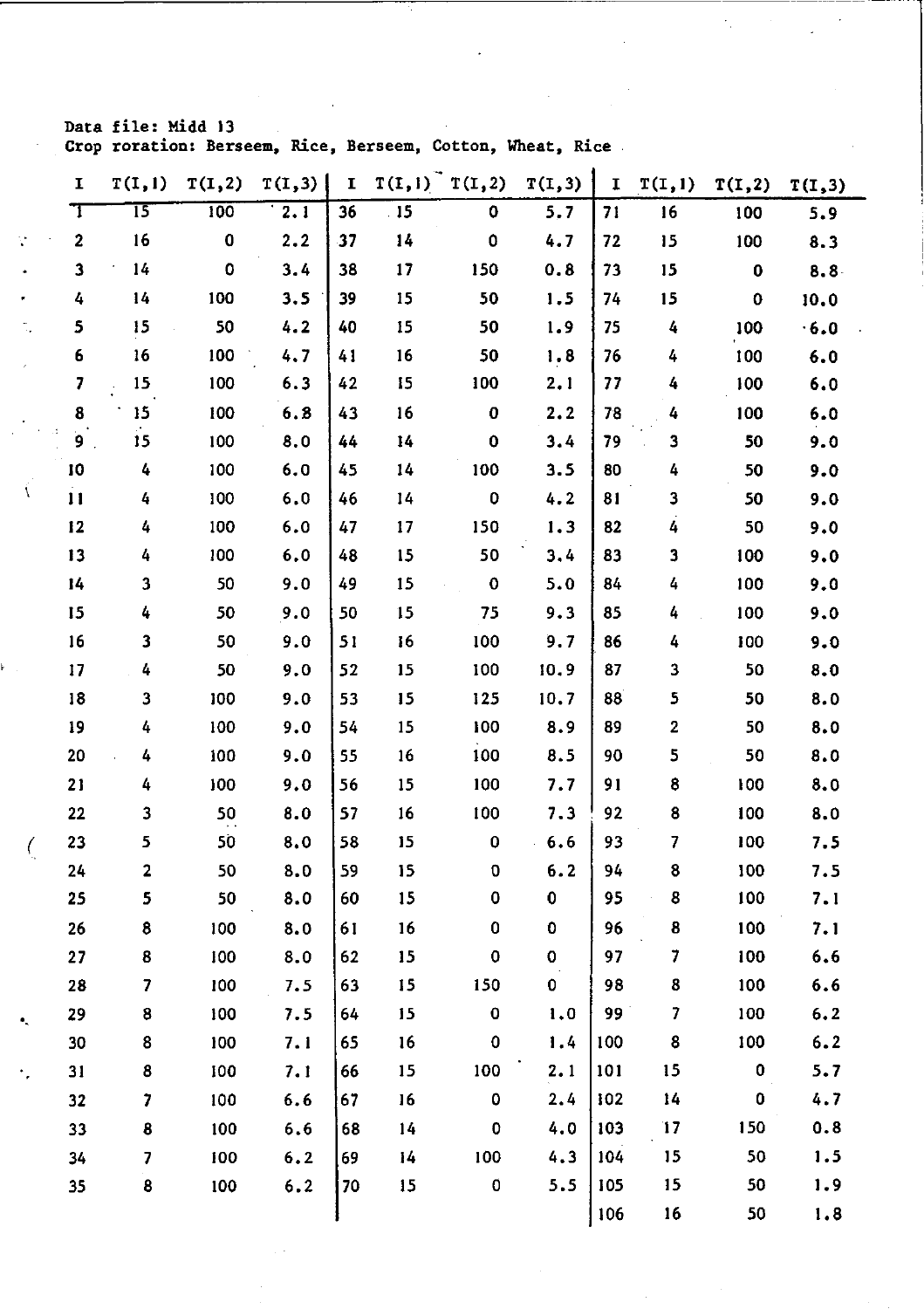$\hat{\mathcal{A}}$ 

 $\label{eq:2} \frac{1}{\sqrt{2}}\sum_{i=1}^n\frac{1}{\sqrt{2}}\sum_{i=1}^n\frac{1}{\sqrt{2}}\sum_{i=1}^n\frac{1}{\sqrt{2}}\sum_{i=1}^n\frac{1}{\sqrt{2}}\sum_{i=1}^n\frac{1}{\sqrt{2}}\sum_{i=1}^n\frac{1}{\sqrt{2}}\sum_{i=1}^n\frac{1}{\sqrt{2}}\sum_{i=1}^n\frac{1}{\sqrt{2}}\sum_{i=1}^n\frac{1}{\sqrt{2}}\sum_{i=1}^n\frac{1}{\sqrt{2}}\sum_{i=1}^n\frac{1$ 

 $\label{eq:2.1} \frac{1}{\sqrt{2}}\int_{0}^{\infty}\frac{1}{\sqrt{2\pi}}\left(\frac{1}{\sqrt{2\pi}}\right)^{2}d\mu\left(\frac{1}{\sqrt{2\pi}}\right) \frac{d\mu}{\sqrt{2\pi}}\,.$ 

 $\alpha_{\rm{eff}}$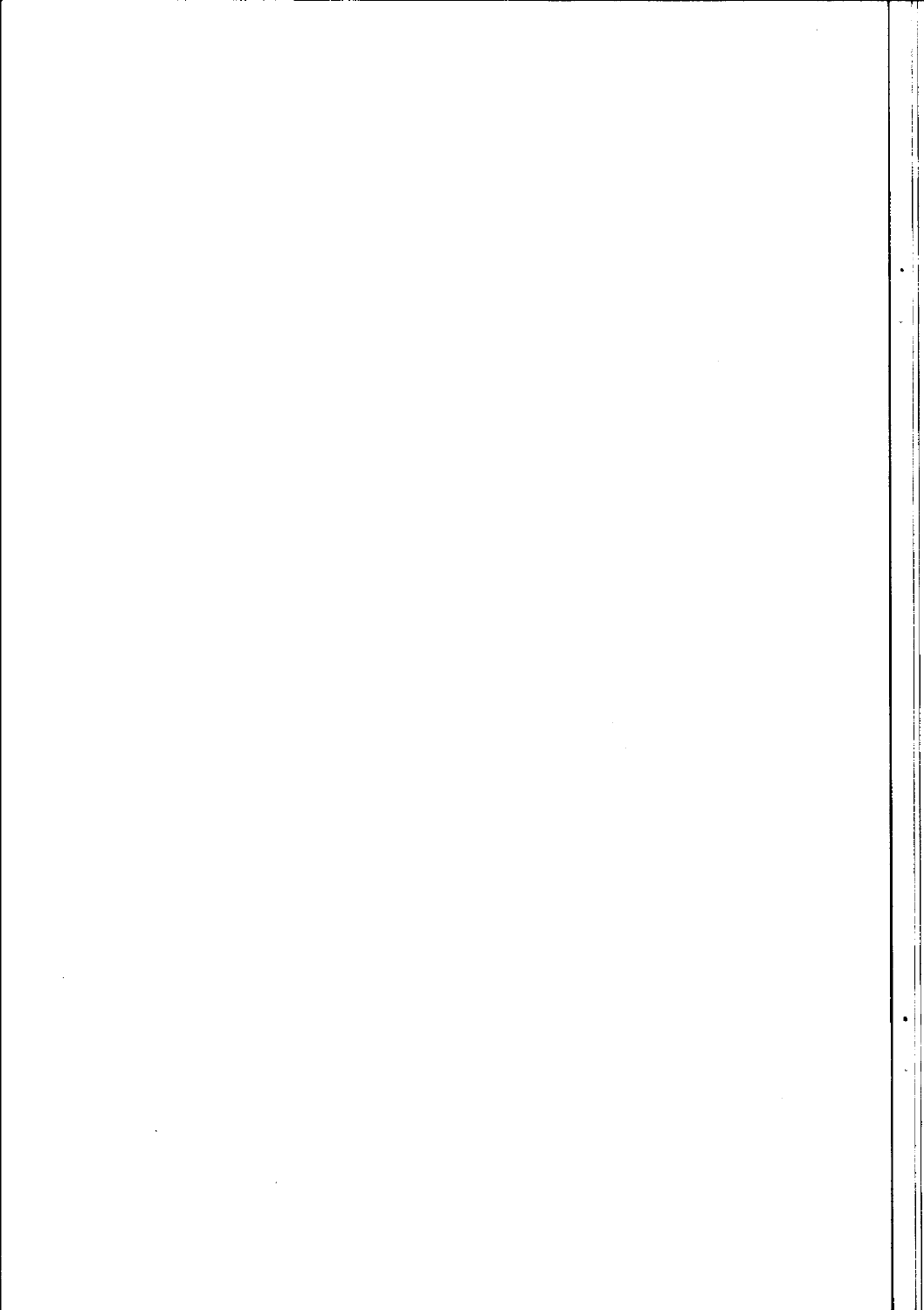**Data file: Nord 21** 

ŀ.

**Crop**  rotation: Berseem, Maize, Berseem, Cotton, Wheat, Ric

| I            | T(I,1) | T(I,2)      | T(I, 3) | $\mathbf{I}$ | T(I,1)       | T(I,2)      | T(I,3)      | $\mathbf I$     | T(I,1)                  | T(I,2)      | T(1,3) |
|--------------|--------|-------------|---------|--------------|--------------|-------------|-------------|-----------------|-------------------------|-------------|--------|
| ł            | 15     | 100         | 2.3     | 34           | 16           | 100         | 8.0         | 67              | 4                       | 100         | 7.9    |
| $\mathbf{2}$ | 16     | $\mathbf 0$ | 2.6     | 35           | 15           | 100         | 9.1         | 68              | 4 <sup>1</sup>          | 100         | 7.9    |
| 3            | 14     | $\pmb{0}$   | 3.7     | 36           | 15           | 125         | 8.9         | 69              | 4                       | 100         | 7.9    |
| 4            | 14     | 100         | 4.2     | 37           | 15           | 100         | 9.6         | 70              | 3                       | 50          | 8.8    |
| 5            | 15     | 50          | 4.8     | 38           | 16           | 100         | 9.2         | 71              | 5                       | 50          | 8.8    |
| 6            | 16     | 100         | 5.3     | 39           | 15           | 100         | 9.1         | 72              | $\overline{\mathbf{c}}$ | 50          | 8.8    |
| 7            | 15     | 100         | 5.8     | 40           | 16           | 100         | 8.7         | 73              | 5                       | 50          | 8.8    |
| 8            | 15     | 100         | 6.2     | 41           | 15           | $\mathbf 0$ | 8.5         | 74              | 8                       | 100         | 8.8    |
| $\cdot$ 9    | 15     | 100         | 6.7     | 42           | 15           | 0           | 8.0         | 75 <sub>1</sub> | 8                       | 100         | 8.8    |
| 10           | 15     | $\mathbf 0$ | 7.1     | 43           | 15           | $\pmb{0}$   | $\mathbf 0$ | 76              | 7                       | 100         | 8.9    |
| 11           | 16     | 150         | 2.7     | 44           | 16           | $\mathbf 0$ | $\pmb{0}$   | 77              | 8                       | 100         | 8.9    |
| 12           | 15     | 65          | 3.9     | 45           | 15           | $\pmb{0}$   | $\pmb{0}$   | 78              | 8                       | 100         | 8.4    |
| 13           | 15     | 75          | 8.3     | 46           | 15           | 150         | $\pmb{0}$   | 79              | 8                       | 100         | 8.4    |
| 14           | 16     | 75          | 8.8     | 47           | 15           | $\mathbf 0$ | 1.0         | 80              | $\overline{\mathbf{z}}$ | 100         | 8.2    |
| 15           | 15     | 75          | 9.0     | 48           | 16           | $\mathbf 0$ | 1.7         | 81              | 8                       | 100         | 8.2    |
| 16           | 16     | 100         | 8.7     | 49           | 15           | 100         | 2.4         | 82              | 7                       | 100         | 7.5    |
| 17           | 15     | 100         | 8.5     | 50           | 16           | $\mathbf 0$ | 3.0         | 83              | $\pmb{8}$               | 100         | 7.5    |
| 18           | 15     | 0           | 8.0     | 51           | 14           | $\mathbf 0$ | 4.7         | 84              | 15                      | $\mathbf 0$ | 6.7    |
| 19           | 15     | $\bf{0}$    | 2.3     | 52           | 14           | 100         | 4.9         | 85              | 14                      | $\bf{0}$    | 5.4    |
| 20           | 16     | 50          | 3.4     | 53           | 15           | $\pmb{0}$   | 6.3         | 86              | 17                      | 150         | 1.0    |
| 21           | 15     | 50          | 3.5     | 54           | 16           | 100         | 6.5         | 87              | 15                      | 50          | 2.0    |
| 22           | 15     | 50          | 3.2     | 55           | 15           | 100         | 7.4         | 88              | .15                     | 50          | 2.2    |
| 23           | 15     | 50          | 2.4     | 56           | 15           | $\pmb{0}$   | 7.9         | 89              | 16                      | 50          | 2.0    |
| 24           | 16     | 50          | 2.0     | 57           | 15           | $\mathbf 0$ | 8.0         |                 |                         |             |        |
| 25           | 15     | 100         | 2.3     | 58           | 4            | 100         | 5.0         |                 |                         |             |        |
| 26           | 16     | 0           | 2, 6    | 59           | 4            | 100         | 5.0         |                 |                         |             |        |
| 27           | 14     | $\pmb{0}$   | 3.7     | 60           | 4            | 100         | 5.0         |                 |                         |             |        |
| 28           | 14     | 100         | 4, 2    | 61           | 4            | 100         | 5.0         |                 |                         |             |        |
| 29           | 14     | $\mathbf 0$ | 4.8     | 62           | 3            | 50          | 8.0         |                 |                         |             |        |
| 30           | 17     | 150         | 1.5     | 63           | 4            | 50          | 8.0         |                 |                         |             |        |
| 31           | 15     | 50          | 3.1     | 64           | $\mathbf{3}$ | 50          | 8.0         |                 |                         |             |        |
| 32           | 15     | $\bf{0}$    | 4.6     | 65           | 4            | 50          | 8.0         |                 |                         |             |        |
| 33           | 15     | 75          | 7.7     | 66           | 3            | 100         | 7.9         |                 |                         |             |        |
|              |        |             |         |              |              |             |             |                 |                         |             |        |

J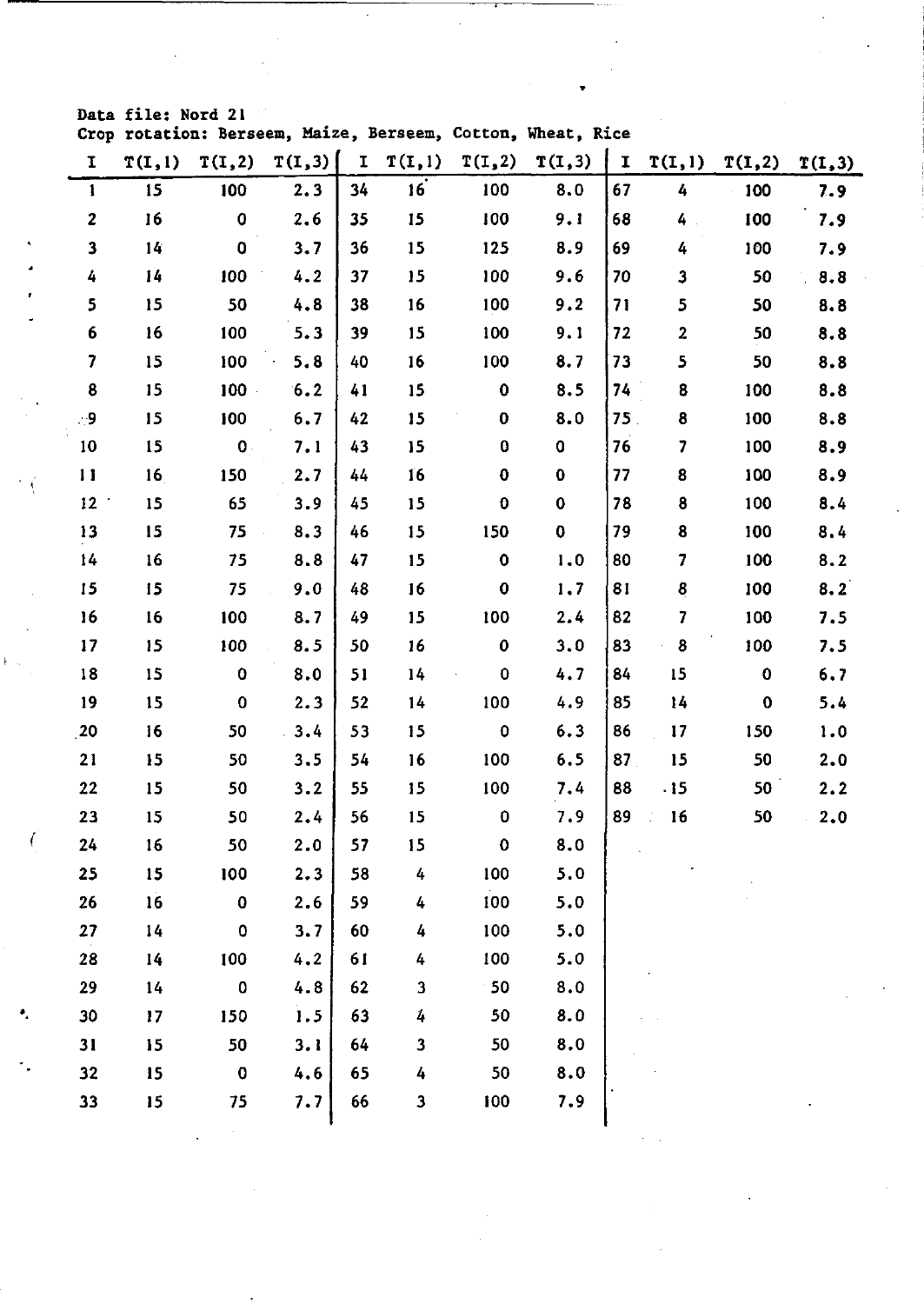$\bar{\mathcal{A}}$  $\mathcal{L}^{\text{max}}_{\text{max}}$  ,  $\mathcal{L}^{\text{max}}_{\text{max}}$ 

 $\ddot{\bullet}$  $\left\vert \right\vert$ 

 $\ddot{\phantom{0}}$ 

 $\bullet$ 

 $\Box$  ŧ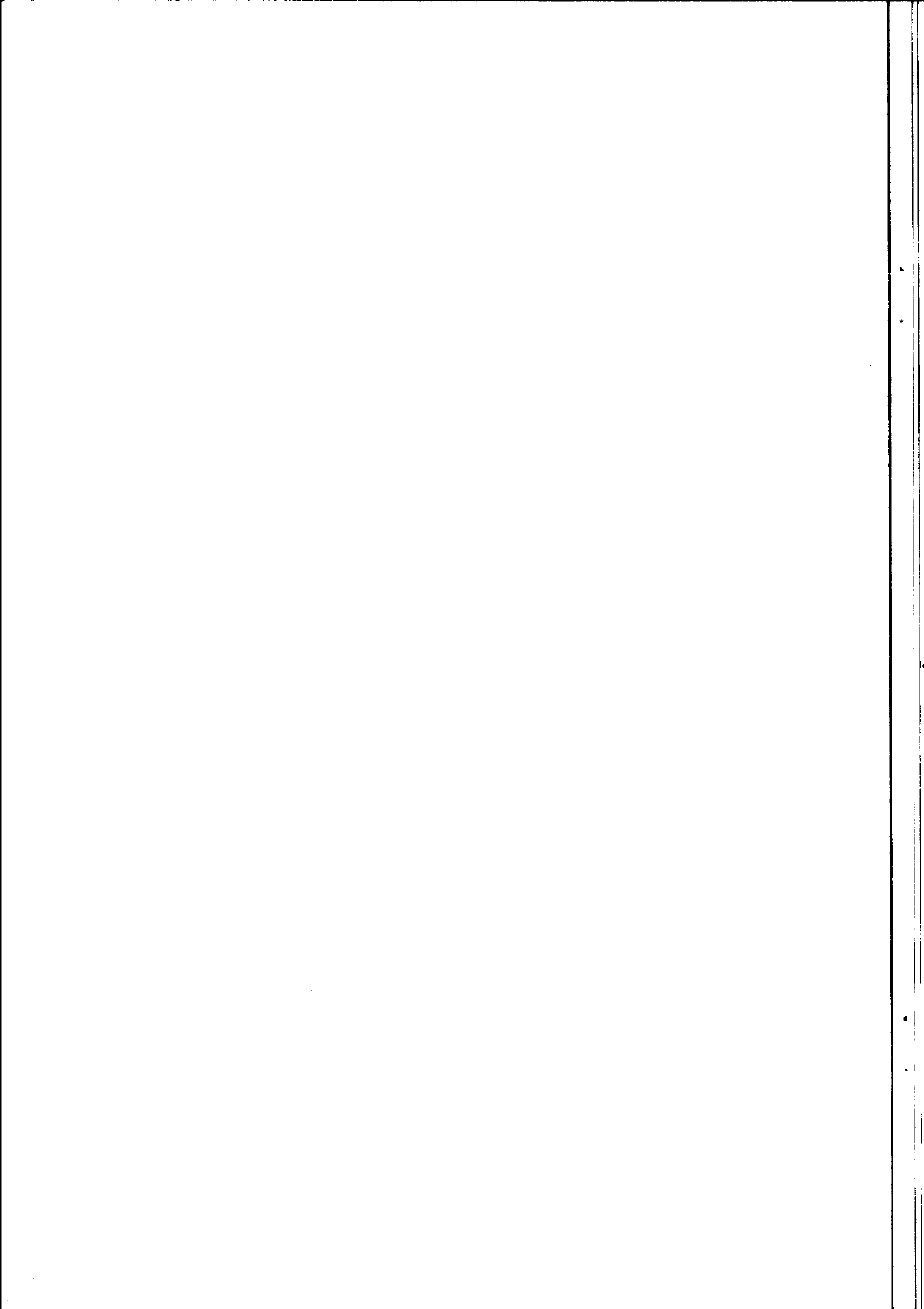Data file: Noord

Crop rotation: Berseem, Cotton, Wheat, Ric

| $\mathbf I$             | T(I, I) | T(I,2)             | T(I,3)    | $\mathbf I$ | T(I, I)                 | T(I,2)           | T(I,3) |  |
|-------------------------|---------|--------------------|-----------|-------------|-------------------------|------------------|--------|--|
| $\mathbf{1}$            | 15      | $\cdot$ 100        | 2.3       | 33          | 15                      | 0                | 8.0    |  |
| $\overline{\mathbf{2}}$ | 16      | $\bf{0}$           | 2.6       | 34          | 4                       | 100              | 5.0    |  |
| 3                       | 14      | $\bf{0}$           | 3.7       | 35          | 4                       | 100              | 5.0    |  |
| 4                       | 14      | $100 -$            | 4.2       | 36          | 4                       | 100              | 5.0    |  |
| 5                       | 14      | $\pmb{\mathsf{O}}$ | 4.8       | 37          | 4                       | 100              | 5.0    |  |
| $\boldsymbol{6}$        | 17      | 150                | 1.5       | 38          | 3                       | 50               | 8.0    |  |
| $\overline{\mathbf{z}}$ | 15      | 50                 | 3.1       | 39          | 4                       | 50               | 8.0    |  |
| 8                       | 15      | $\pmb{0}$          | 4.6       | 40          | 3                       | 50               | 8.0    |  |
| ġ                       | 15      | 75                 | 7.7       | 41          | 4                       | 50               | 8.0    |  |
| 10                      | 15      | 100                | 8.0       | 42          | 3                       | 100              | 7.9    |  |
| 11                      | 15      | 100                | 9.1       | 43          | 4                       | 100              | 7.9    |  |
| 12                      | 15      | 125                | 8.9       | 44          | 4                       | 100              | 7.9    |  |
| 13                      | 15      | 100                | 9.6       | 45          | $\mathbf{4}^{\circ}$    | 100              | 7.9    |  |
| 14                      | 16      | 100                | 9.2       | 46          | $\mathbf{3}$            | 50               | 8.8    |  |
| 15                      | 15      | 100                | 9.1       | 47          | 5                       | 50               | 8.8    |  |
| 16                      | 16      | 100                | 8.7       | 48          | $\boldsymbol{2}$        | 50               | 8.8    |  |
| 17                      | 15      | $\mathbf 0$        | 8.5       | 49          | 5                       | 50               | 8.8    |  |
| 18                      | 15      | $\mathbf 0$        | 8.0       | 50          | 8                       | 100              | 8.8    |  |
| 19                      | 15      | $\mathbf 0$        | 0         | 51          | 8                       | 100              | 8.8    |  |
| 20                      | 16      | $\pmb{0}$          | 0         | 52          | 7                       | 100 <sub>1</sub> | 8.9    |  |
| 21                      | 15      | $\pmb{0}$          | 0         | 53          | 8                       | 100              | 8.9    |  |
| 22                      | 15      | 150                | $\pmb{0}$ | 54          | 8                       | 100              | 8.4    |  |
| 23                      | $15-15$ | $\bf{O}$           | 1.0       | 55          | 8                       | 100              | 8.4    |  |
| 24                      | 16      | $\bf{0}$           | 1.7       | 56          | 7                       | 100              | 8, 2   |  |
| 25                      | 15      | 100                | 2.4       | 57          | 8                       | 100              | 8.2    |  |
| 26                      | 16      | $\bf{0}$           | 3.0       | 58          | $\overline{\mathbf{z}}$ | 100              | 7.5    |  |
| 27                      | 14      | $\pmb{0}$          | 4.7       | 59          | 8 <sub>1</sub>          | 100              | 7.5    |  |
| 28                      | 14      | 100                | 4.9       | 60          | 15                      | $\pmb{0}$        | 6.7    |  |
| 29                      | 15      | $\mathbf 0$        | 6.3       | 61          | 14                      | $\pmb{0}$        | 5.4    |  |
| 30                      | 16      | 100                | 6.5       | 62          | 17                      | 150              | 1.0    |  |
| 31                      | 15      | 100                | 7.4       | 63          | 15j                     | 50               | 2.0    |  |
| 32                      | 15      | $\bf{0}$           | 7.9       | 64          | 15.                     | 50               | 2.2    |  |
|                         |         |                    |           | 65          | 16                      | 50               | 2.0    |  |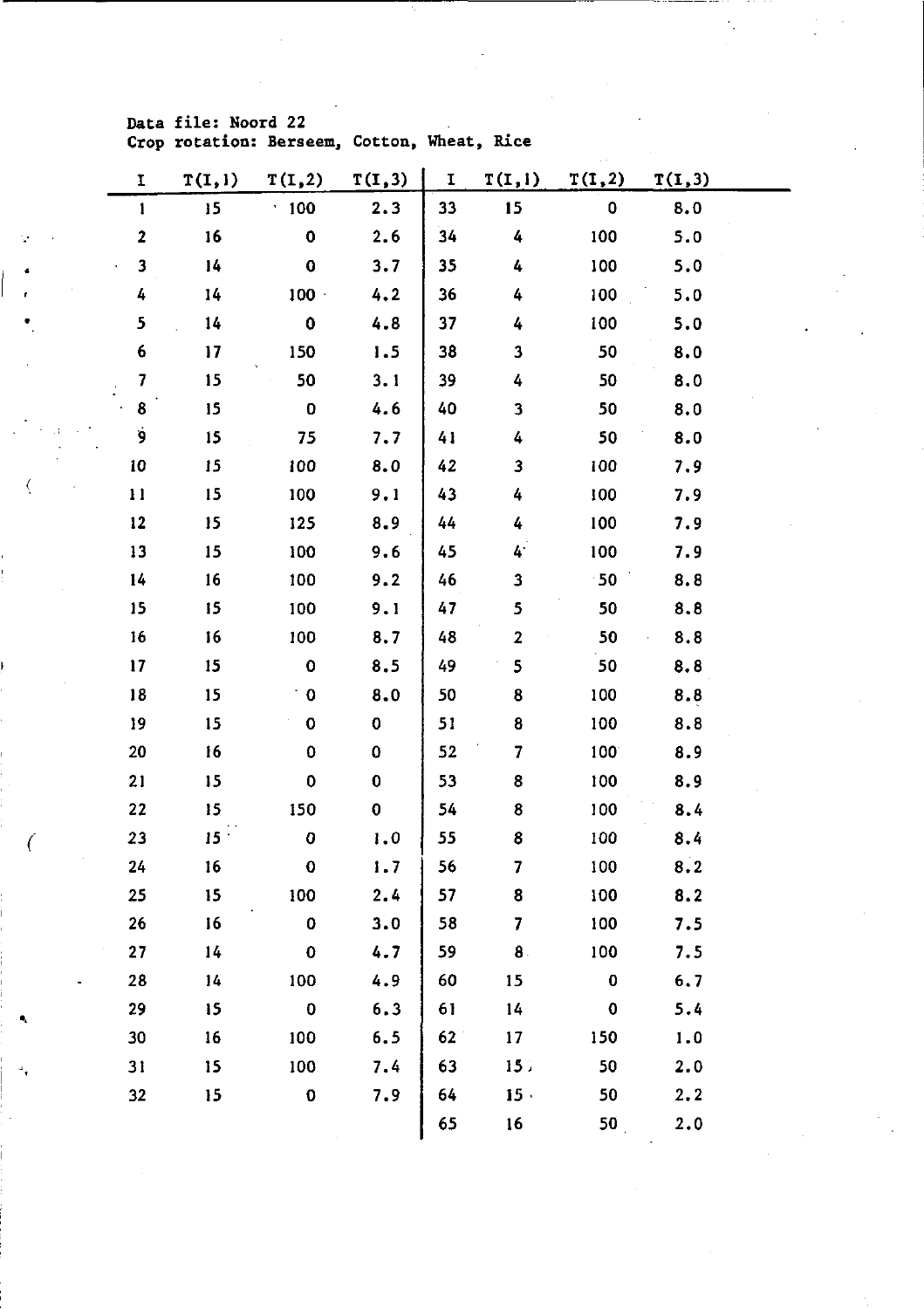$\bullet$  $\mathcal{L}_{\mathcal{L}}$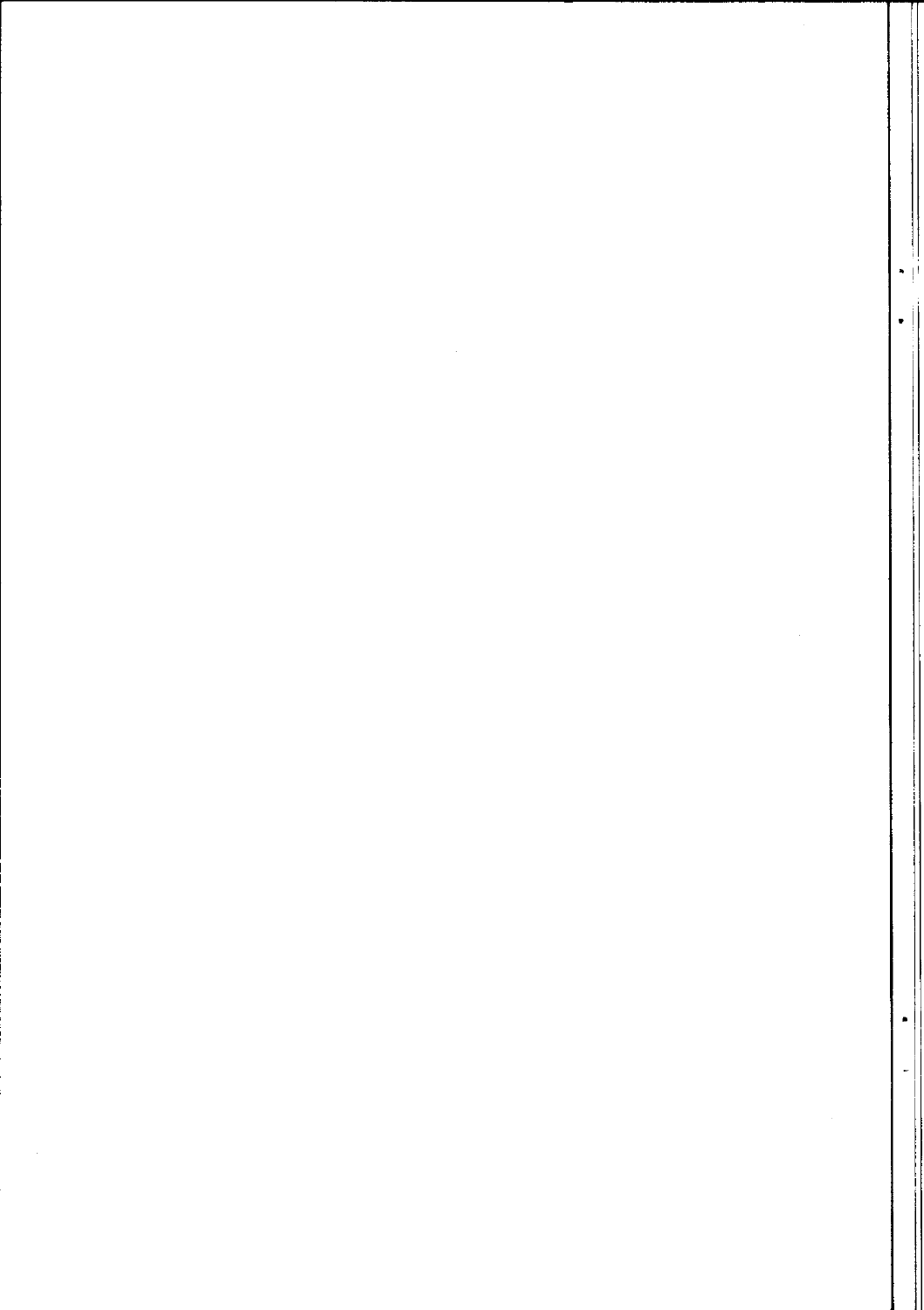Data file: Nord 2

Crop rotation: Berseem, Rice, Berseem, Cotton, Wheat, Ri

| $\mathbf{I}$     | T(I, I)                 | T(I,2)      | T(I, 3) | $\mathbf{I}$    | T(I, l) | T(1,2)      | T(I,3)    | $\mathbf{I}$ | T(I, I)                 | T(I,2) | T(I,3) |
|------------------|-------------------------|-------------|---------|-----------------|---------|-------------|-----------|--------------|-------------------------|--------|--------|
| $\mathbf{1}$     | 15                      | 100         | 2.3     | 36 <sub>1</sub> | 15      | $\mathbf 0$ | 6.7       | 71           | 16                      | 100    | 6.5    |
| $\boldsymbol{2}$ | 16                      | $\mathbf 0$ | 2.6     | 37              | 14      | $\mathbf 0$ | 5.4       | 72           | 15                      | 100    | 7.4    |
| 3                | 14                      | $\pmb{0}$   | 3.7     | 38              | 17      | 150         | 1.0       | 73           | 15                      | 0      | 7.9    |
| 4                | 14                      | 100         | 4.2     | 39              | 15      | 50          | 2.0       | 74           | 15                      | 0      | 8.0    |
| 5                | 15                      | 50          | 4.8     | 40              | 15      | 50          | 2.2       | 75           | 4                       | 100    | 5.0    |
| 6                | 16                      | 100         | 5.3     | 41              | 16      | 50          | 2.0       | 76           | 4                       | 100    | 5.0    |
| 7                | 15                      | 100         | 5.8     | 42              | 15      | 100         | 2.3       | 77           | 4                       | 100    | 5.0    |
| 8                | 15                      | 100         | 6.2     | 43              | 16      | $\mathbf 0$ | 2.6       | 78           | 4                       | 100    | 5.0    |
| ق-               | 15                      | 100         | 6.7     | 44              | 14      | $\pmb{0}$   | 3.7       | 79           | 3                       | 50     | 8.0    |
| 10               | 4                       | 100         | 5.0     | 45              | 14      | 100         | 4.2       | 80           | 4                       | 50     | 8.0    |
| 11               | 4 <sup>1</sup>          | 100         | $-5.0$  | 46              | 14      | $\pmb{0}$   | 4.8       | 81           | 3                       | 50     | 8.0    |
| 12               | 4                       | 100         | 5.0     | 47              | 17      | 150         | 1.5       | 82           | 4                       | 50     | 8.0    |
| 13               | 4                       | 100         | 5.0     | 48              | 15      | 50          | 3.1       | 83           | $\mathbf{3}$            | 100    | 7.9    |
| 14               | $\mathbf{3}$            | 50          | 8.0     | 49              | 15      | $\mathbf 0$ | 4.6       | 84           | 4                       | 100    | 7.9    |
| 15               | 4                       | 50          | 8.0     | 50              | 15      | 75          | 7.7       | 85           | 4                       | 100    | 7.9    |
| 16               | $\mathbf{3}$            | 50          | 8.0     | 51              | 16      | 100         | 8.0       | 86           | 4                       | 100    | 7.9    |
| 17               | 4                       | 50          | 8.0     | 52              | 15      | 100         | 9.1       | 87           | $\mathbf{3}$            | 50     | 8.8    |
| 18               | 3                       | 100         | 7.9     | 53              | 15      | 125         | 8.9       | 88           | 5                       | 50     | 8.8    |
| 19               | 4                       | 100         | 7.9     | 54              | 15      | 100         | 9.6       | 89           | $\boldsymbol{2}$        | 50     | 8.8    |
| 20               | 4                       | 100         | 7.9     | 55              | 16      | 100         | 9.2       | 90           | 5                       | 50     | 8.8    |
| 21               | 4                       | 100         | 7.9     | 56              | 15      | 100         | 9.1       | 91           | 8                       | 100    | 8.8    |
| 22               | 3                       | 50          | 8.8     | 57              | 16      | 100         | 8.7       | 92           | 8                       | 100    | 8.8    |
| 23               | 5                       | 50          | 8.8     | 58              | 15      | $\pmb{0}$   | 8.5       | 93           | 7                       | 100    | 8.9    |
| 24               | 2                       | 50          | 8.8     | 59              | 15      | 0           | 8.0       | 94           | $\bf{8}_{.}$            | 100    | 8.9    |
| 25               | 5                       | 50          | 8.8     | 60              | 15      | $\pmb{0}$   | $\pmb{0}$ | 95           | 8                       | 100    | 8.4    |
| 26               | 8                       | 100         | 8.8     | 61              | 16      | 0           | $\pmb{0}$ | 96           | 8                       | 100    | 8.4    |
| 27 <sub>1</sub>  | 8                       | 100         | 8.8     | 62              | 15      | 0           | $\pmb{0}$ | 97           | $\overline{\mathbf{z}}$ | 100    | 8.2    |
| 28               | 7                       | 100         | 8.9     | 63              | 15      | 150         | $\pmb{0}$ | 98           | 8                       | 100    | 8.2    |
| 29               | 8                       | 100         | 8.9     | 64              | 15      | $\pmb{0}$   | 1.0       | 99           | 7                       | 100    | 7.5    |
| 30               | 8                       | 100         | 8,4     | 65              | 16      | $\mathbf 0$ | 1.7       | 100          | 8                       | 100    | 7.5    |
| 31               | 8                       | 100         | 8.4     | 66              | 15      | 100         | 2.4       | 101          | 15                      | 0      | 6.7    |
| 32               | $\overline{\mathbf{z}}$ | 100         | 8.2     | 67              | 16      | $\mathbf 0$ | 3.0       | 102          | 14                      | 0      | 5.4    |
| 33               | 8                       | 100         | 8.2     | 68              | 14      | $\pmb{0}$   | 4.7       | 103          | $\cdot$ 17              | 150    | 1.0    |
| 34               | $\overline{\mathbf{z}}$ | $-100$      | 7.5     | 69              | 14      | 100         | 4.9       | 104          | 15                      | 50     | 2.0    |
| 35               | 8                       | 100         | 7.5     | 70              | 15      | $\pmb{0}$   | 6.3       | 105          | 15                      | 50     | 2.2    |
|                  |                         |             |         |                 |         |             |           | 106          | 16                      | 50     | 2.0    |